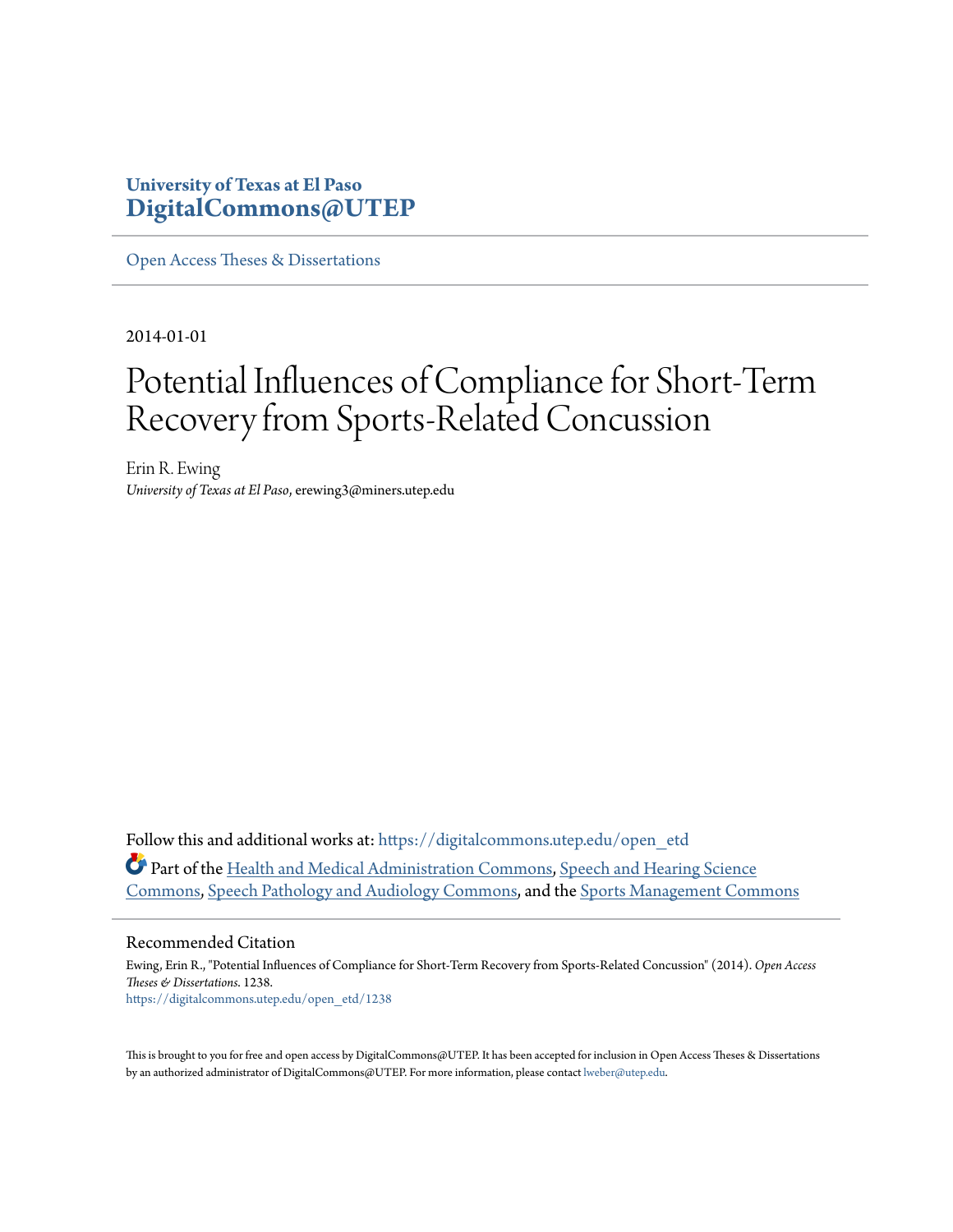# POTENTIAL INFLUENCES OF COMPLIANCE FOR SHORT-TERM

# RECOVERY FROM SPORTS-RELATED

# **CONCUSSION**

ERIN R. EWING

Department of Speech-Language Pathology

APPROVED:

Anthony P. Salvatore, Ph.D., Chair

\_\_\_\_\_\_\_\_\_\_\_\_\_\_\_\_\_\_\_\_\_\_\_\_\_\_\_\_\_\_\_\_\_\_\_\_\_\_\_\_\_\_

\_\_\_\_\_\_\_\_\_\_\_\_\_\_\_\_\_\_\_\_\_\_\_\_\_\_\_\_\_\_\_\_\_\_\_\_\_\_\_\_\_\_

\_\_\_\_\_\_\_\_\_\_\_\_\_\_\_\_\_\_\_\_\_\_\_\_\_\_\_\_\_\_\_\_\_\_\_\_\_\_\_\_\_\_

Patricia Lara, Ph.D.

Sharon Davis, MPH, Ph.D.

Bess Sirmon-Taylor, Ph.D. Interim Dean of the Graduate School

\_\_\_\_\_\_\_\_\_\_\_\_\_\_\_\_\_\_\_\_\_\_\_\_\_\_\_\_\_\_\_\_\_\_\_\_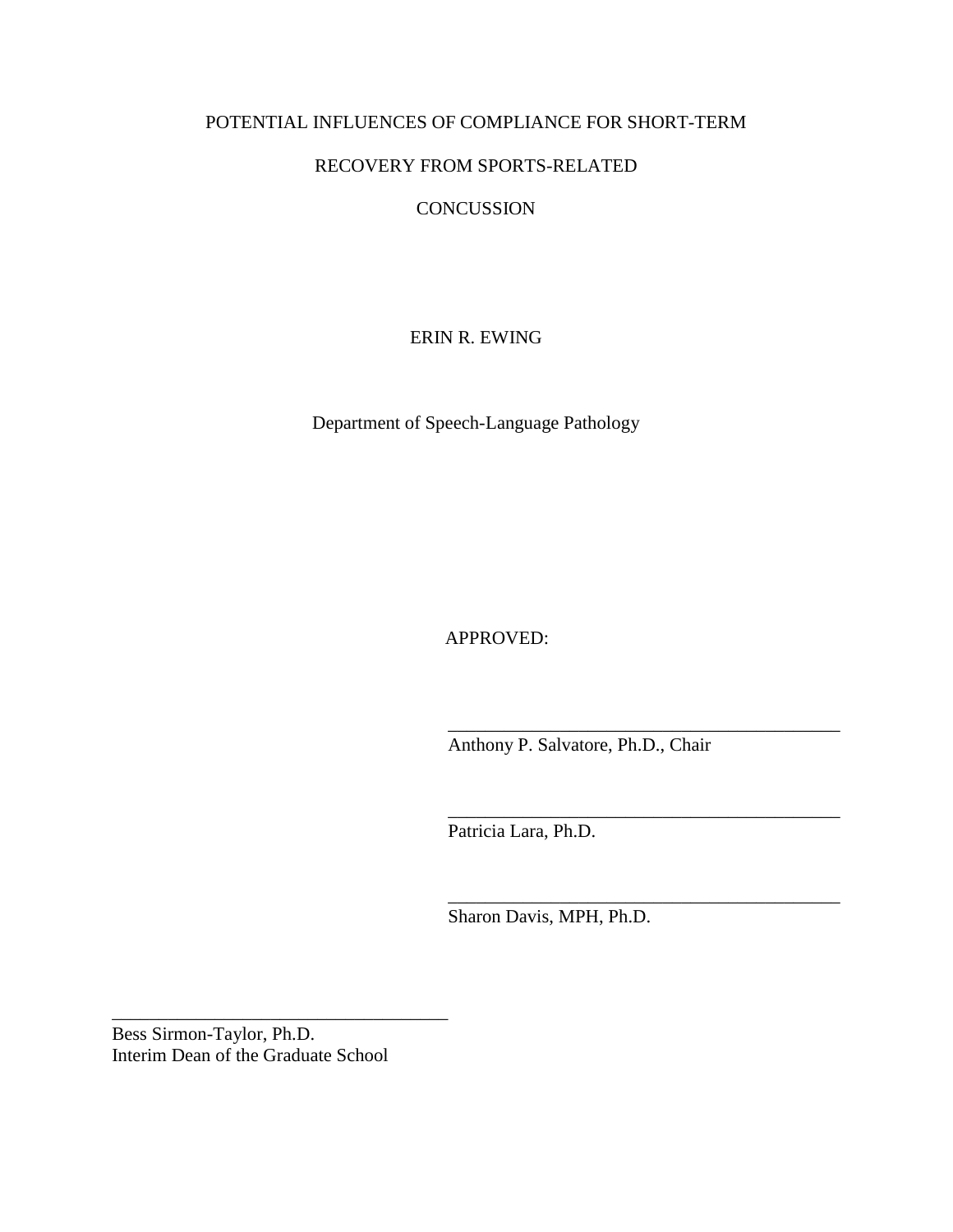Copyright

by

# Erin R. Ewing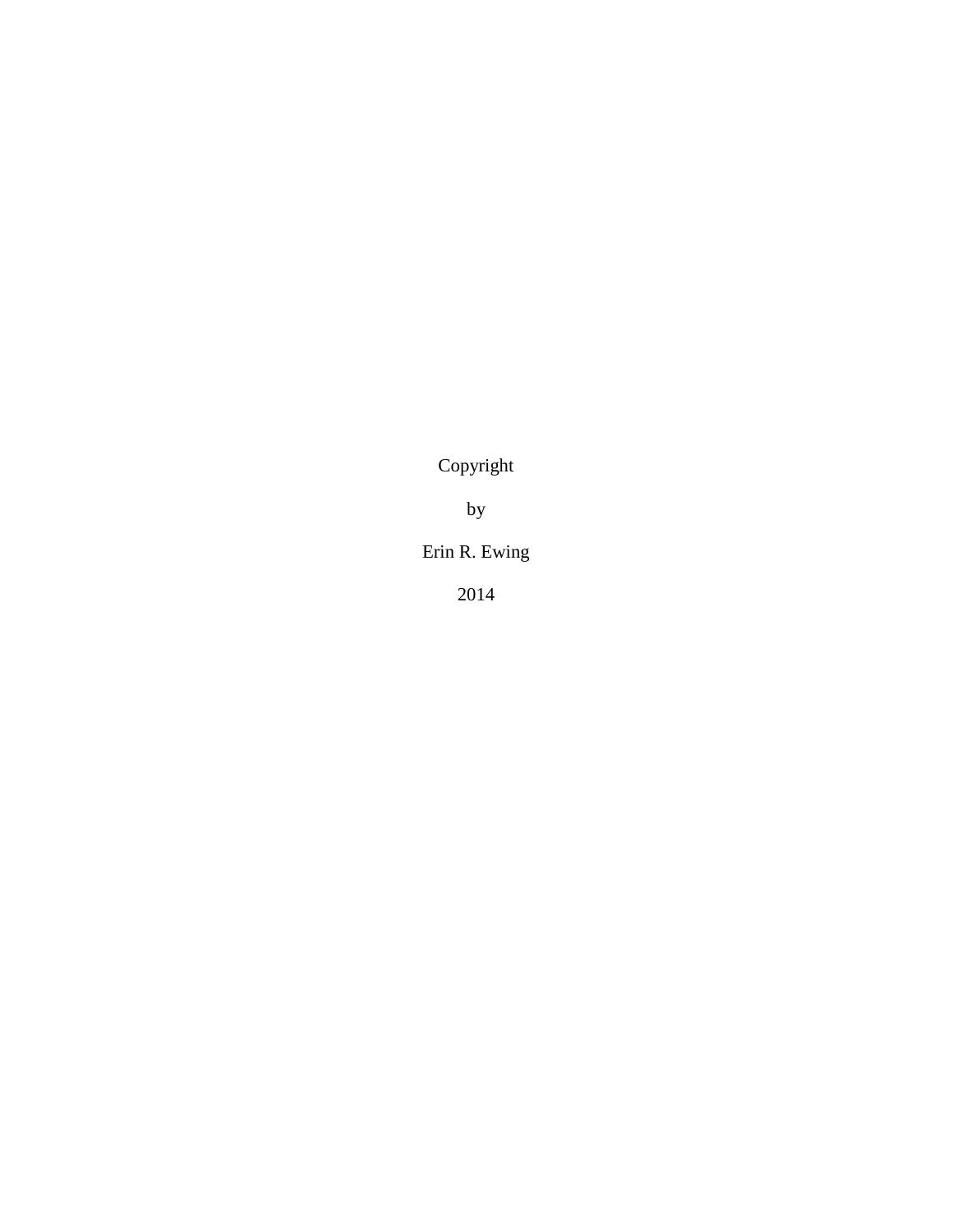# POTENTIAL INFLUENCES OF COMPLIANCE FOR SHORT-TERM

# RECOVERY FROM SPORTS-RELATED

# **CONCUSSION**

by

### ERIN R. EWING

### THESIS

Presented to the Faculty of the Graduate School of

The University of Texas at El Paso

in Partial Fulfillment

of the Requirements

for the Degree of

# MASTER OF SCIENCE

Department of Speech-Language Pathology

THE UNIVERSITY OF TEXAS AT EL PASO

May 2014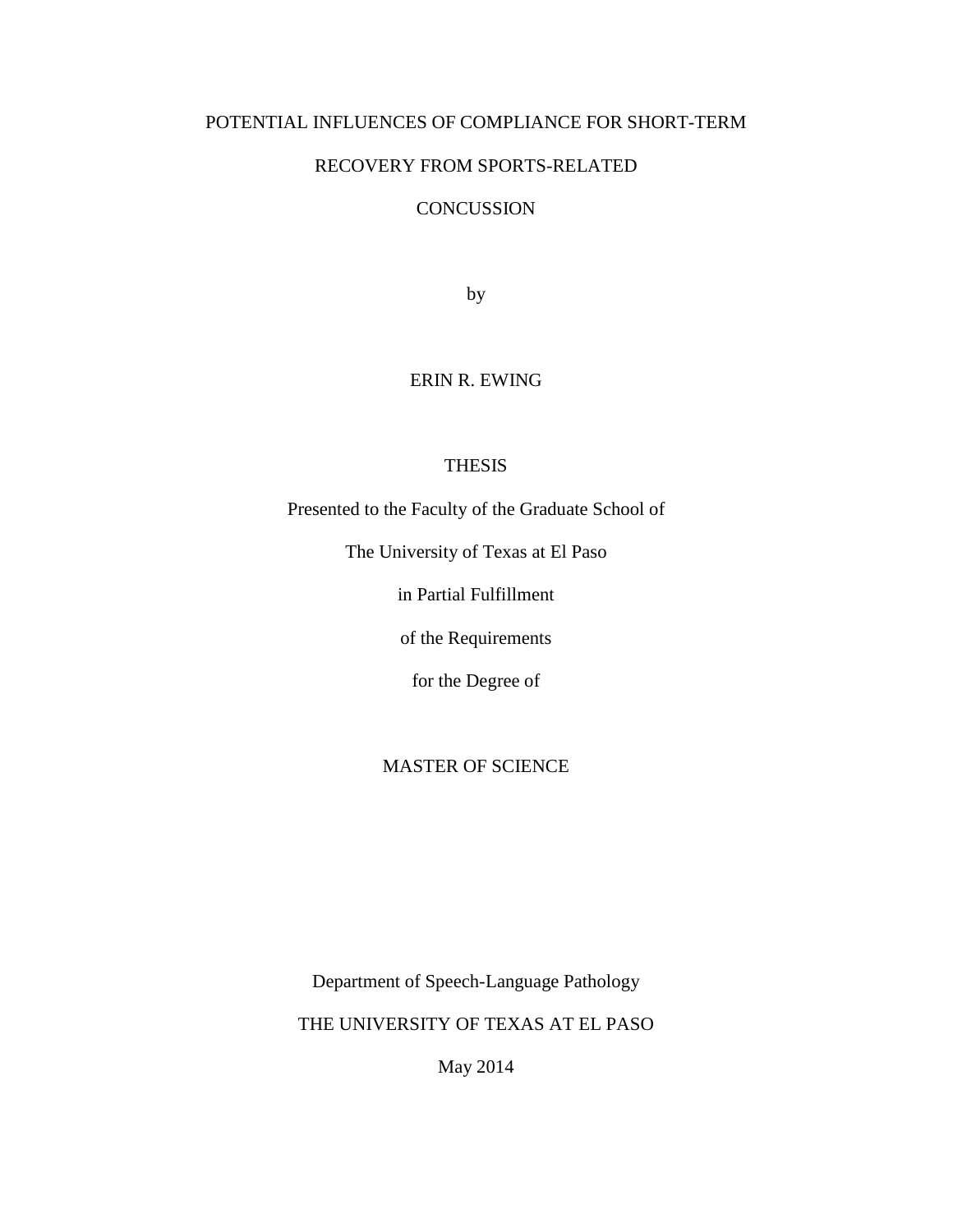#### **Abstract**

Currently, treatment of sports-related concussion dictates the prescription of physical and cognitive rest to allow the injured brain to recover and for concussion-related symptoms to subside. However, clinicians who prescribe rest are often met with resistance from athletes who do not recognize its therapeutic value in the recovery process. Research has shown that athletes often fail to comply with rest recommendations, resulting in protracted recovery and the persistence of symptoms. *Method:* This study employed a three-group pretest-posttest experimental design to compare the effects of three different concussion management protocols. Participants were recently concussed collegiate or semi-professional athletes ages 18-25 seen in the UTEP CMC. *Purpose*: This study sought to determine whether supplementary attempts to encourage athletes' compliance with rest recommendations following concussion would benefit their recovery. The researchers addressed the experimental question: *Which of the following treatment protocols will best facilitate recovery from a sports-related concussion: (a) standard of care, (b) standard of care + a self-monitoring component, or (c) standard of care + a therapeutic alliance component? Results*: Statistical tests revealed that Groups B and C demonstrated significantly faster recovery times than Group A, being returned to play sooner. Statistical analyses revealed no significant differences across groups in ImPACT scores from PC1 to PC2, but Groups B and C improved in more variables when qualitatively compared to ImPACT normative data. Participants in Groups B and C demonstrated varying levels of compliance with the rest protocol as measured by self-reports. *Conclusion:* These results suggest that participants who receive the standard of care combined with either a self-monitoring or therapeutic alliance component may demonstrate more significant gains in recovery.

# **KEY WORDS: Concussion, mTBI, sports-related, compliance, rest, recovery, ImPACT, self-monitoring, therapeutic alliance, return to play**

iv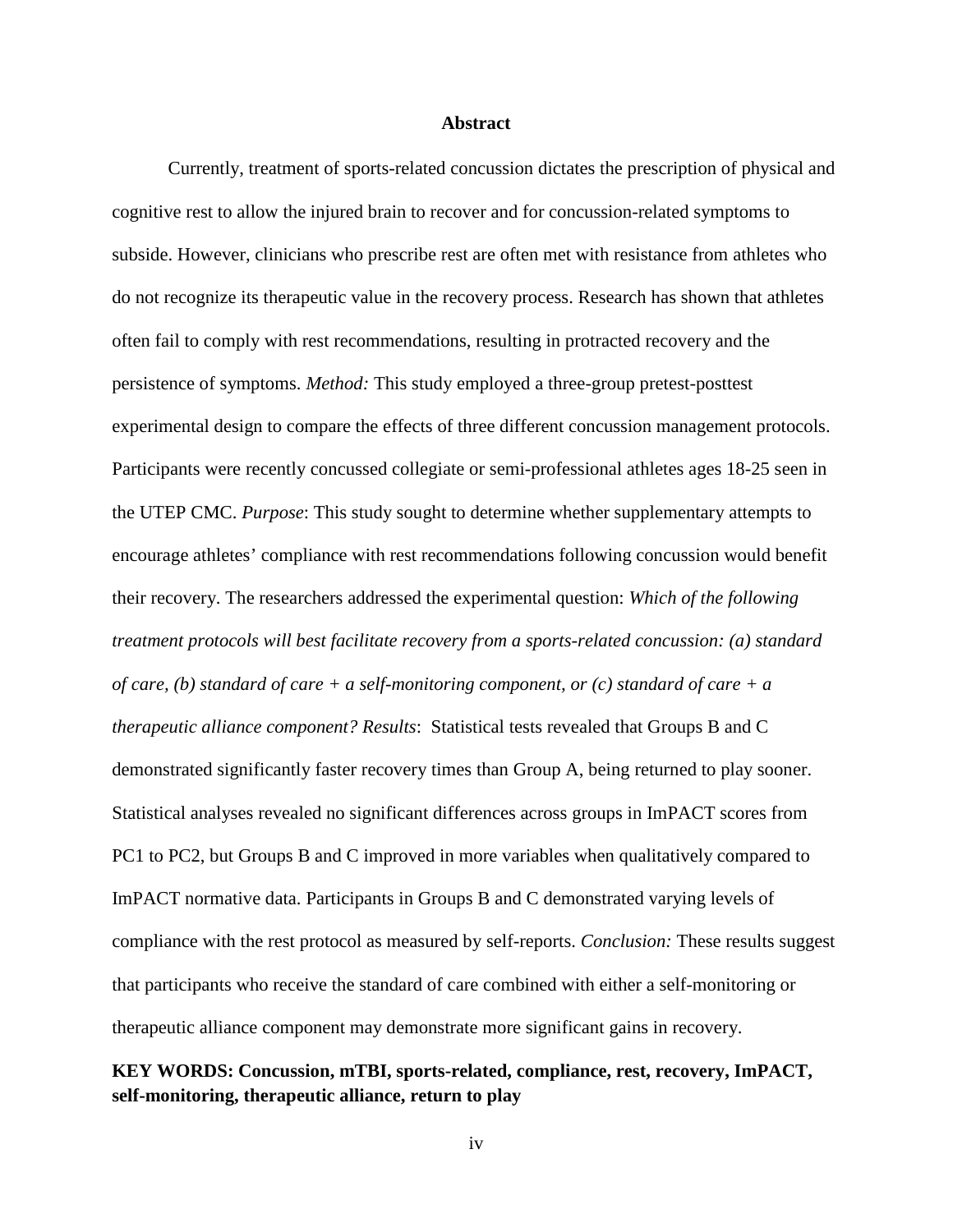| 1.1 |       |
|-----|-------|
| 1.2 |       |
| 1.3 |       |
| 1.4 |       |
| 1.5 |       |
| 1.6 |       |
|     |       |
| 2.1 |       |
| 2.2 |       |
| 2.3 |       |
|     | 2.3.1 |
|     | 2.3.2 |
|     | 2.3.3 |
| 2.4 |       |
| 2.5 |       |
|     |       |
|     |       |
|     |       |
| 4.2 |       |
|     |       |
|     |       |
|     |       |
|     |       |

# **Table of Contents**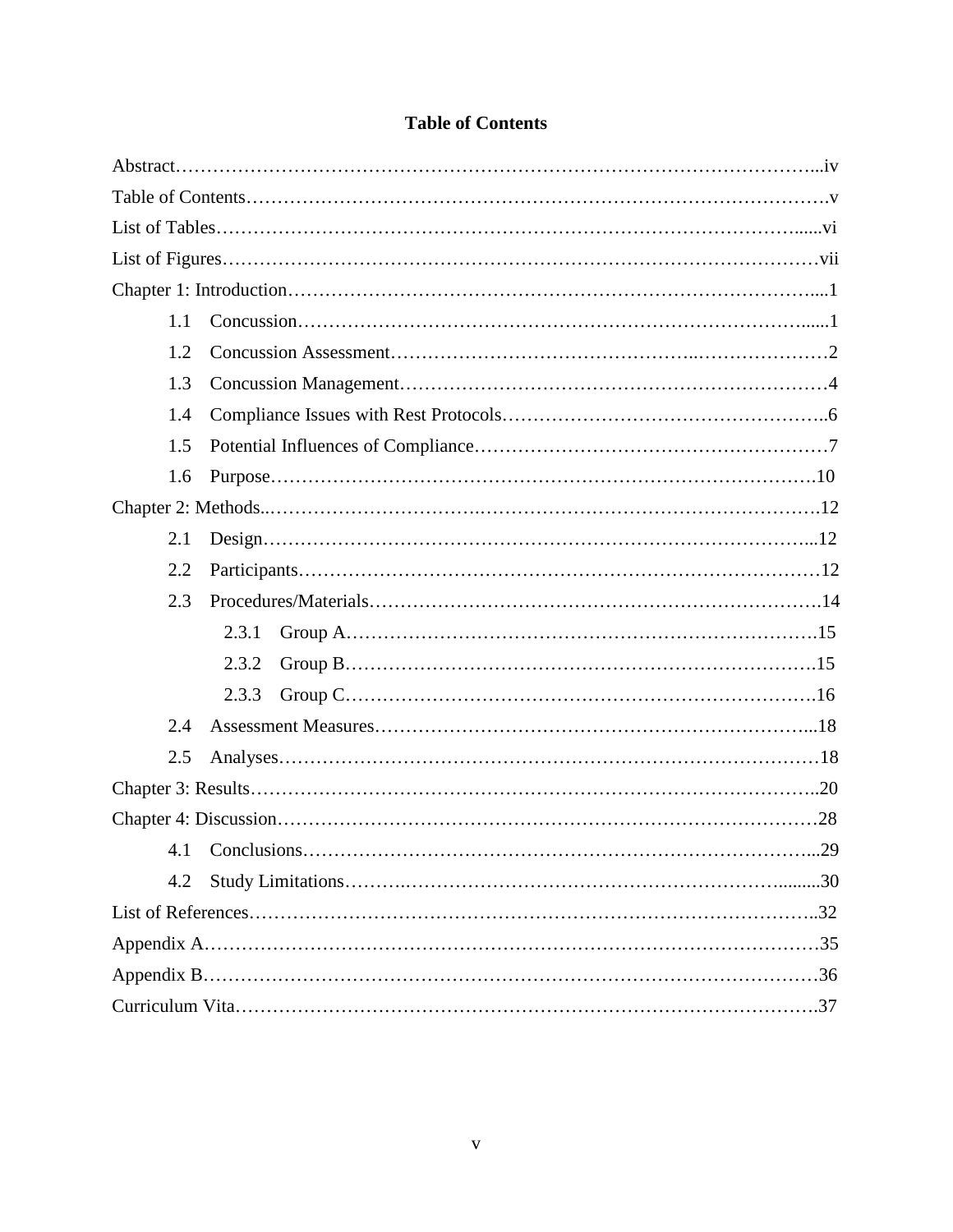# **List of Tables**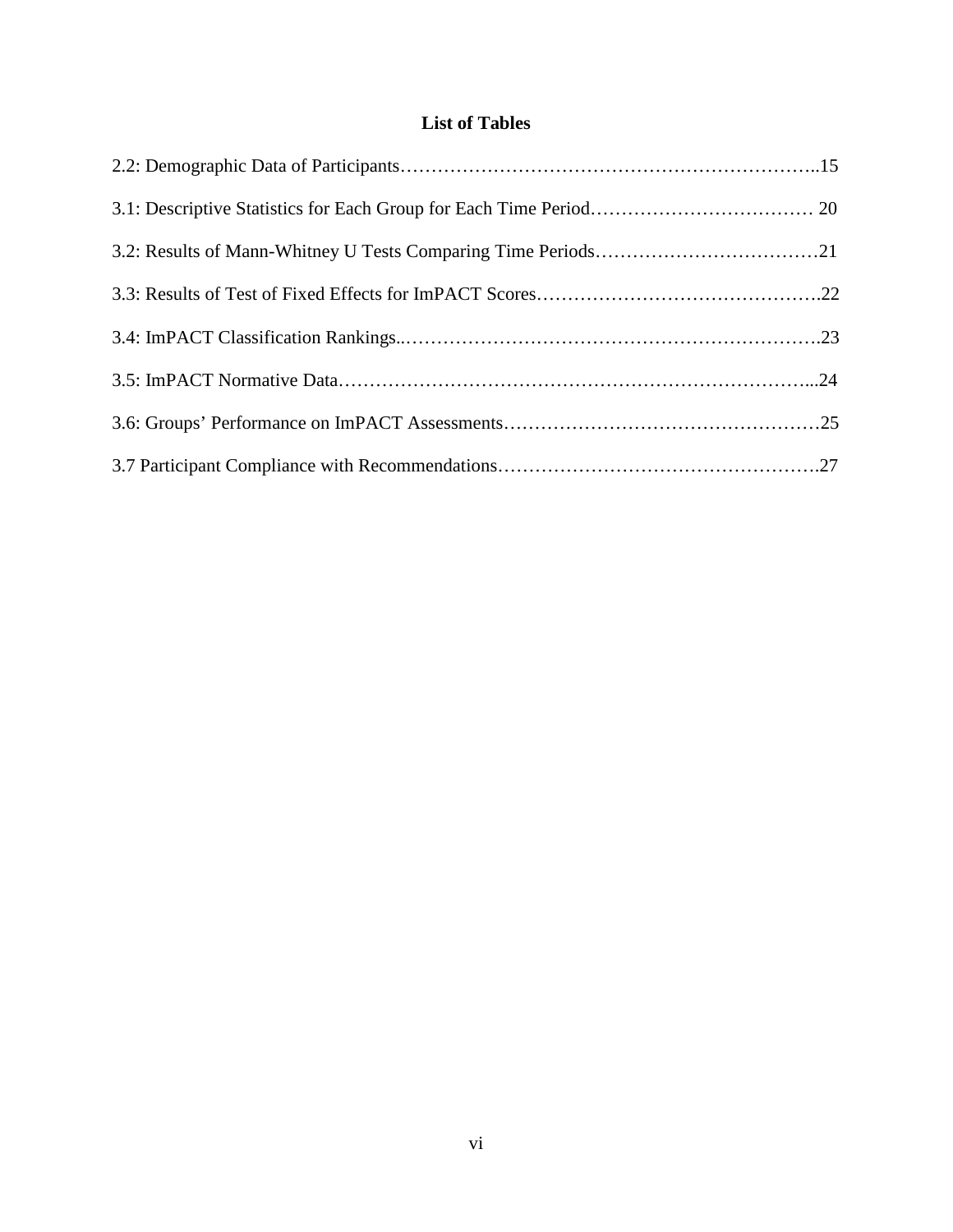# **List of Figures**

|--|--|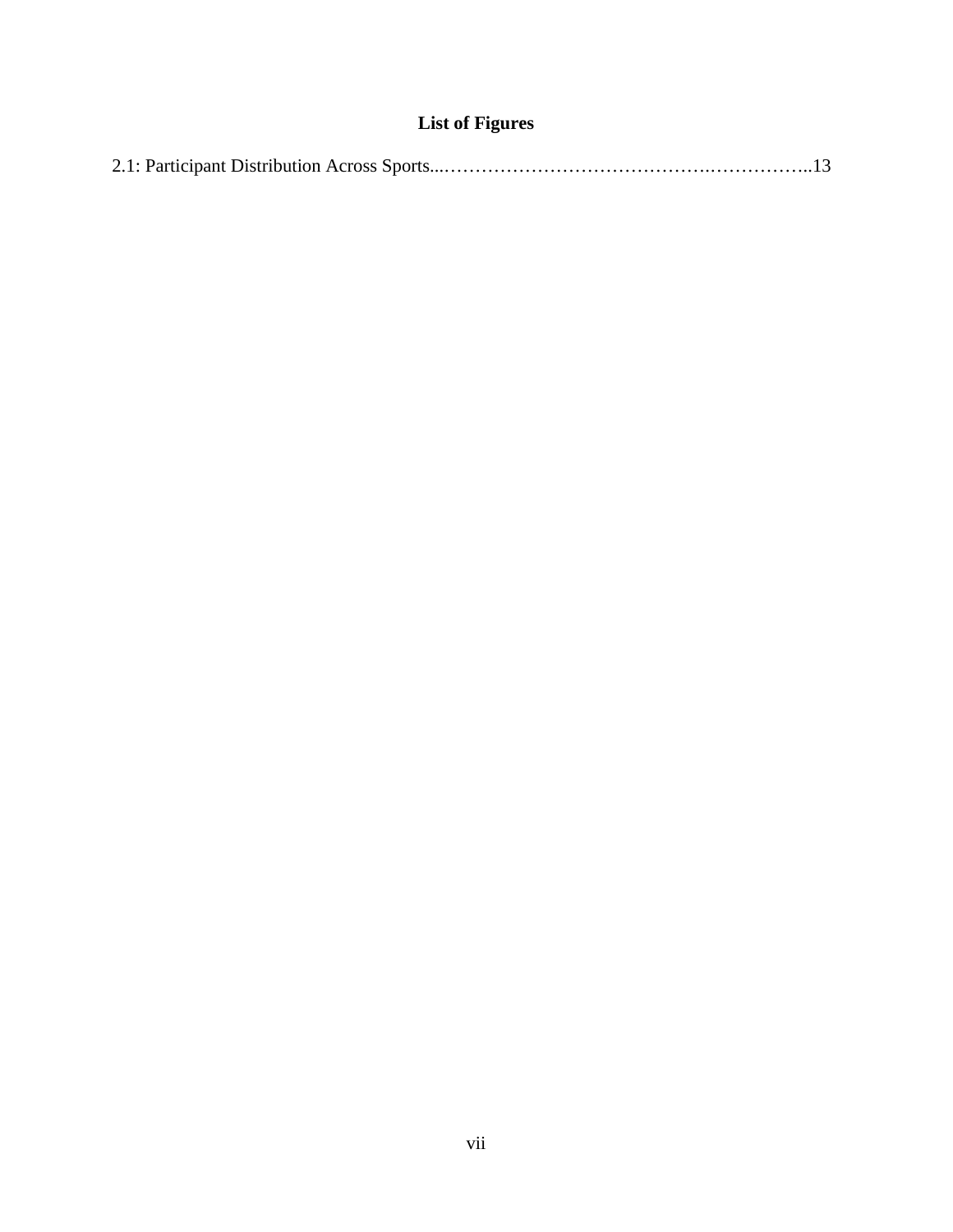#### **Chapter 1: Introduction**

Over recent years, sports-related concussions have received an increasing amount of attention and become a growing public health concern. Up to 3.8 million sports-related concussions occur annually in the United States (CDC, 2013). Current best practice mandates the prescription of physical and cognitive rest for treatment of concussion until resolution of concussion-related symptoms. The goal is to allow the concussed brain to return to metabolic homeostasis prior to the individual engaging in regular physical/cognitive activities. While most concussions resolve within 7-10 days, research shows that many athletes fail to comply with these recommendations, resulting in prolonged duration of symptoms and cognitive impairments. This study evaluated potential treatment components (i.e., *self-monitoring; therapeutic alliance*) which may positively influence athletes' compliance with rest recommendations following concussive injury, thus resulting in quicker recovery times.

#### *1.1 Concussion*

The term *concussion*, often used interchangeably with *mild traumatic brain injury (mTBI)*, is broadly defined as "a trauma-induced physiologic disruption of brain function" (Zuckerman, Lee, Odom, Solomon, Forbes, et al., 2012). Concussion may result from a bump, hit, or jolt to the head or body which forces the head to shake back and forth. This violent shaking of the head causes the brain to shift abruptly, striking the skull, which may in turn result in neuronal dysfunction. This neuronal dysfunction is due to a cascade of neurochemical, ionic, and metabolic changes which cause altered cerebral glucose metabolism and reduced cerebral blood flow (Laddy, Sandhu, Sodhi, Baker, & Willer, 2012). While it is minimally detectable anatomically, it often manifests itself symptomatically throughout the body. Among others,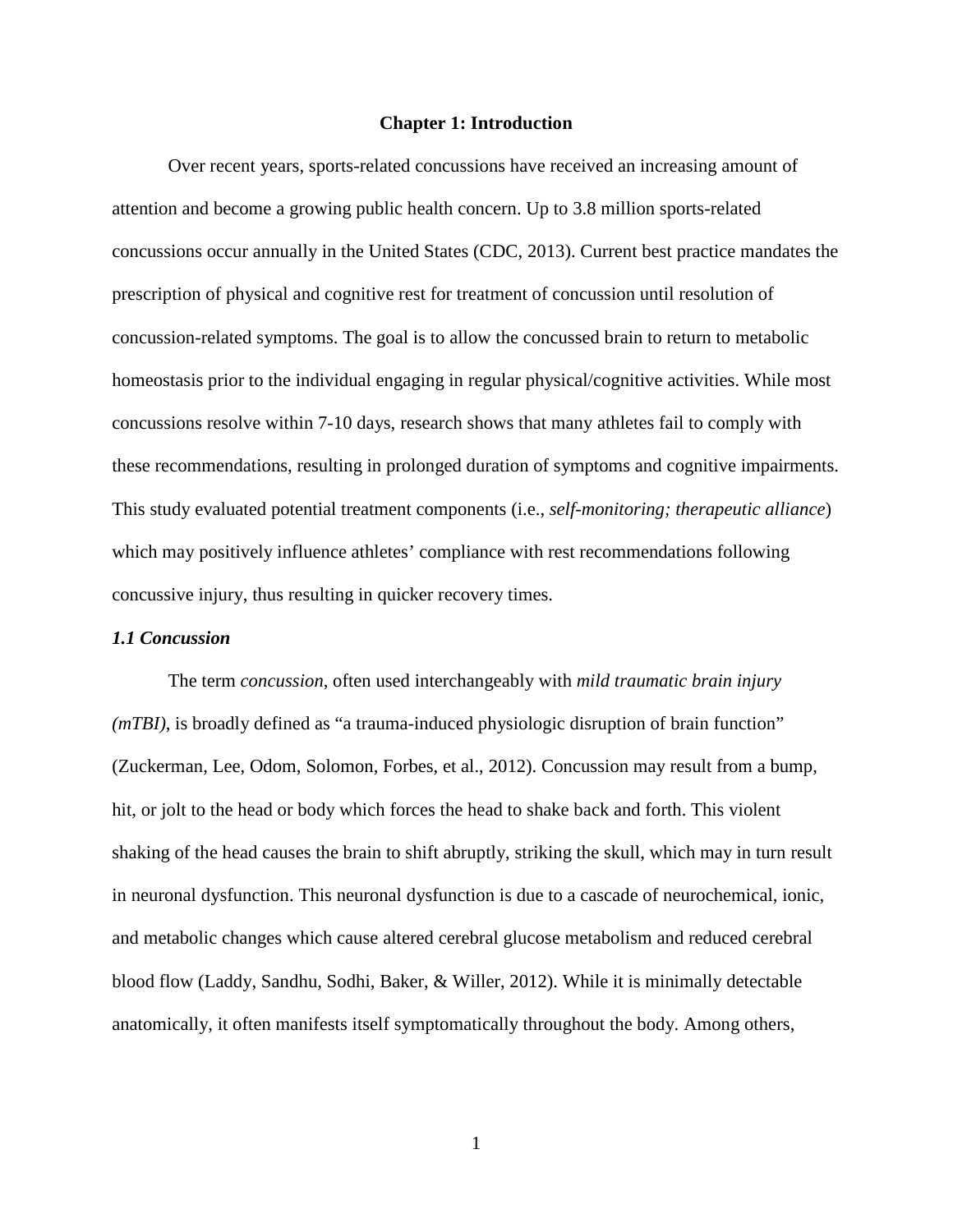symptoms may include headache, confusion, disorientation, unsteadiness, and emotional, visual, or sleep disturbances (Giza & Hovda, 2001).

#### *1.2 Concussion Assessment*

Computerized neurocognitive testing is increasingly being used for assessment of concussions in combination with subjective evaluation. The athlete's subjective self-reported symptoms are best supported by their performance on objective computerized neurocognitive assessments, which can be administered serially to track recovery (Broglio, Macciocchi, & Ferrara, 2007). Fazio, Lovell, Pardini, and Collins (2007) and Broglio et al. (2007) underscored the importance of objective neurocognitive testing when they found that athletes may tend to underreport concussion-related symptoms during subjective measures in an effort to expedite return to play. Athletes' self-reported data coupled with their performance on neurocognitive assessments produces a more accurate assessment of the patient's recovery (Lovell et. al, 2004).

 One such computerized neurocognitive assessment utilized in the UTEP CMC, the Immediate Post-Concussion Assessment and Cognitive Testing (ImPACT), was specifically designed for assessment of sports-related concussion. It is available in 21 languages and takes approximately 30 minutes to complete. It consists of six individual test modules which measure aspects of cognitive functioning and a Post Concussion Scale (*PCS*; a symptom questionnaire) in which the athlete rates the severity of 22 concussion-related symptoms using a 6-point Likert scale. Results of the test yield a total symptom composite score and four more composite scores for verbal memory, visual memory, processing speed (also termed *visual motor speed*), and reaction time (Iverson, Brooks, Collins & Lovell, 2006). The ImPACT is inclusive of a demographic questionnaire that requires the athlete to document relevant educational, sports participation, and personal medical history. Through the use of several alternate forms, the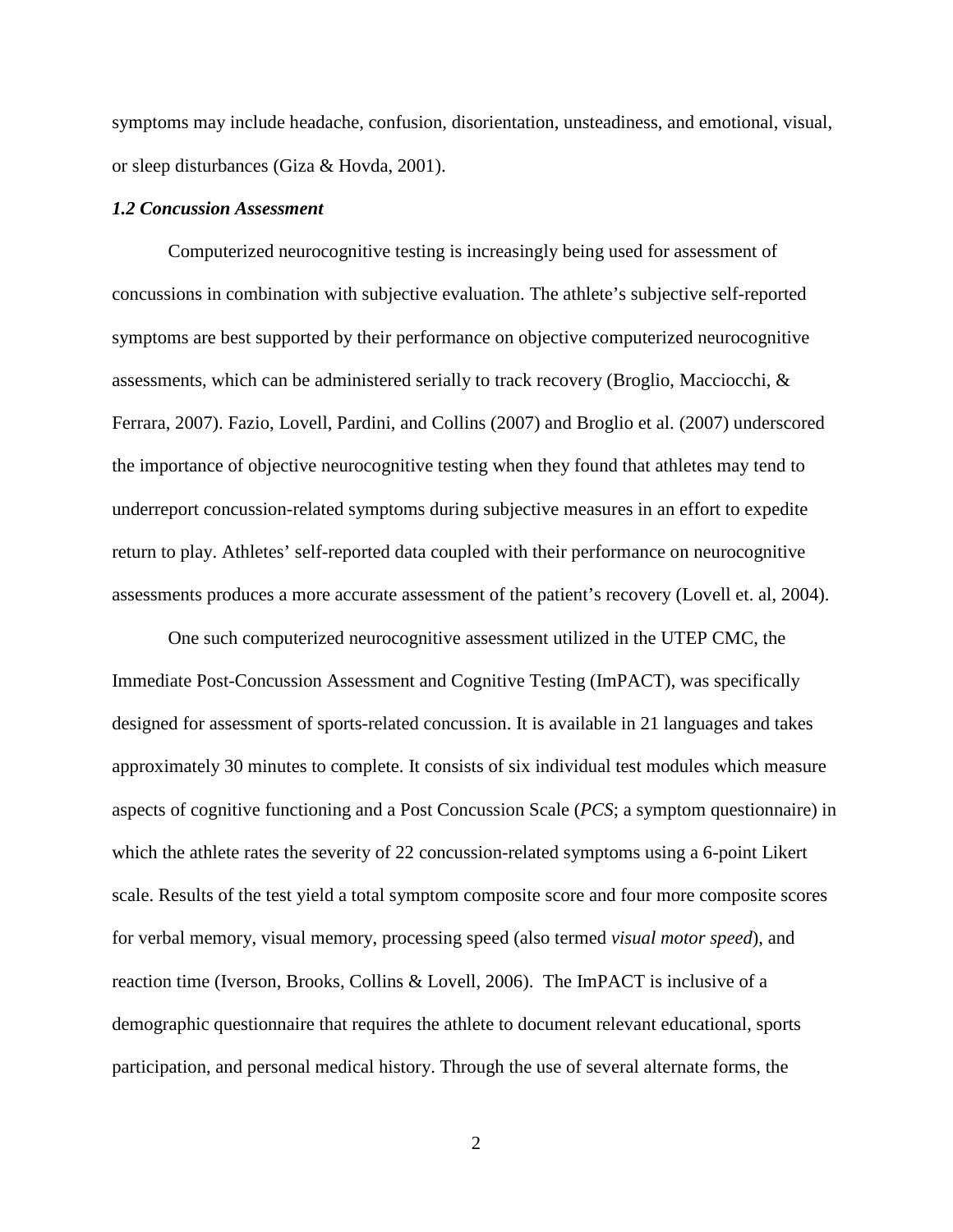ImPACT was designed to minimize practice effects (Broglio et al., 2007). Recent research has shown ImPACT to be sensitive to detecting mild effects of sport-related concussion and has documented reliability of ImPACT's composite scores (McClincy et al., 2006; Iverson, et al. 2006; Shatz, Pardini, Lovell, Collins, & Podell, 2006). Schatz and colleagues (2006) found the ImPACT's sensitivity to be 81.9% and specificity to be 89.4%, suggesting that the test is a useful neurocognitive assessment tool that can provide valuable post-concussion cognitive and symptom data that can assist practitioners in making safer return-to-play decisions. The internal consistency reliability of the PCS for concussed athletes has been demonstrated to be very high (*r* = .93) (Lovell et al., 2010). Overall reliability of the ImPACT tool has been examined in a number of studies, having been found to range from .54 to .76 (Broglio et al., 2007).

 The profession of clinical neuropsychology has a long history of over-pathologizing test scores, particularly in the use of the term "impairment" (Lovell & Collins, 2003). Lovell and Collins (2003) noted it is often the case that when test scores fall below average, the test taker is deemed as *impaired* when in fact they may still be within average or low average range. In their research, they have compiled normative data for each of the ImPACT composite scores as well as the postconcussion scale for male/female university/high school students. They utilized the following classification ranges and percentile rank ranges: Mildly Impaired < 2nd percentile; Borderline 3rd – 9th percentile; Low Average 10th – 24th percentile; Average 25th – 75th percentile; High Average 76th – 90th percentile; Superior 91st – 98th; Very Superior > 99th percentile (Lovell & Collins, 2003). This normative data is often helpful in classifying the severity of impairment for those sustaining a concussion as well as monitoring their recovery.

 Supported by neurocognitive assessment and the athlete's self-reports, clinical observation plays a crucial role in the assessment of sports-related concussion. Particularly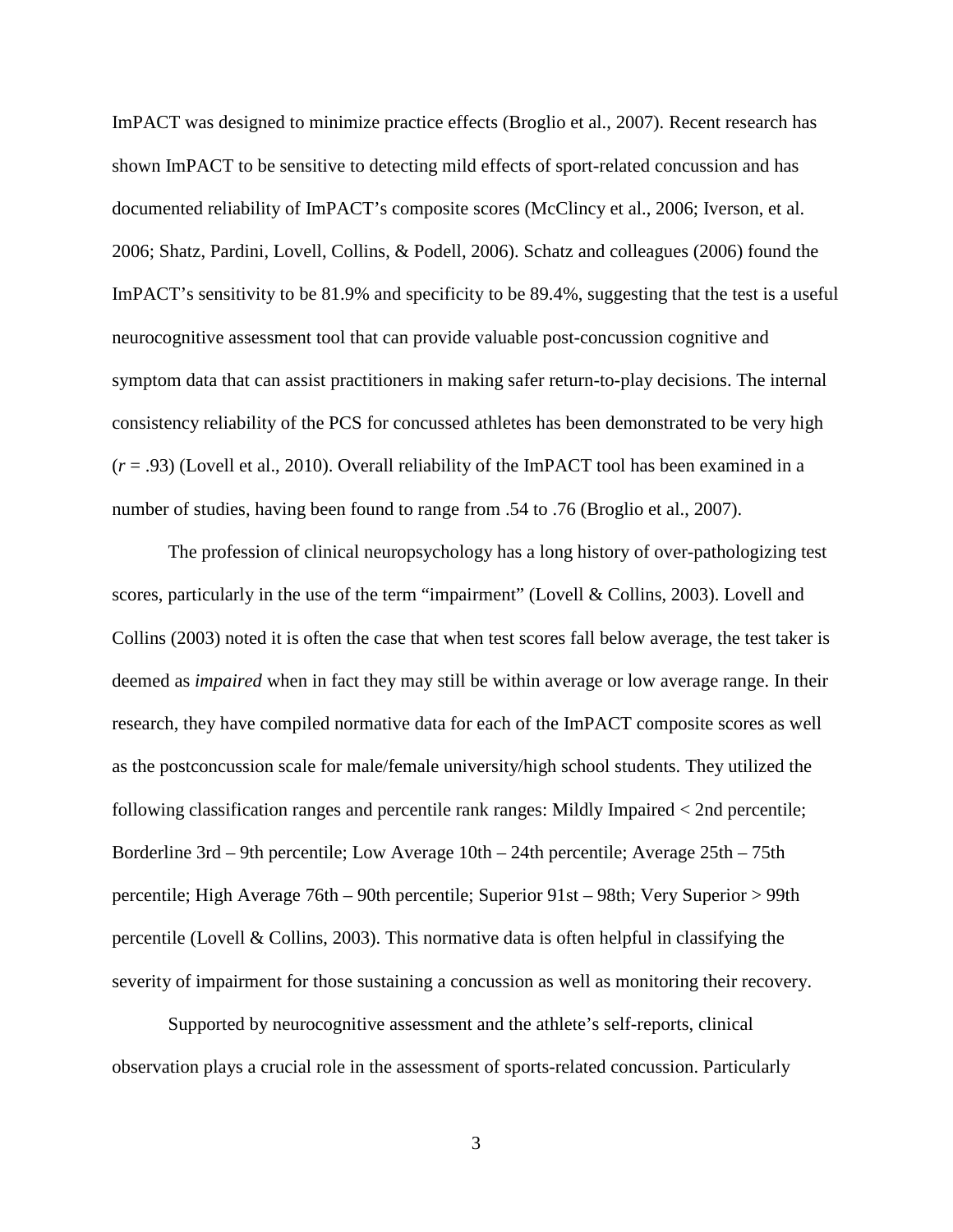without baseline information, the diagnosis, prognosis, and treatment of an injured athlete are much more subjective (Salvatore & Fjordbak, 2011). Acute signs and symptoms following concussive injury are key indicators of concussion and are essential for evaluation. Salvatore and Fjordbak (2011) differentiate that whereas symptoms are a subjective experience described by the patient, signs are objective indicators noted by a trained observer or clinician. Signs of a concussion may occur as changes in cognitive-communicative function (e.g. slowed reaction times or word fluency), physical manifestations (e.g. balance issues), or behavioral changes (e.g. irritability). At present, there is no perfect diagnostic test or marker that clinicians can rely on for an immediate diagnosis of concussion in the sporting environment (McCrory, Meeuwis, Aubry, Cantu, Dvorak, Echemendia, et al., 2013). Thus, concussion is best assessed through evaluation of a range of domains including neurocognitive function via objective testing, symptoms via selfreports, and signs via clinical observation.

#### *1.3 Concussion Management*

According to the 2012 consensus statement on concussion in sport, the cornerstone of concussion management is physical and cognitive rest until symptoms resolve, and then symptom-free completion of a stepwise progression exercise program prior to returning to play. The first level of protocol, total rest, demands the cessation of physical and cognitive stimulation, including activities such as texting, schoolwork, and video games which all involve the cognitive load of attention and concentration. Recommended activities include: rest and breaks from sports and school, avoidance of exposure to bright lights, noise, computers, and television (McCrory et al., 2013).

The theoretical basis for cognitive and physical rest following concussion is evident in the research base. During the past decade, animal models and human data have helped develop a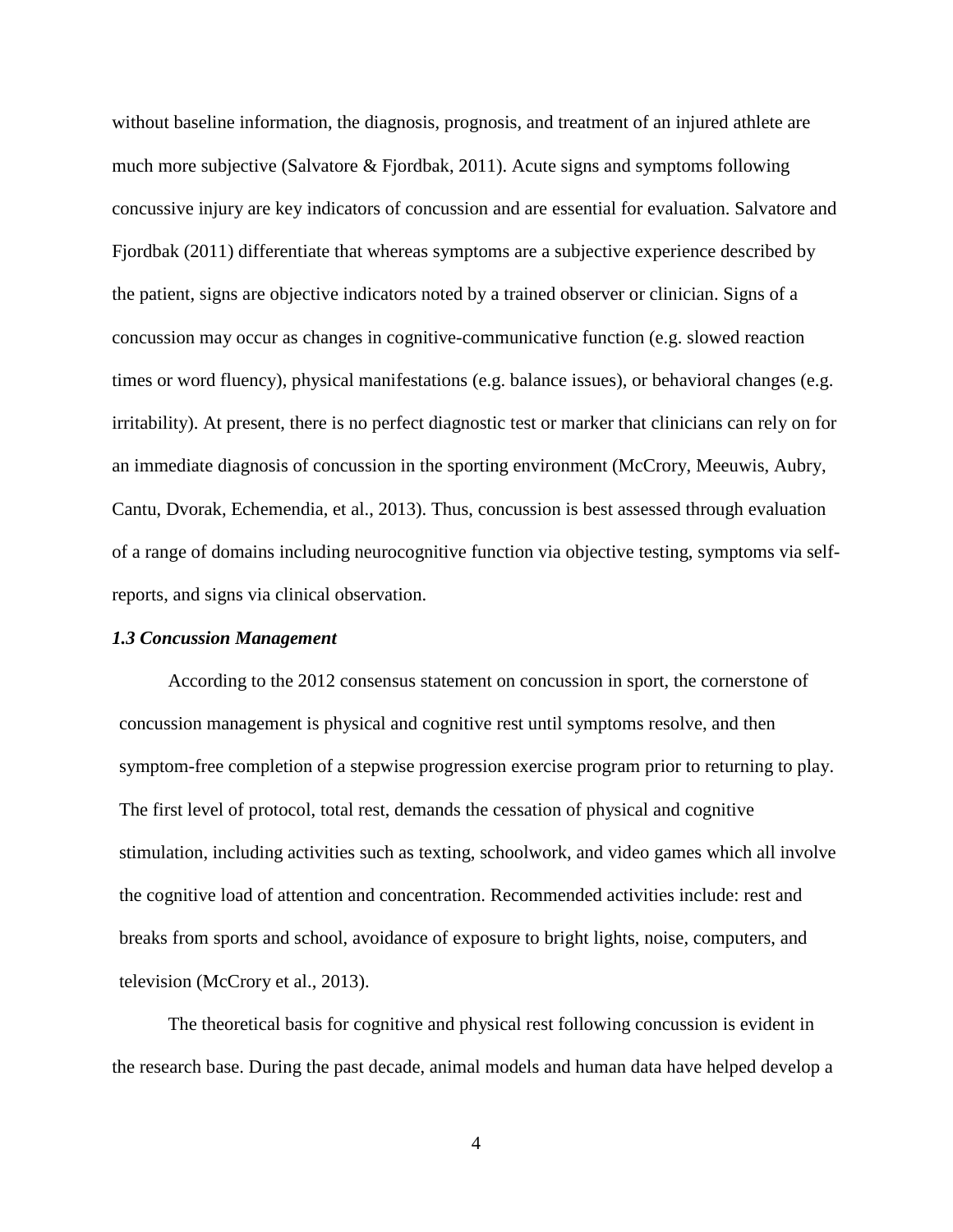better understanding of the metabolic and functional effects associated with concussions. After an injury, the brain should increase cerebral blood flow to speed the delivery of nutrients, including glucose, to the injured cells. However, the cellular response in the concussed brain restricts cerebral blood flow by up to 50% - the mismatch in the supply and demand for glucose results in an energy crisis at the cellular level (Giza & Hovda, 2012). During the early phase of brain healing, equilibrium begins to develop between this supply and demand of the brain's energy needs and energy production. If given sufficient time and energy to recover, the neurons will restore intracellular function and remain viable (Grady, Master, & Gioia, 2012).

Animal models have demonstrated that exercise has a harmful effect on brain recovery immediately following an injury. Similarly, cognitive work early after a concussion may also increase the metabolic demands of the cells at a time when the cells are particularly vulnerable (Grady et al., 2012). In human models, studies have found that high levels of cognitive and/or physical activity in the early post-concussive phase had a negative impact on cognitive function, both in symptoms and in cognitive testing. For example, Gioia and colleagues reported that more than 80% of students with concussion had a significant increase in symptom severity during school throughout the first 2 weeks post-injury (2010). The implication is that premature neuronal activation in the absence of re-injury could in and of itself have a negative effect on recovery (Grady, Master, & Gioia, 2012)

While the research base evaluating the efficacy of rest for treatment of concussion is sparse, some evidence documenting the positive effects of rest exists. Moser, Glatts, and Schatz (2012) and Moser and Schatz (2012) concluded that a period of cognitive and physical rest may be a useful means of treating concussion-related symptoms, regardless of whether rest was prescribed in the early or prolonged stages of recovery. In a systematic review of the literature,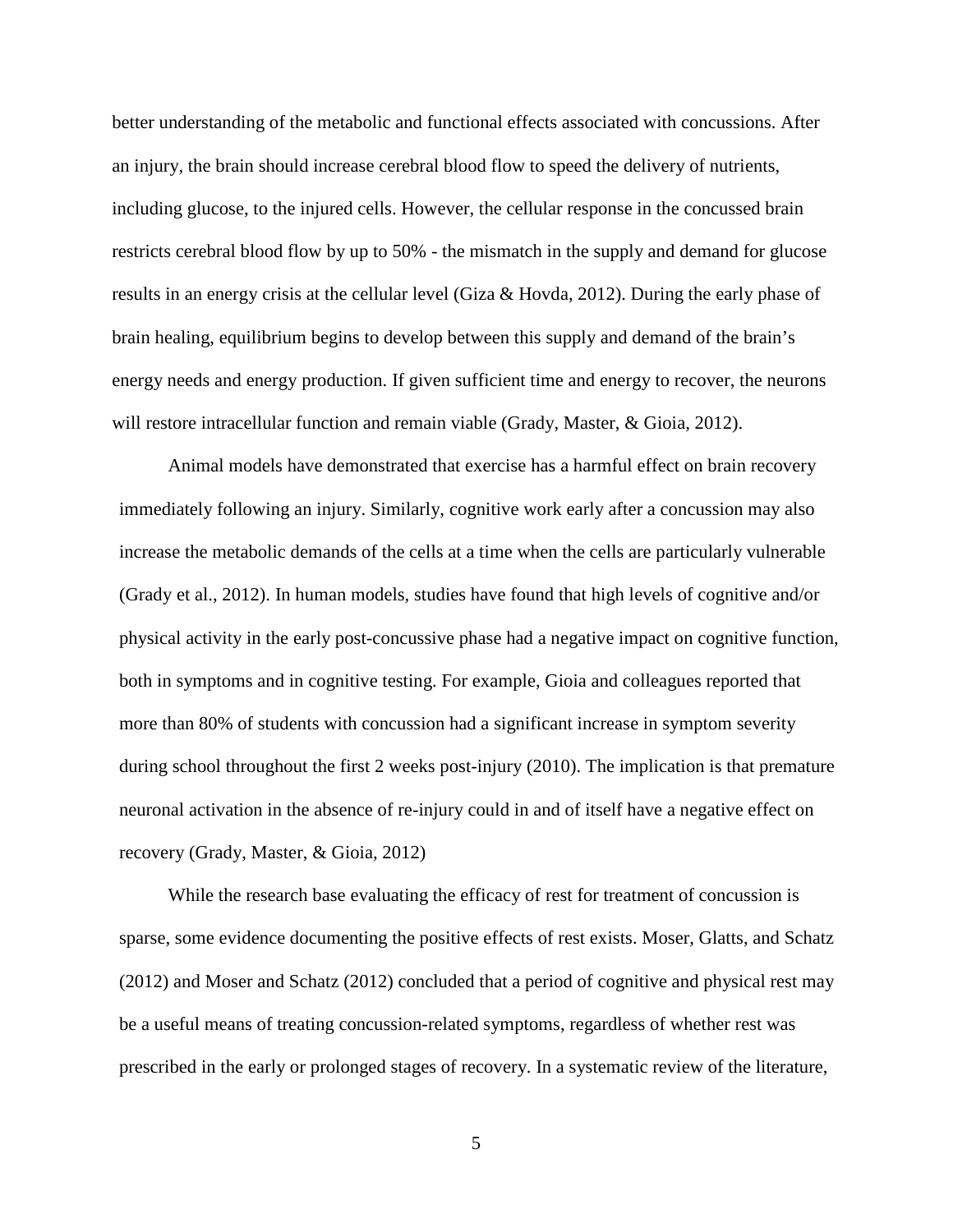Schneider and colleagues also suggested that rest may be of benefit in regards to the resolution of concussion (Schneider, Iverson, Emery, McCrory, Herring, Meeuwisse, 2013).

The concepts of physical and cognitive exertion can be represented on a continuum that ranges from no activity (i.e., full rest) to full activity (i.e., no rest). It is not realistic to achieve a state of no activity – a conscious patient must engage in some degree of physical and cognitive activity. The therapeutic goal of concussion management is to limit physical and cognitive exertion to a level that is tolerable in order to give the brain a better opportunity to return to homeostasis (McLeod, 2010). Data collected by Bederman (2013) suggested the possibility that there may exist a 7-10 day window immediately following concussive injury in which physical and cognitive rest may drastically improve the future clinical course of the injury.

#### *1.4 Compliance Issues with Rest Protocols*

Patient compliance is vital to the effectiveness of therapeutic regimens. Therapeutic goals cannot be achieved without patient compliance, resulting in poorer patient outcomes (Cameron, 1996). Historically, compliance with therapeutic and medical recommendations has been a difficult feat for patients. In a quantitative review of patients' adherence to medical recommendations, DiMatteo found an average non-adherence rate of 24.8% (2004). Concerning sports-related concussion, several studies have documented failed compliance with return-to-play guidelines in which student-athletes have returned to play prematurely (Yard & Comstock, 2009; Ackery, Provvidenza, & Tator, 2009). Consequently, the overwhelming majority of these noncompliant athletes who returned to play prematurely continued to suffer from post-concussion symptoms (Ackery et al., 2009; Bederman, 2013).

Specific to level one of the return-to-play stepwise progression program, physical and cognitive rest, very few studies have evaluated athlete compliance. Recently, in a study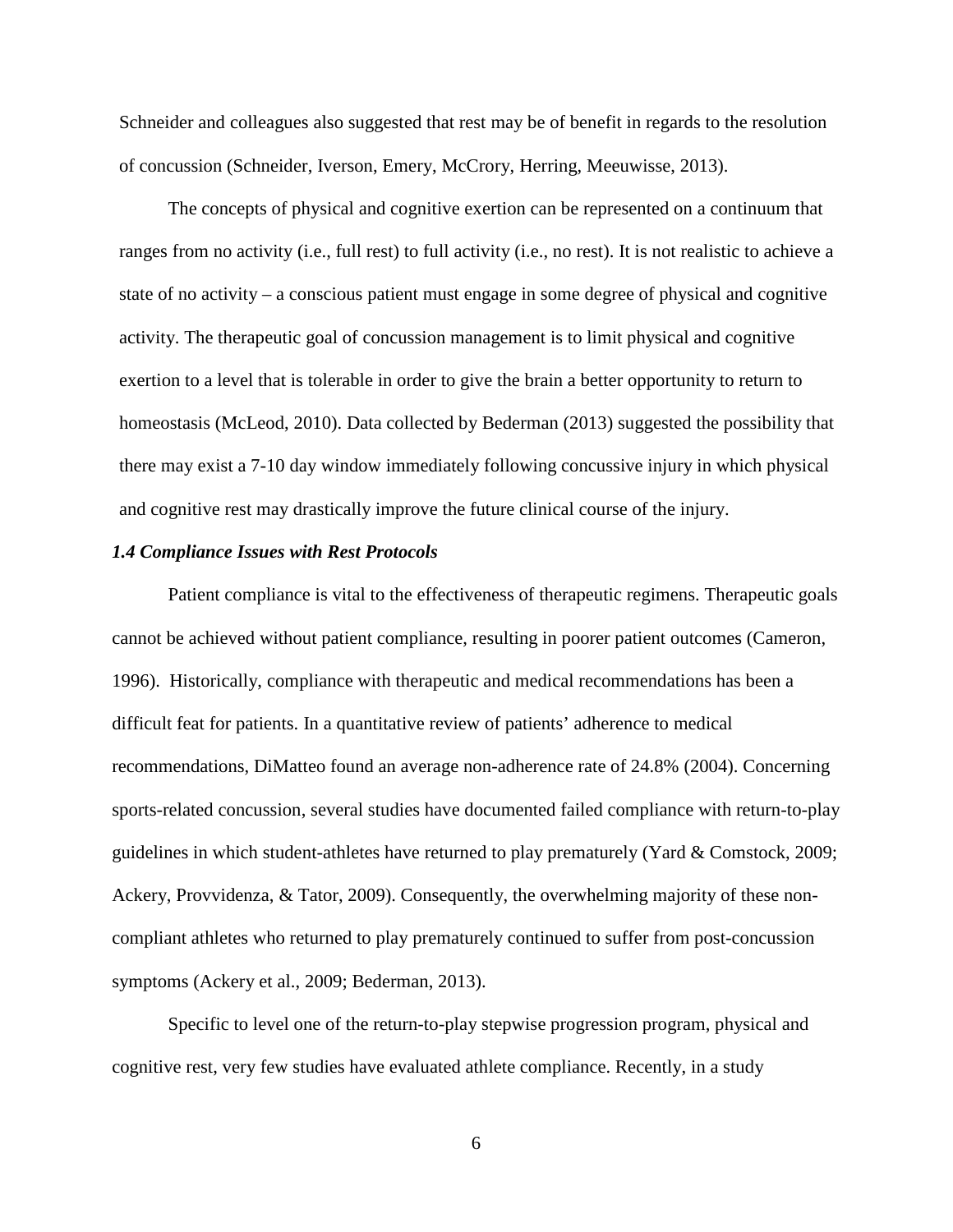comparing the physical and cognitive activities of two concussed collegiate athletes with those of a control group, Bederman (2013) found that both athletes demonstrated a high level of noncompliance, showing similar levels of activity as the control group. It is not surprising that these athletes continued to experience concussion-related symptoms throughout and after the critical recovery period (7-10 days post). In another study examining compliance in a younger population, children were asked to keep activity diaries following concussion in which only 67% of the children remained compliant with activity restrictions (Gagnon, Swaine, & Forget, 2009). In addition to these studies, there is much anecdotal evidence to suggest that many concussed patients of all ages do not comply with rest recommendations.

It has been suggested that rest protocol compliance may be complicated by a general lack of knowledge about the consequences of head injury (Gouvier, Prestholdt, & Warner, 1988). Unfortunately, clinicians who prescribe rest are often met with resistance from athletes, parents, and school/athletic officials who do not see the therapeutic value of missing school or sports for multiple days or possibly weeks. Athletes, parents, and coaches may recoil at the need for, or effectiveness of, rest and inactivity (Moser et al., 2012a).

#### *1.5 Potential Influences of Compliance*

Ponsford and colleagues found that the provision of a concussion informational pamphlet to individuals sustaining a concussion contributed to the resolution of concussion-related symptoms at follow-up evaluation. Their control group, who did not receive the pamphlet, continued to report symptoms three months post-concussion, particularly those of sleep disturbances and anxiety (Ponsford, Willmott, Rothwell, Cameron, Kelly, et al., 2002). Results of this study suggest that the provision of information to concussed individuals may influence compliance with concussion management rest protocols. Several concussion management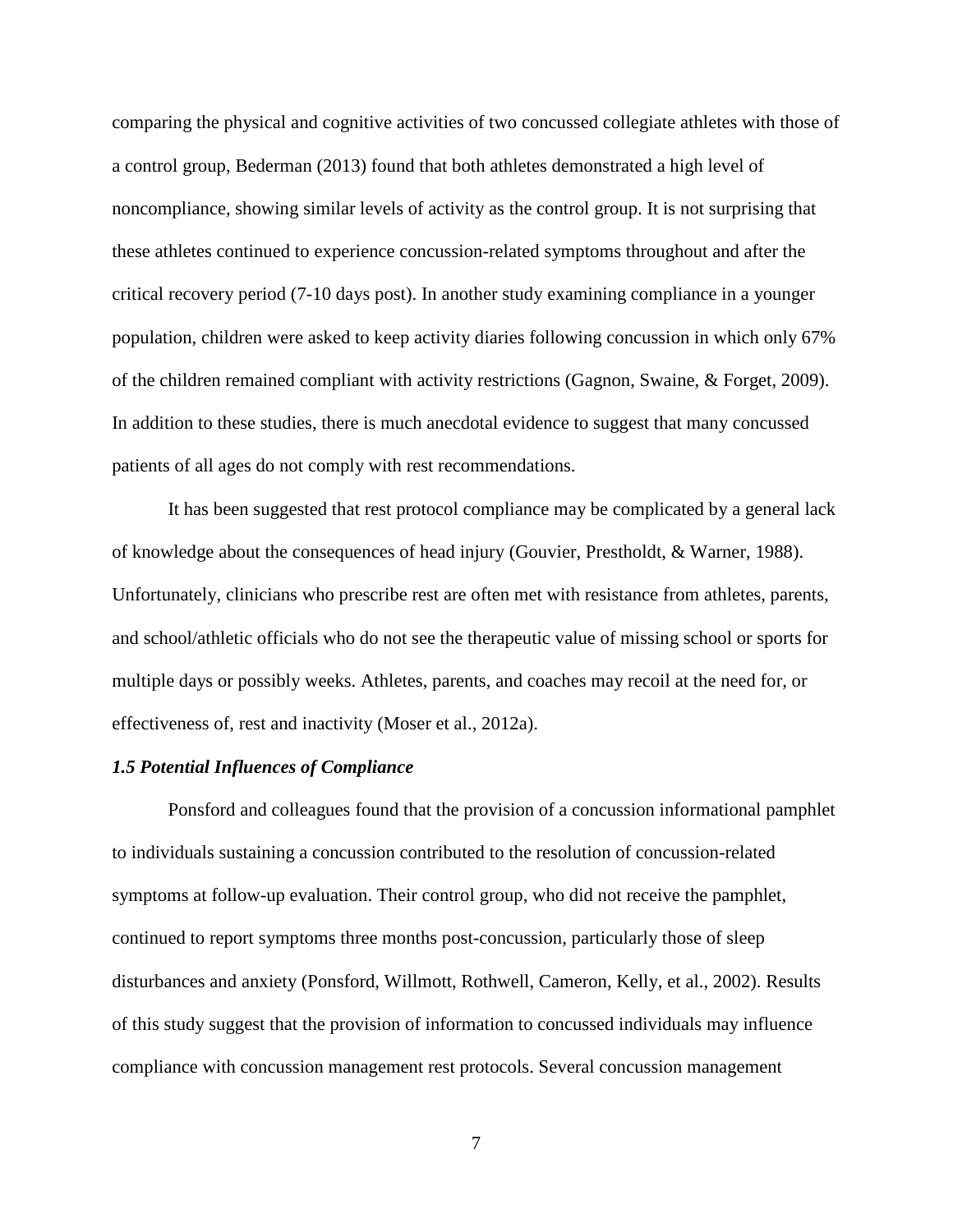clinics, including UTEP's, have implemented the provision of printed informational resources as part of the course of treatment. Still, a number of athletes may be unwilling to comply with recommendations for physical rest despite this provision of information (Bederman, 2013; Moser et al, 2012a). Identification of other treatment components that could influence compliance in the realm of concussion management would benefit both the clinicians implementing treatment and the clients recovering from concussion.

Since the early 1970s, *self-monitoring* (also termed *self-regulation, self-evaluation, or self-reinforcement*) has been consistently demonstrated as an effective treatment component for altering an individual's behavior across a variety of settings, including clinical, academic, and home environmental (Kanfer, 1970; Mahoney, Moore, Wade, & Moura, 1971; DiGangi, Maag, & Rutherford, 1991; Boutelle& Kirschebaum, 2012). Positive results have been found to occur when behavior therapy is applied to cases in which the patient is an active participant in data collection. Research in the area of self monitoring has shown that the act of observing and recording one's own behavior which is attached with aversive consequences (e.g. persistence of concussion-related symptoms) can dramatically alter that behavior (Mahoney, 1971). In implementing a self-monitoring component, treatment methods are initiated during a session and are carried out by the patient in their everyday environment. Thus, behavior change is instigated by the clinician but carried out by the patient, who assumes the therapist's role of observing and monitoring their own behavior (Kanfer, 1970). Furthermore, self-monitoring helps to clarify and bolster the rationale and goals for treatment (Cohen, Edmunds, Brodman, Benjamin, & Kendall, 2012). This type of treatment component may particularly fitting in the area of concussion management because patients are typically assessed and counseled once a week until they have recovered from their injury – their recovery may greatly depend on the cognitive and physical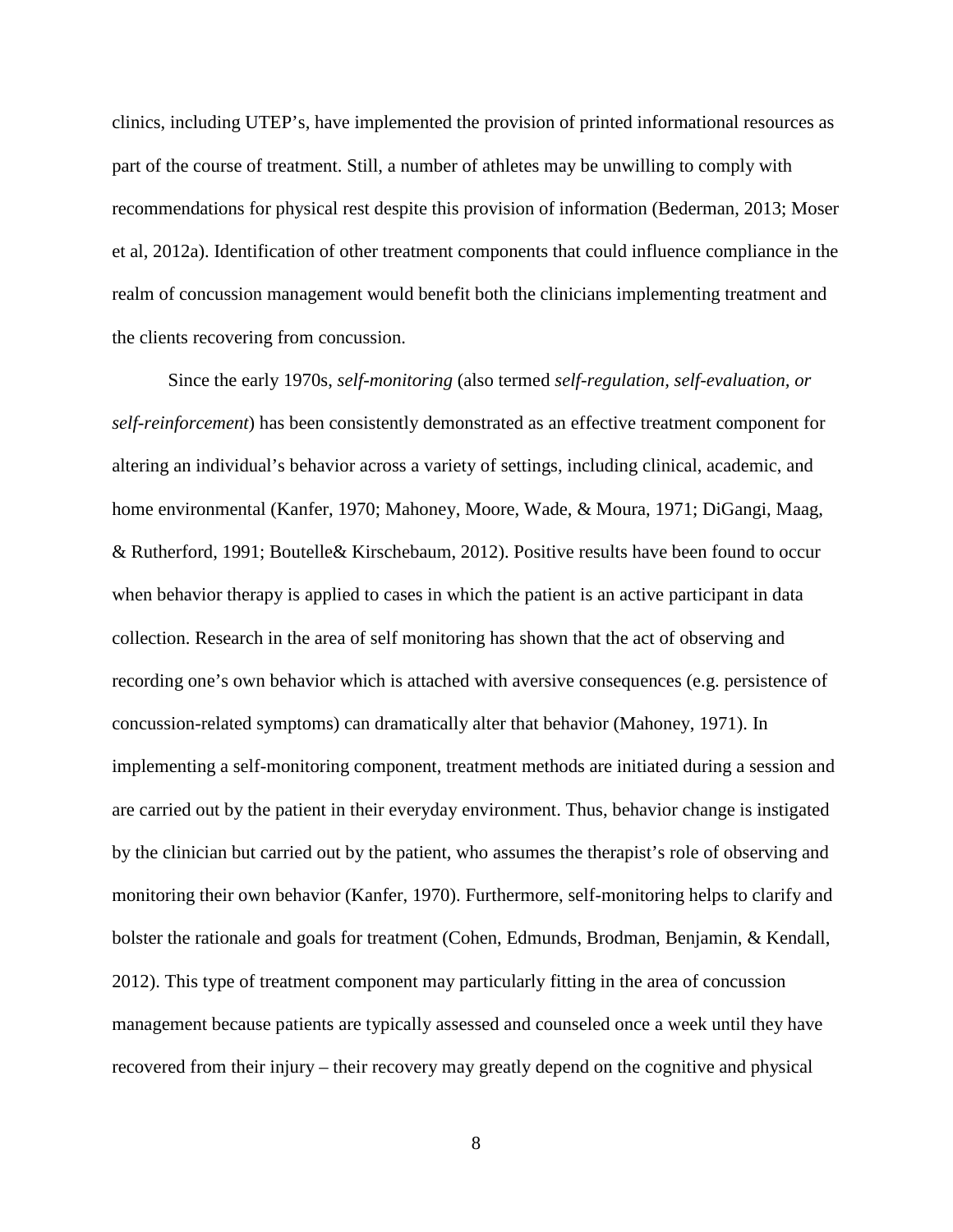activities in which they take part in outside of the clinician's domain. After the provision of information and recommendations for total rest by the clinician, it is up to the patient to follow through with those recommendations in their everyday environment and temporarily change their behaviors to allow for full recovery.

Another favorable treatment approach in the literature proven to be effective in altering patient behavior by encouraging treatment compliance incorporates a *therapeutic alliance,* the positive relationship between patient and health care professional (Barofsky, 1978; Madden, 1990). This alliance is an emergent quality of partnership and mutual collaboration between patient and provider, and is one of the strongest validated factors influencing therapy success (Wampold, 2001). This patient-provider relationship has also been recognized by many researchers as a key factor for compliance. The behavior and attitudes of the provider can have a profound impact on patient compliance. By showing sensitivity, empathy, and understanding toward the patient, the provider may facilitate a patient-provider relationship of mutual respect which in turn will promote compliance as well as satisfaction with care (Cameron, 1996). A meta-analysis of several studies regarding patient compliance found that inadequate supervision by health care providers correlated with reduced patient compliance rates (Haynes et al., 1976). Schapira and colleagues evaluated the extension of clinician supervision within a therapeutic alliance, concluding that reminders such as telephone calls concerning the treatment regimen are simple but useful ways for clinicians to promote patient compliance (1992). This particular approach may be effective in encouraging patient compliance within the realm of concussion management. Again, patients are typically assessed and counseled once a week until they have recovered from their injury and their recovery may greatly depend on the cognitive and physical activities in which they take part in outside of the clinician's domain. Periodic phone calls from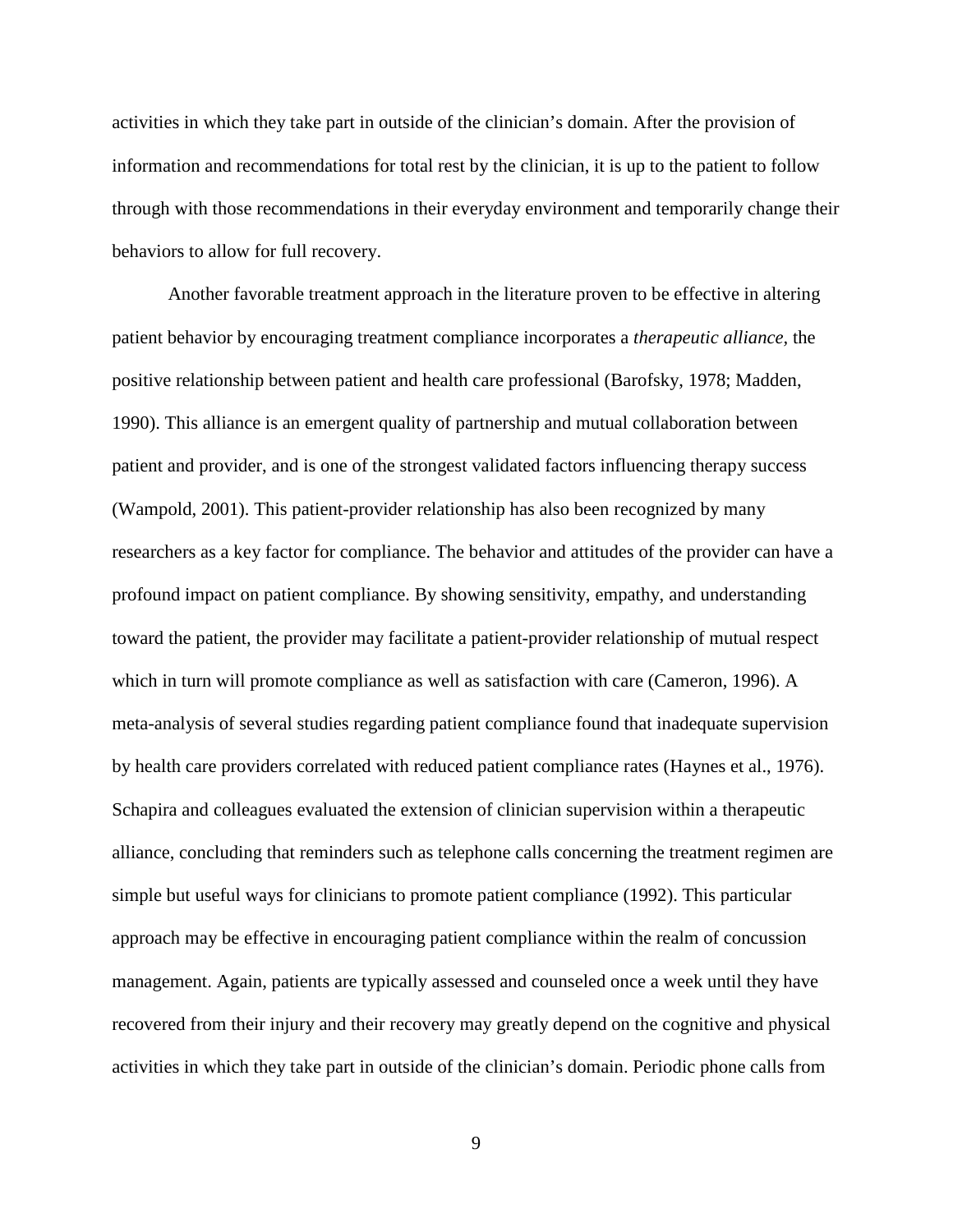the clinician during the critical recovery period may not only serve as reminders for compliance, but may also help establish a therapeutic alliance by conveying the fact that the clinician cares about the patient's recovery. In turn, athletes may be more willing to comply with rest recommendations when a positive patient-provider relationship of mutual respect exists.

#### *1.6 Purpose*

Concussed athletes' noncompliance with physical and cognitive rest recommendations remains an important hurdle to concussion management and recovery. To date, no studies in the literature base have attempted to encourage compliance with rest recommendations to facilitate recovery. Furthermore, no studies have examined the relationship between levels of compliance and measures of recovery. Only one study by Bederman (2013) has examined collegiate studentathlete's compliance with rest recommendations following concussion, and this study had a concussed sample size of only two individuals. There is a dire need for this type of research considering the documented levels of noncompliance with medical recommendations and the prevalence of sports-related concussions.

The purpose of this study was to determine whether additional attempts to encourage athletes' compliance with rest protocols following concussion would result in more significant improvement within the 7-10 day critical recovery period when compared to those receiving only the standard of care. The researchers sought to determine whether these additional attempts would result in faster return-to-play times of concussed student-athletes and/or more significant improvement in neurocognitive test scores. Another goal within the study was to gain some insight into how concussed athletes comply with rest recommendations according to self reports, as well as how their compliance may have or have not impacted their recovery. This information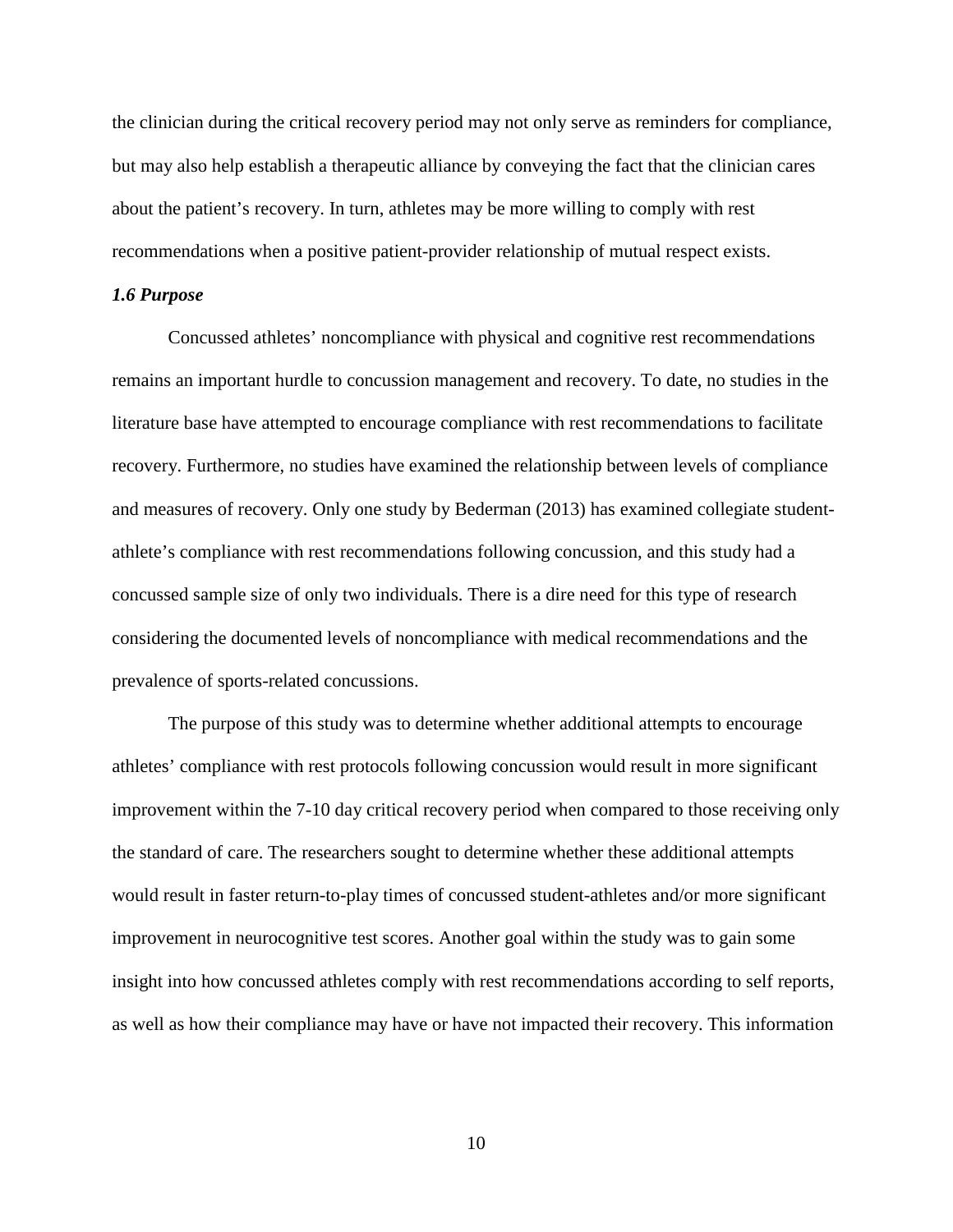would be a novel addition to the literature base and may profoundly impact our understanding of and treatment for concussions.

Within the domain of the UTEP Concussion Management Clinic, this study sought to address the experimental question, *Which of the following treatment protocols will best facilitate recovery from a sports-related concussion: (a) standard of care, (b) standard of care + a selfmonitoring component, or (c) standard of care + a therapeutic alliance component?* It was hypothesized that participants in either treatment group B or C would be more likely to comply with rest recommendations. Thus, they would exhibit faster recovery times and be returned to play sooner, as well as demonstrate more significant gains in ImPACT neurocognitive assessment scores from the initial post-concussion evaluation to the follow-up evaluation.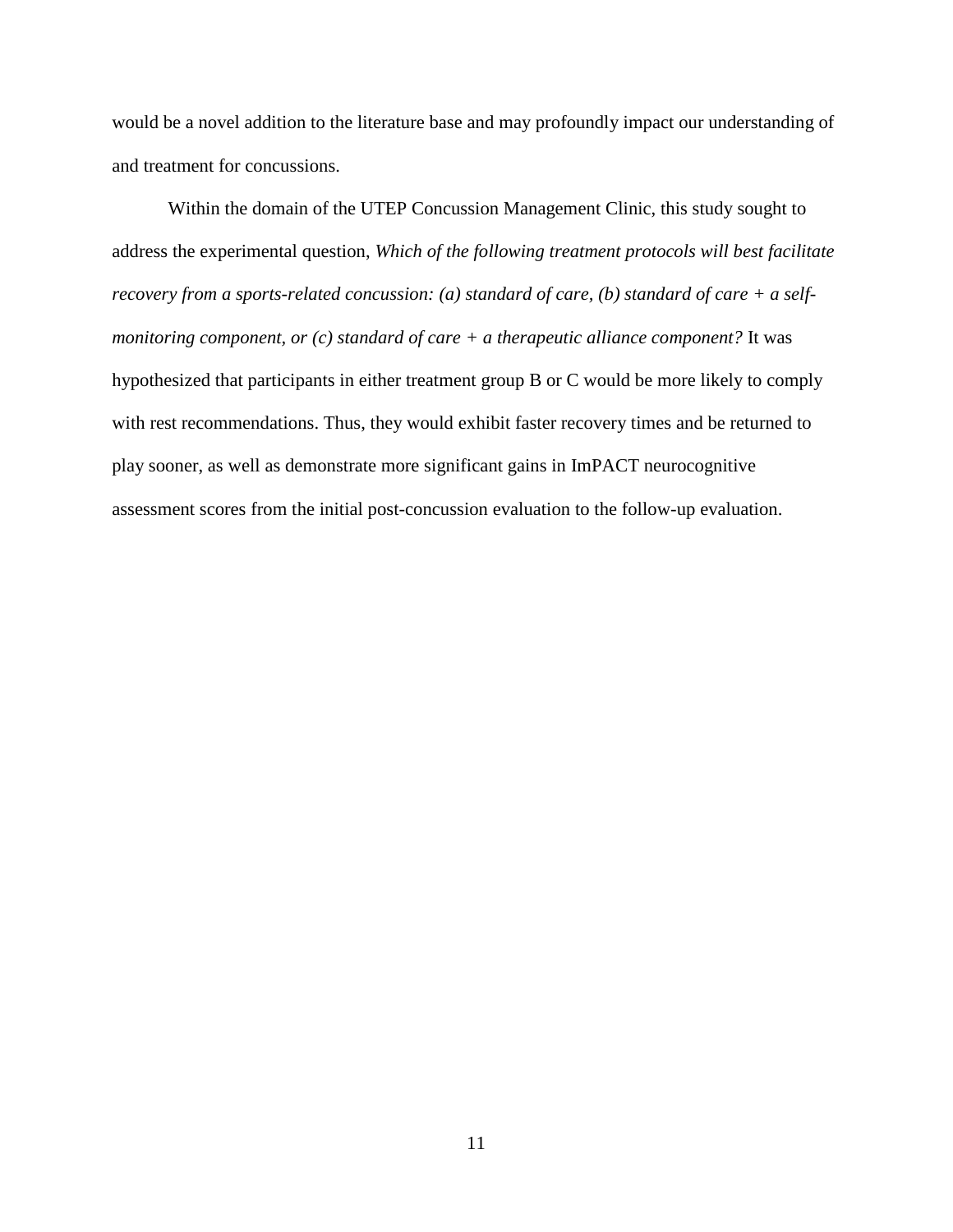#### **Chapter 2: Methods**

#### *2.1 Design*

This study employed an experimental three-group pretest-posttest design to evaluate the effectiveness of three different treatments on the recovery of concussed athletes. The independent variables of interest were the following three treatments: *(A) standard of care, (B) standard of care + a self-monitoring component,* and *(C) standard of care + a therapeutic alliance component.* For ethicality purposes, a control group receiving no treatment was not utilized. Instead, comparisons in treatment gains of Groups B and C were made against those of Group A. Dependent variables of interest were the participants' performance on the ImPACT assessment tool as measured by the five ImPACT composite scores (i.e. verbal memory, visual memory, processing speed, reaction time, total symptom score) as well as the length of recovery time as measured by the time from concussion until the time the stepwise progression program was initiated. For further descriptive measures, ImPACT normative data was used to classify severity rankings for each group based on the groups' mean performance on the ImPACT. The researchers also utilized descriptive statistics to examine the extent to which athletes complied with rest recommendations for Groups B and C.

#### *2.2 Participants*

 A total of 10 recently concussed athletes (6 males) were recruited for participation in this study. They played either at the collegiate or semi-professional level. Participants were selected from the Concussion Management Clinic (CMC) at the University of Texas at El Paso (UTEP). Involvement in this study required that each participant be between the ages of 18-25 with no history of attention deficit disorder, learning disorders, brain surgery, meningitis, seizure/epilepsy, substance abuse, or concussive injury within the last 12 months. It was also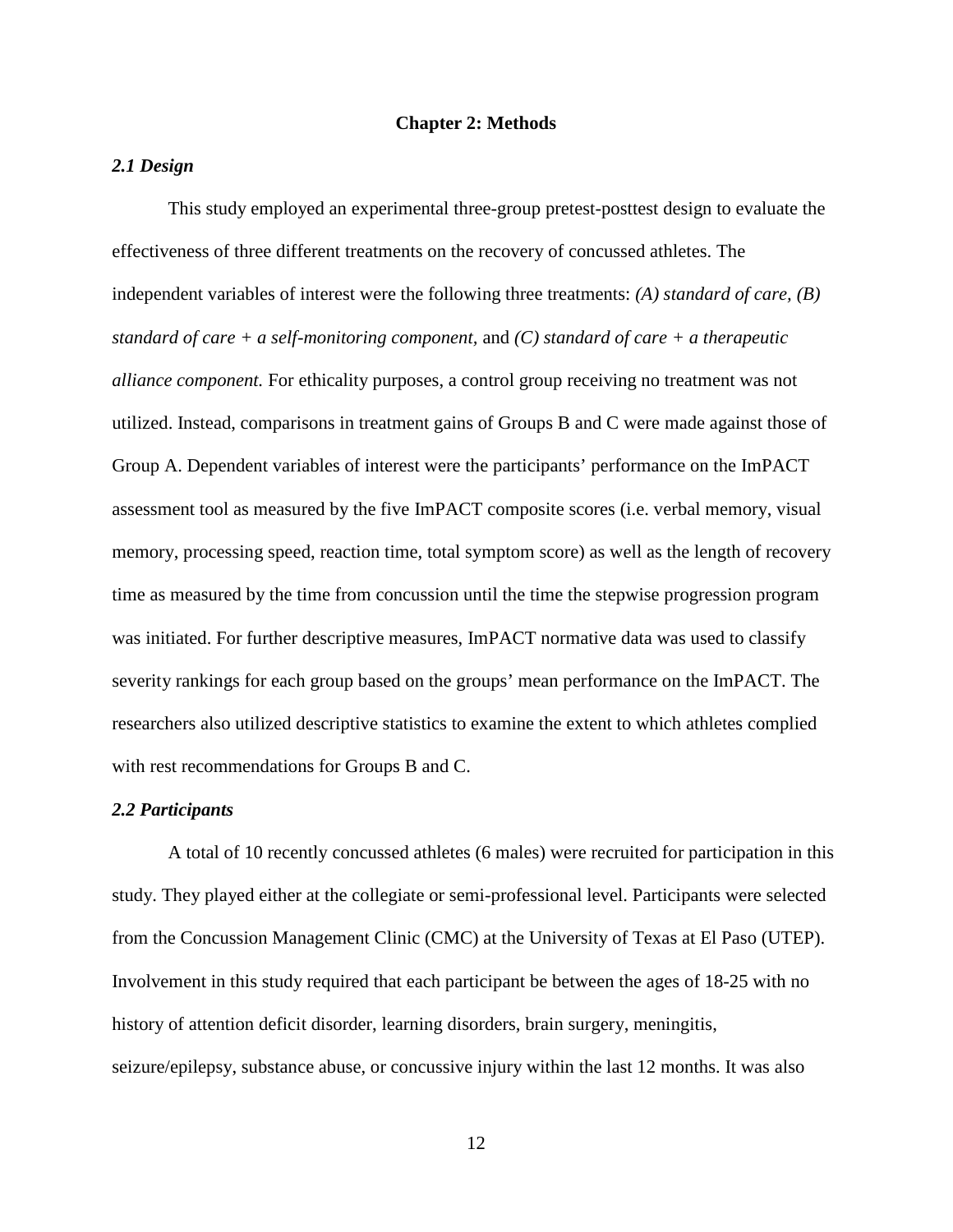required that all participants have had a valid initial post-concussion assessment (PC1) following concussive injury and a valid follow-up post-concussion assessment (PC2). Participants were distributed across a variety of sports, represented in Figure 2.1.



*Figure 2.1 represents the participants' distribution across sports for Groups A, B, and C.* 

 This study employed alternating assignment to treatment groups. Participants who met the criteria for involvement and were willing to take part in this study were alternately assigned to treatment Groups B ( $n=5$ ) and C ( $n=5$ ), beginning with Group B. Existing data obtained from the UTEP CMC within the last four years was used to select participants for Group A. The primary investigator conducted an electronic records search specifying the inclusion and exclusion criteria for this study. The search results yielded 60 participants who were selected for assignment to Group A. Table 2.2 displays the demographic data for each group.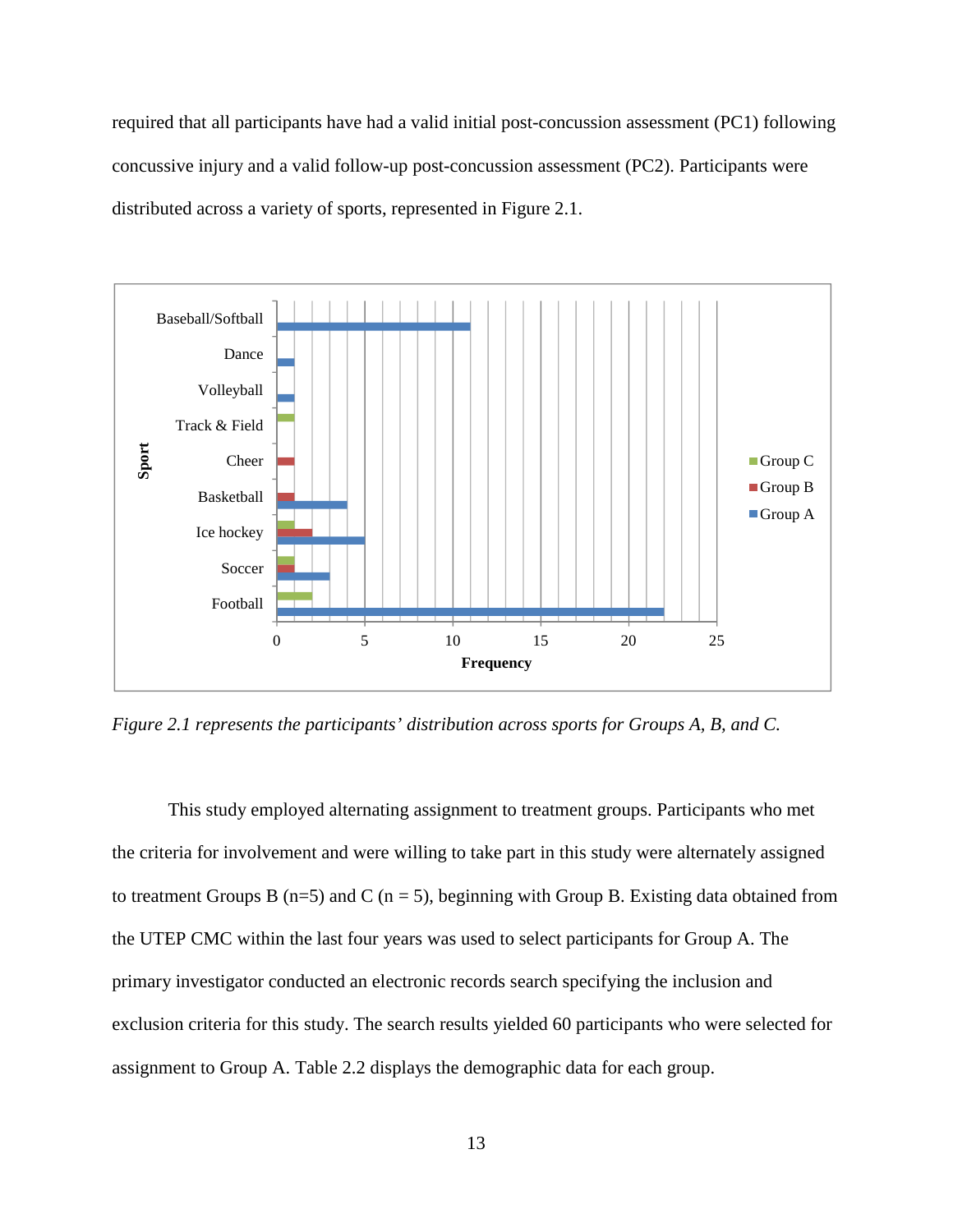| Treatment<br>Group | <b>Participants</b><br>(n) | Gender<br><b>Male/Female</b> | Age<br>(M/SD) |
|--------------------|----------------------------|------------------------------|---------------|
| А                  | 60                         | 41/19                        | 19.57(1.32)   |
| В                  | 5                          | 3/2                          | 20.2(0.83)    |
| C                  | 5                          | 3/2                          | 20.0(1.87)    |

*Table 2.2 provides demographic data of participants by treatment group.* 

Institutional Review Board approval was obtained prior to data collection. To recruit participants for Groups B and C, recently concussed athletes visiting the UTEP CMC for initial post-concussion assessment were asked to participate in this study. Each willing participant was informed that participation was strictly voluntary and asked to read and sign a written consent form prior to involvement. Participants were made aware that their involvement in this study and any information they reported as part of being involved in this study would remain confidential and not affect any return-to-play recommendations made on behalf of the UTEP CMC. All data, both hard copies and electronic copies, were securely kept in the UTEP CMC under physical lock and key or electronic password protection. Hard copies of consent forms, survey results, and test results were kept in a file cabinet which remained locked when not in use. ImPACT scores and demographic data for each participant were entered into and stored in a computer database for analysis on a password-protected computer.

#### *2.3 Materials/Procedures*

Each newly recruited participant was assessed in the UTEP CMC as soon as possible following concussive injury. Evaluation began with a participant interview and then participants underwent a neurocognitive-linguistic assessment battery. Components of the battery included computerized neurocognitive-linguistic testing (ImPACT and a module from the Revised Token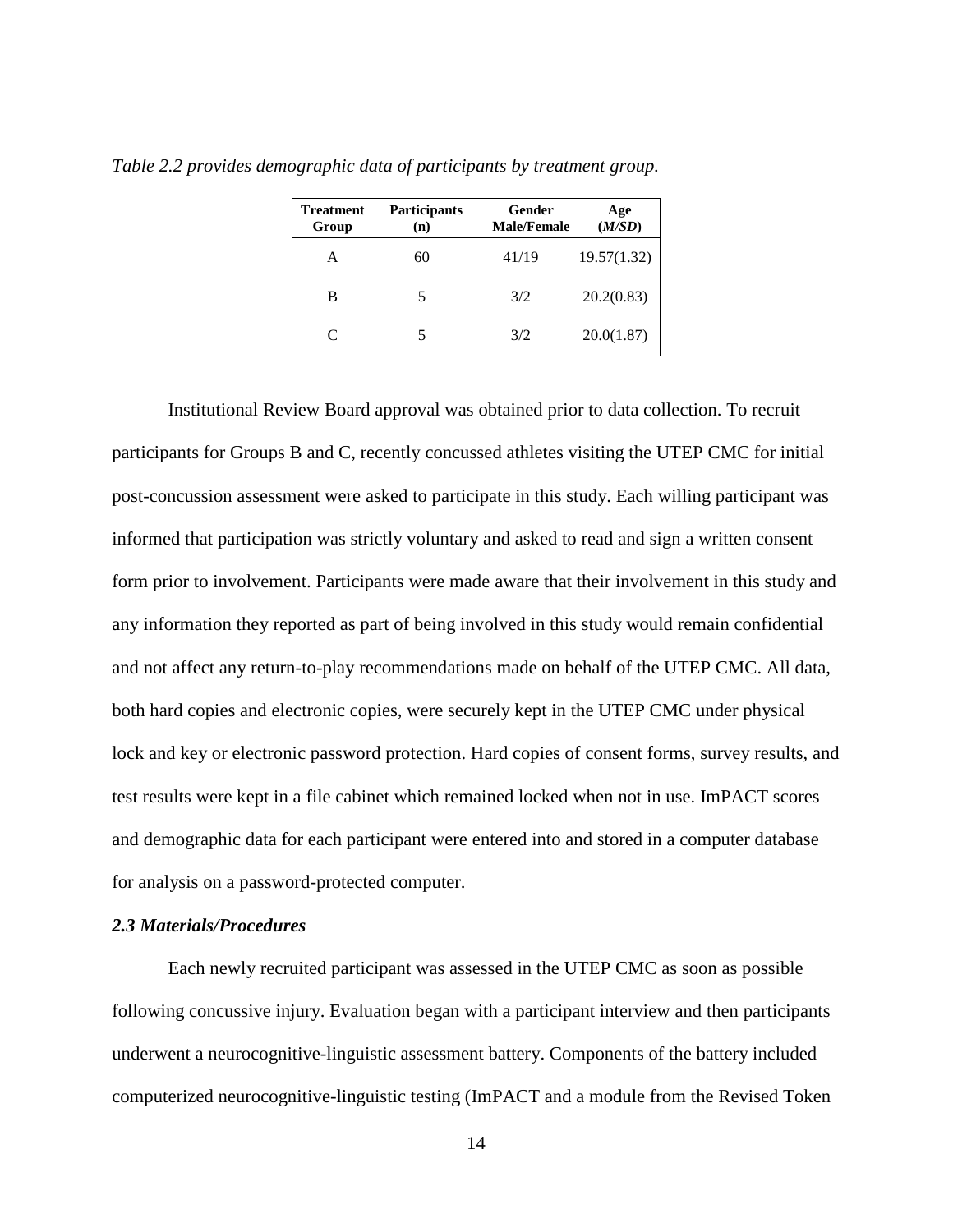Test), 3-dimenstional picture copying tasks, and a rapid naming word fluency task. The assessments were carried out by CMC student clinicians (volunteers from the department of speech-language pathology) who were trained in conducting the assessments. The primary investigator, also a CMC student clinician, did not partake in these assessments and spoke to the participants recruited for Groups B and C regarding treatment and this study after they were assessed. Following completion of the assessment battery, results of the participants' performance were reviewed by the CMC clinician(s) and the clinic director (Ph.D, CCC-SLP & ANCDS certified). Following review, one of the following treatments was initiated.

#### *2.3.1 Group A*

Group A received the standard of care treatment. This consisted of direct counseling with the participant, providing information regarding the nature of concussions, the rationale for physical and cognitive rest, the dangers of returning to play too soon, and rest recommendations with suggested activity restrictions. Any questions posed by the participant were answered and they were provided with written information reiterating what was discussed during counseling. Group A received only this treatment with no additional treatment components.

#### *2.3.2 Group B*

Group B received the standard of care treatment with the added component of a selfmonitoring tool. This self-monitoring tool was in the form of an electronic survey known as the Survey of Concussed University Lads and Ladies (SCULL). The SCULL, an internetbased survey created by the primary investigator on www.surveymonkey.com, consisted of nine simply-worded questions concerning the experience of concussion-related symptoms and levels of physical/cognitive activity. In responding to each question, the participants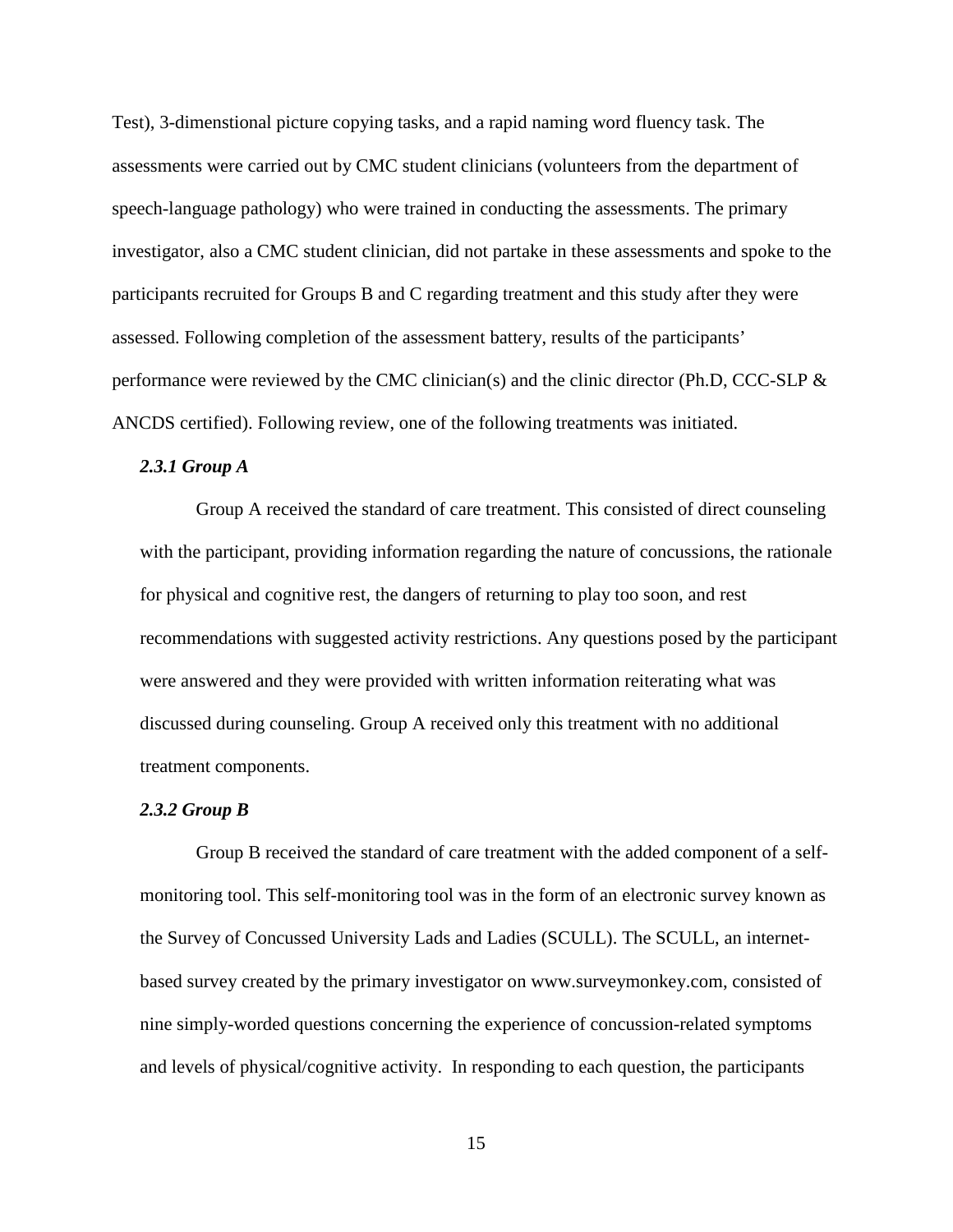were to compare their daily symptoms/activities to those of a typical day pre-concussion. Comparisons were made using 5-point Likert scale ranging from *much* less to *much more.* The survey was designed to take less than 3 minutes to complete. Upon completion and submission of the survey, the response forms were made anonymous and sent to a passwordprotected online account and made available for analysis by the investigators. Survey questions and answer choices can be found in Appendix A.

When enrolling these participants into the study, the primary investigator counseled them with information specific to their Group B assignment. The investigator reminded the participants of the provided rest recommendations and instructed them to use the SCULL as a self-monitoring tool. The participants were encouraged to be honest in responding to the questions and assured that their responses would remain anonymous and not factor into any return-to-play recommendations made on behalf of the UTEP CMC. The investigator informed the participants that on a periodic schedule, every two days from PC1 to PC2, they would receive a web link to the survey and should complete the survey by end of day. The web link was sent via text message or email, depending on each participant's preference.

#### *2.3.3 Group C*

Group C received the standard of care treatment with the added component of a therapeutic alliance. This therapeutic alliance was fostered during initial contact with the participant and through periodic phone calls from the primary investigator. A phone call script, created by the primary investigator, was utilized which consisted of between 7-8 sentences and employed principles of supportive therapy. Depending on participant responses, the script was designed to elicit  $a \sim 3$  minute dialogue between the clinician and participant. The CMC clinician initiated the dialogue by asking how the participant was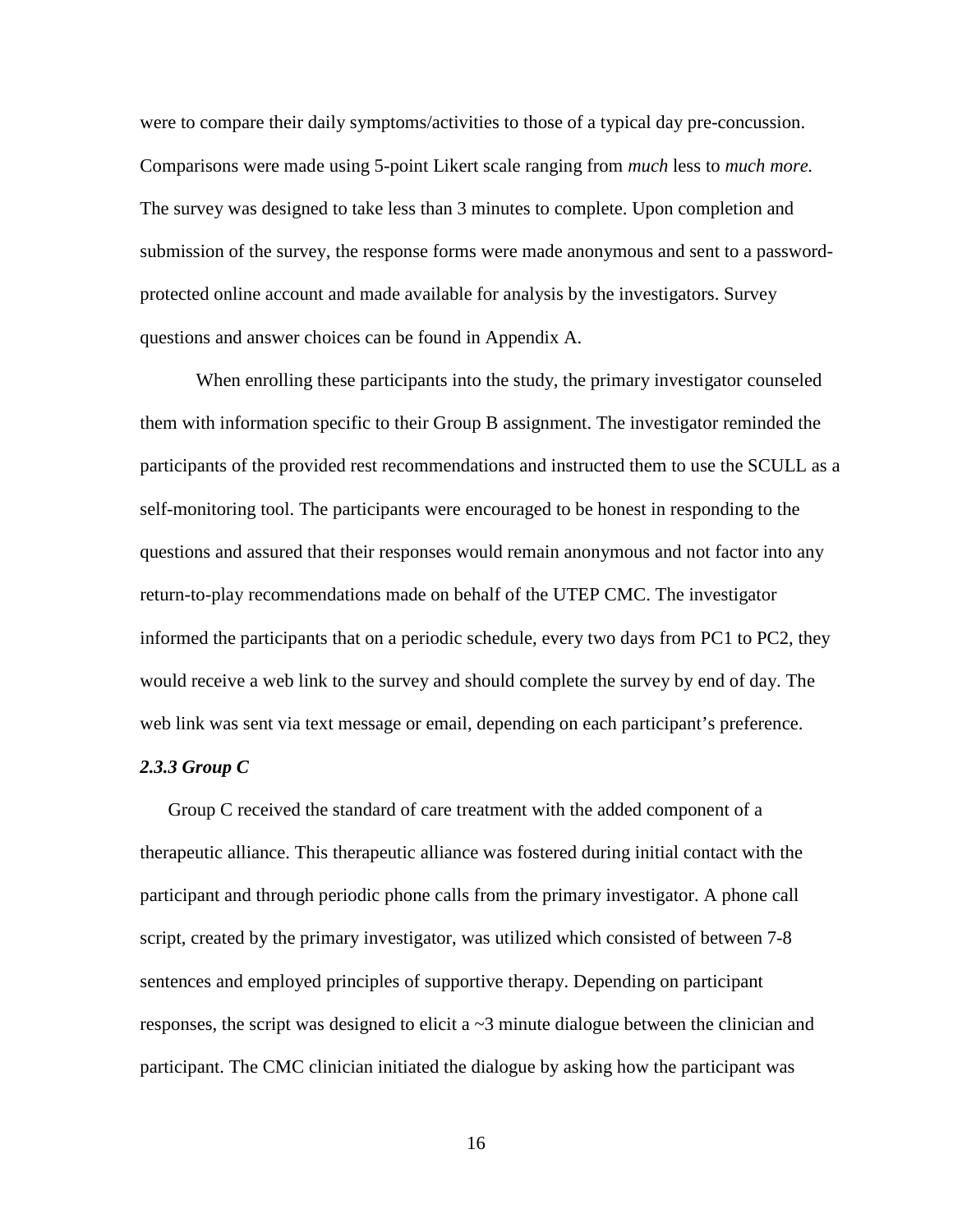feeling and later offered subtle reference to the rest recommendations, gaining information on their compliance. During the call the investigator did not offer any direct advice, only offered a reminder of the rest recommendations and attempted to convey support and positive regard. Phone calls were audio recorded and then transcribed. The phone call script can be found in Appendix B.

When enrolling these participants into the study, the primary investigator counseled them with information specific to their Group C assignment. The primary investigator reminded the participants of the provided rest recommendations and informed them of the investigator's interest in their recovery. The investigator explained that the phone calls would serve as the method to stay in contact with them to ensure they are recovering well and answer any possible questions. They were assured that their responses would remain anonymous and not factor into any return-to-play recommendations made on behalf of the UTEP CMC, thus they could feel free to be open and honest during the phone dialogue. The investigator informed the participants that on a periodic schedule, every two days from PC1 to PC2, they would receive a phone call. If they failed to answer the call, one more call would be made later in the day. They were advised to return any missed calls if they felt comfortable doing so. The investigator collected information on each participant's contact information and the best times for contact.

### *2.4 Assessment Measures*

 Each participant completed a comprehensive assessment battery twice at the UTEP CMC. Initial assessment (PC1) was completed approximately 2-3 days after concussive injury and followup assessment (PC2) was completed approximately 5-7 days after PC1. The primary assessment tool was version 2.0 of the Immediate Post-Concussion Assessment and Cognitive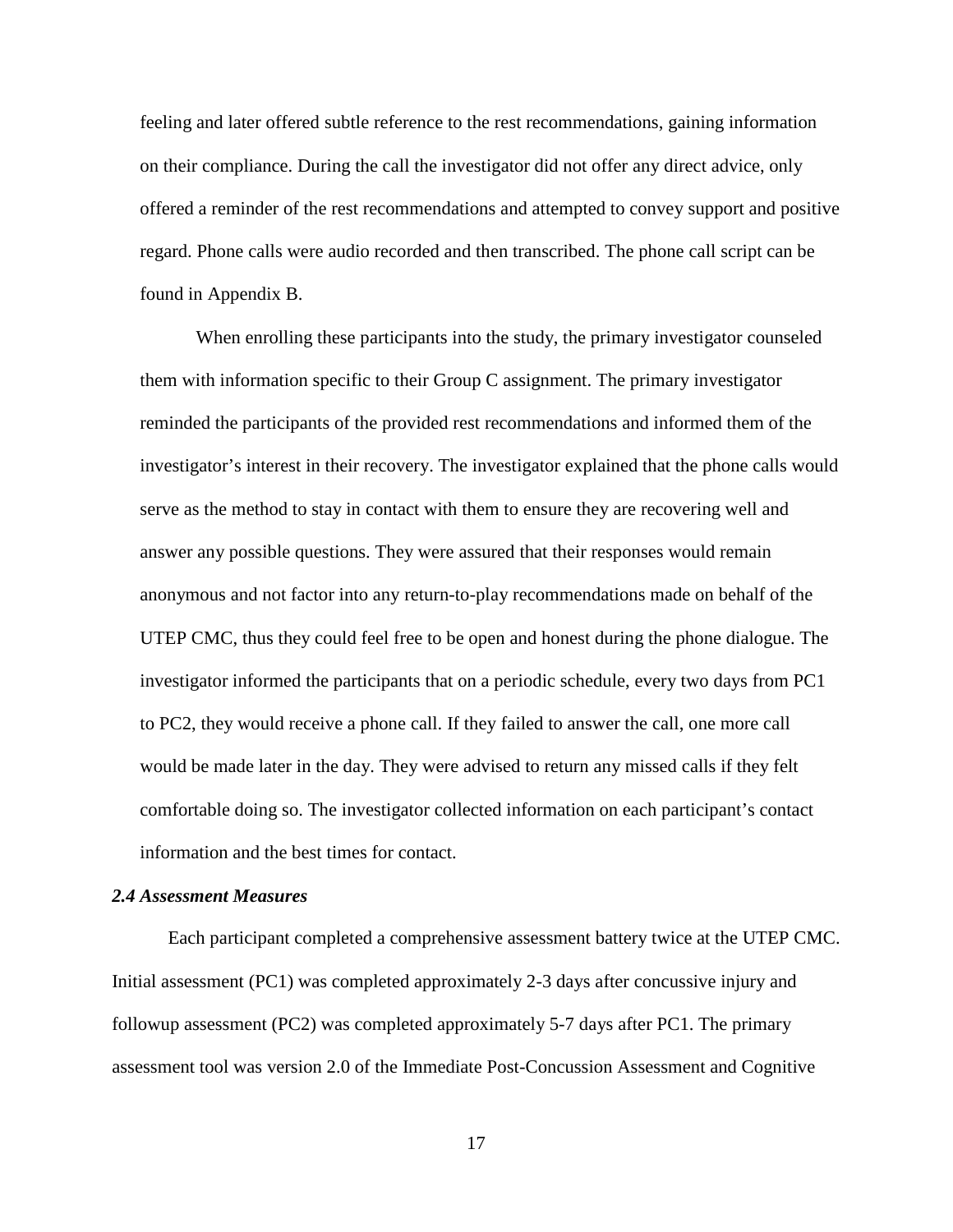Testing (ImPACT, Applications, Inc., Pittsburgh, PA). This assessment tool, shown to be effective at detecting mild effects of concussion (McClincy et al., 2006; Iverson, et al. 2006; Shatz, Pardini, Lovell, Collins, & Podell, 2006), yields 5 composite scores: verbal memory, visual memory, processing speed, reaction time, and total symptom score. The ImPACT provides objective information on a concussed athlete's neurocognitive performance, as well as subjective information on their symptoms via the inclusion of the Post Concussion Symptom Scale questionnaire.

Coupled with data the ImPACT tool provided, clinical observation of signs/symptoms played an important role in assessing participants during assessment interviews. The clinic director, an experienced clinician with expertise in the area of concussion, made the ultimate recommendation of whether or not an athlete should adhere to the rest protocol for recovery or whether they could be returned to play via the initiation of the stepwise progression program. Initiation of the progression program required that the following criteria be met: 1) asymptomatic at rest and with exertion; 2) within normal range of baseline on ImPACT testing.

#### *2.5 Analyses*

Mann-Whitney U Tests were conducted to compare differences across groups in regards to recovery durations. Using ImPACT composite scores from PC1 to PC2, general linear mixed model analyses were performed to test for significant differences across groups. Average composite score for each group were further analyzed by examining changes in severity rankings from PC1 to PC2 using existing normative data for the ImPACT. Quantitative and qualitative statistics were used to analyze informative data provided by participants in Groups B & C regarding their compliance.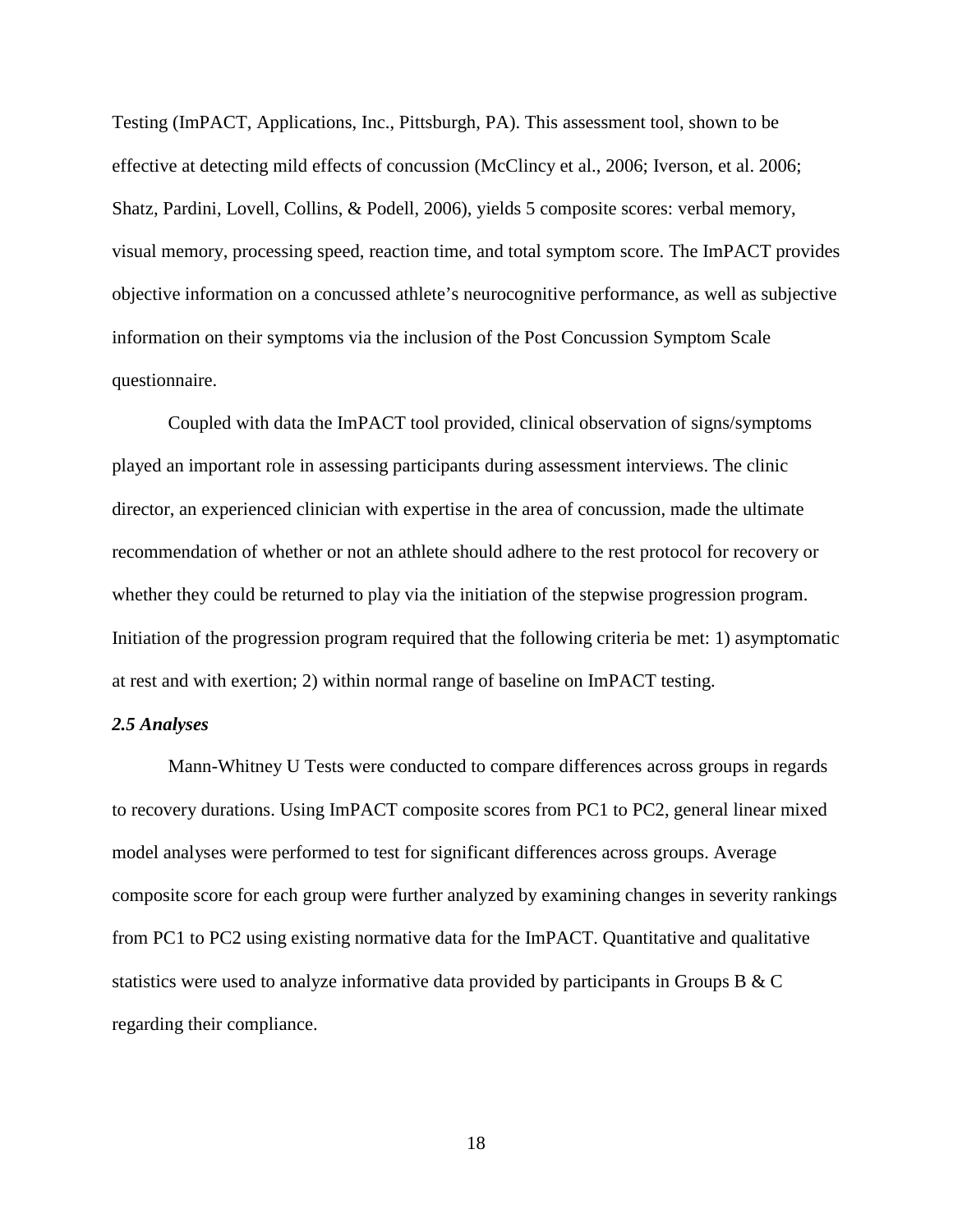#### **Chapter 3: Results**

The data collected was analyzed in several ways. Across groups, the researchers analyzed differences in recovery times, performance on the ImPACT from PC1 to PC2, and aspects of compliance.

Nonparametric statistical analyses were used to compare the mean duration of recovery across groups. To quantify this recovery period, the date of concussion was used as the start date and the date in which the stepwise progression program was initiated (i.e., when participants no longer exhibited signs of concussion) was used as the end date. Thirteen participants were excluded from Group A either because their files had no explicitly marked date in which returnto-play recommendations were made or they discontinued subsequent assessments past PC2 prior to initiation of any return-to-play recommendations.

 A series of Mann-Whitney U tests were conducted to analyze potential differences across groups involving three durational periods: 1) time between date of concussion and date of PC1 assessment; 2) time between date of PC1 and date of PC2 assessments; 3) time between date of concussion and date of stepwise progression program initiation. Descriptive statistics of each durational period is displayed in Table 3.1 for each group. Results of the tests, shown in Table

| Group | $\,N$ | <b>Time</b><br><b>Period</b> | M     | <b>SD</b> |
|-------|-------|------------------------------|-------|-----------|
|       |       |                              | 3.28  | 2.26      |
| A     | 47    | 2                            | 5.64  | 2.04      |
|       |       | 3                            | 16.00 | 8.77      |
|       |       |                              | 2.00  | 1.00      |
| B     | 5     | 2                            | 4.20  | 1.64      |
|       |       | 3                            | 6.80  | 2.05      |
|       |       |                              | 1.60  | 0.89      |
| C     |       | 2                            | 4.80  | 1.78      |
|       |       | 3                            | 9.20  | 5.16      |

*Table 3.1 displays descriptive statistics (M=Mean, SD=Standard Deviation) for each group, number of days in each of three time periods.*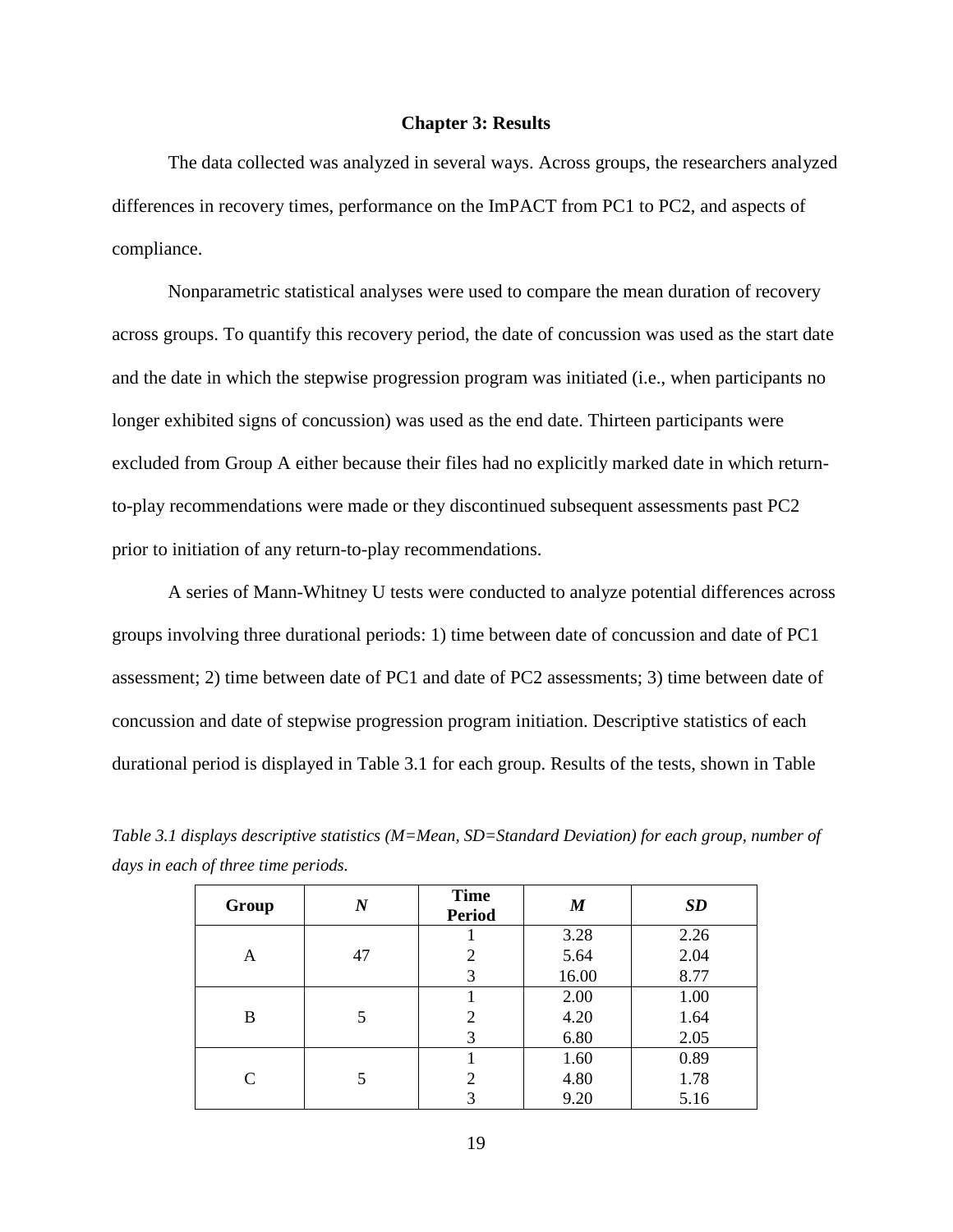3.2, showed that there were no significant differences across all three groups concerning time periods 1 and 2. These findings indicate that participants in each group were assessed at similar times for PC1 and PC2 assessments following their date of concussion. In regards to time period 3, the duration of recovery, significant differences were found when comparing Group A (*M*=16.00, *SD*=9.8.77) to Groups B (*M*=6.80, *SD*=2.05; U[df]=220, Z=3.1816, p=0.0014) and C  $(M=9.20, SD=5.16; U[df]=181, Z=1.9710, p=0.0487)$ . By conventional criteria, the difference in recovery times between Groups A and B is considered to be highly significant ( $p<0.005$ ) and the difference between Groups A and C is considered to be significant ( $p<0.05$ ). When comparing Groups B and C in time period 3, results revealed there was no statistically significant difference.

*Table 3.2 shows the results of a series of Mann-Whitney U tests comparing groups for each of the three time periods. \*P-value is statistically significant at p<0.05.* 

| Group              | <b>Time</b>    | U     | Z      | P value   |
|--------------------|----------------|-------|--------|-----------|
| <b>Comparisons</b> | <b>Period</b>  |       |        |           |
|                    |                | 159.5 | 1.3037 | 0.1923    |
| $A-B$              | 2              | 164.0 | 1.4433 | 0.1489    |
|                    | 3              | 220.0 | 3.0186 | $0.0014*$ |
|                    |                | 180.0 | 1.9399 | 0.0524    |
| $A-C$              | $\overline{c}$ | 151.0 | 1.0398 | 0.2984    |
|                    | 3              | 181.0 | 1.9710 | $0.0487*$ |
|                    |                | 15.5  | 0.6267 | 0.5309    |
| $B-C$              | $\overline{c}$ | 14.5  | 0.4078 | 0.6761    |
|                    | 3              | 15.0  | 0.5222 | 0.6015    |

In order to examine potential group differences in neurocognitive scores on the ImPACT test from PC1 to PC2, General Linear Mixed Model Analyses for repeated measures (a generalization of ANOVA for repeated measures) were conducted for each of the five dependent variables. Time effect, group effect, and interaction time\*group were examined for statistical significance with the level set at  $\alpha = 0.05$ . Only the time effect was significant for the following three dependent variables: verbal memory composite,  $F(1,67) = 4.01$ ,  $\alpha = .0494$ ; visual memory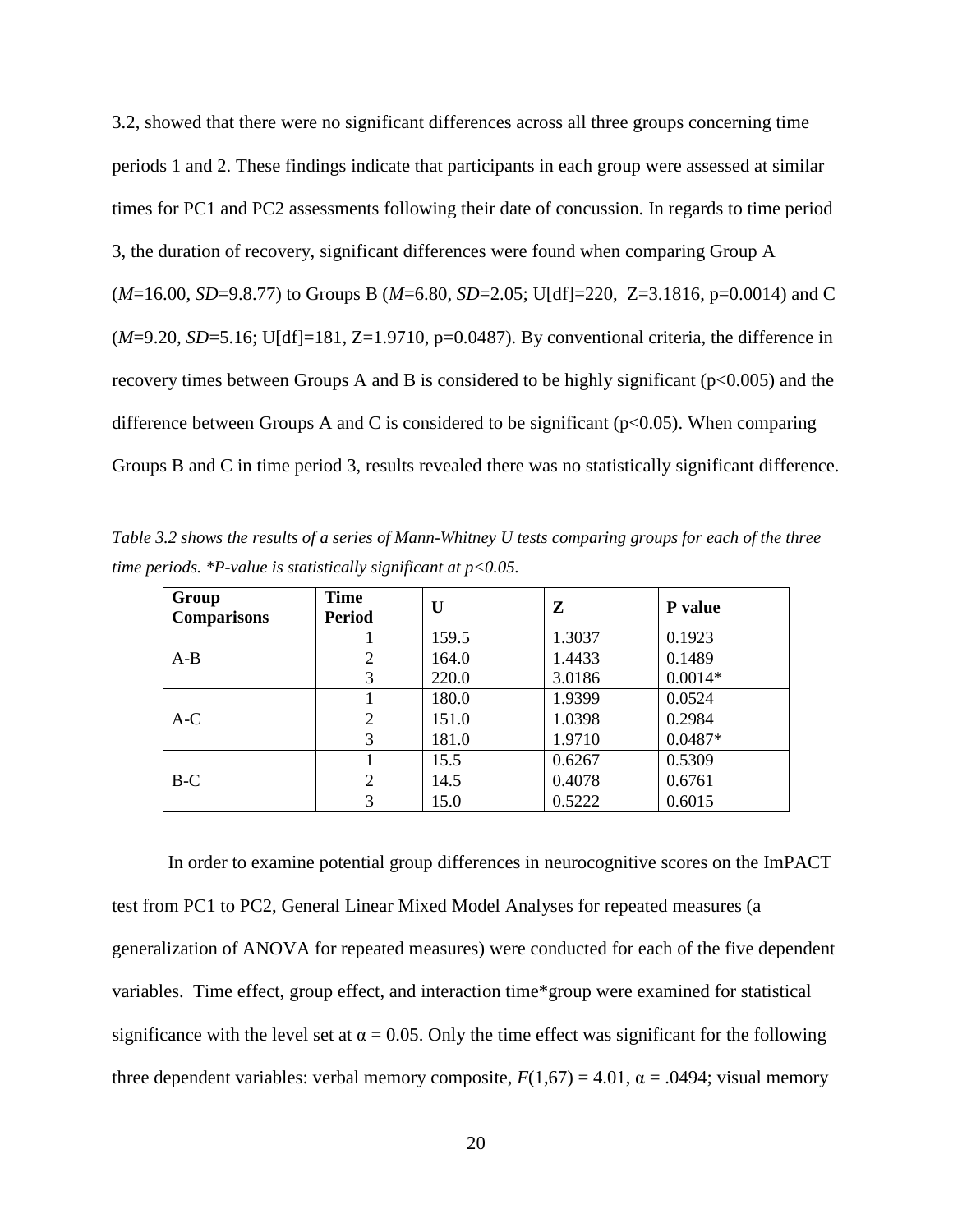composite,  $F(1,67) = 5.00$ ,  $\alpha = .0286$ ; total symptom score,  $F(1,67) = 22.27$ ,  $\alpha < .0001$ . These time effect results indicate that verbal memory and visual memory composite scores were significantly higher at PC2 than PC1, and total symptom scores were significantly lower at PC2 than PC1. Group effect and interaction time\*group were not significant for any of the dependent variables, indicating composite scores were not significantly different across groups and the change over time did not differ among the groups.

*Table 3.3 represents the results of the Test of Fixed Effects in the General Linear Mixed Model Analyses examining three effects (time, group, time\*group) for each ImPACT composite score from PC1 to PC2 assessments.\*Statistically significant at α < 0.05.* 

|                                     | <b>Effect</b> | <b>Num</b><br>DF | Den<br><b>DF</b> | <b>F</b> Value | Pr > F     |
|-------------------------------------|---------------|------------------|------------------|----------------|------------|
|                                     | Time          | 1                | 67               | 4.01           | $0.0494*$  |
| Verbal Memory Composite             | Group         | $\overline{c}$   | 67               | 1.12           | 0.3339     |
|                                     | Time*Group    | $\overline{2}$   | 67               | 0.95           | 0.3935     |
|                                     | Time          | $\mathbf{1}$     | 67               | 5.00           | $0.0286*$  |
| <b>Visual Memory Composite</b>      | Group         | $\overline{2}$   | 67               | 1.09           | 0.3407     |
|                                     | Time*Group    | $\overline{2}$   | 67               | 0.42           | 0.6582     |
|                                     | Time          | $\mathbf{1}$     | 67               | 1.00           | 0.3200     |
| <b>Visual Motor Speed Composite</b> | Group         | 2                | 67               | 0.19           | 0.8241     |
|                                     | Time*Group    | $\overline{2}$   | 67               | 0.93           | 0.3977     |
|                                     | Time          | 1                | 67               | 1.00           | 0.3200     |
| <b>Reaction Time Composite</b>      | Group         | $\overline{2}$   | 67               | 0.19           | 0.8241     |
|                                     | Time*Group    | $\overline{2}$   | 67               | 0.93           | 0.3977     |
|                                     | Time          | 1                | 67               | 22.27          | $< .0001*$ |
| <b>Total Symptom Score</b>          | Group         | $\overline{2}$   | 67               | 0.38           | 0.6854     |
|                                     | Time*Group    | $\overline{2}$   | 67               | 0.22           | 0.8070     |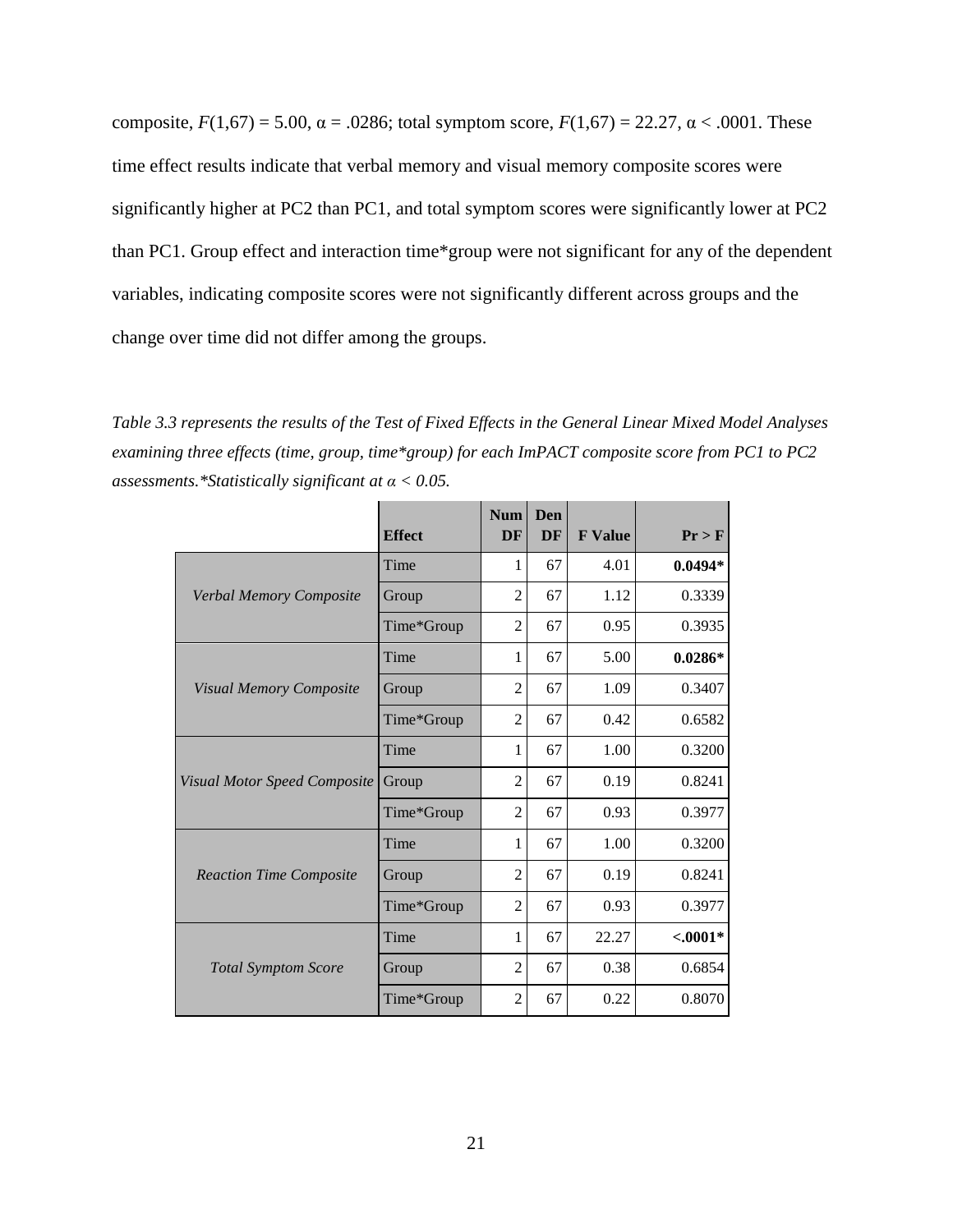Considering the small sample sizes of the experimental groups, the researchers conducted a power analysis in order to determine the sample sizes necessary to yield significant differences across groups for such analyses of fixed effects. Using a similar fixed effects one-way ANOVA, to be able to detect a significant effect size of 0.25 (medium) given 80% power and  $\alpha = 0.05$ , the required sample size would be 53 per group. These results indicate that the sample sizes were too small to lend statistical tests such as the General Linear Mixed Model Analysis enough statistical power.

Average composite scores for each group were further analyzed using existing normative data for the ImPACT. Lovell and Collins (2003) compiled separate normative data for university men and university women for each ImPACT variable. Using their classification ranges and corresponding percentile rank ranges provided in Tables 3.4 (used for verbal memory, visual memory, visual motor speed, and reaction time composite scores) and 3.5 (used for total symptom score), group performance was analyzed for possible changes in classification rankings from PC1 to PC2.

| <b>Classification Range</b>                                                           | <b>Percentile Range</b>                                                                                                   |
|---------------------------------------------------------------------------------------|---------------------------------------------------------------------------------------------------------------------------|
| Mildly Impaired<br><b>Borderline</b><br>Low Average<br>Average<br><b>High Average</b> | $\langle 2^{\text{nd}} \rangle$<br>$3rd-9th$<br>$20^{th}$ -24 <sup>th</sup><br>$25^{th} - 75^{th}$<br>$76^{th} - 90^{th}$ |
| Superior                                                                              | $91^{st} - 98^{th}$                                                                                                       |
| Very Superior                                                                         |                                                                                                                           |

*Table 3.4 provides the commonly used classification ranges and corresponding percentile rank ranges in neuropsychology (Iverson, Lovell, & Collins, 2003).*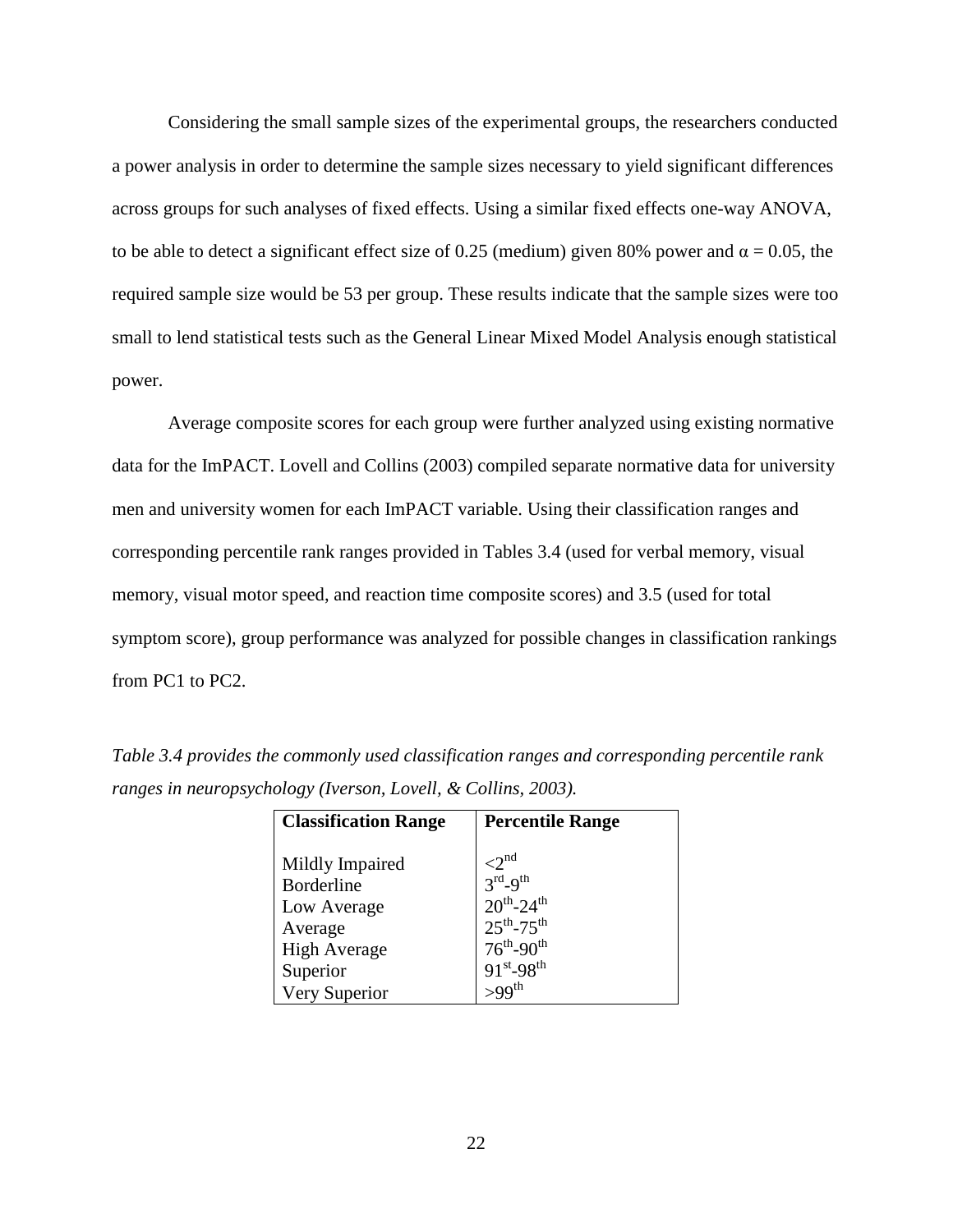*Table 3.5 shows the normative data collected by Iverson, Lovell and Collins (2003) on 803 men and 236 women on the Post-Concussion Symptom Scale.*

|                       | University Men    |                             |                       | University Women  |                                   |
|-----------------------|-------------------|-----------------------------|-----------------------|-------------------|-----------------------------------|
| <b>Classification</b> | <b>Raw Scores</b> | <b>Percentile</b>           | <b>Classification</b> | <b>Raw Scores</b> | Percentile                        |
| Low-Normal            | $\theta$          | $43.3^{\text{rd}}$          | Low-Normal            |                   | $26.7^{\rm th}$                   |
| Normal                | $1 - 5$           | $50^{th}$ -75 <sup>th</sup> | Normal                | $1 - 10$          | $32^{\text{nd}} - 75^{\text{th}}$ |
| Unusual               | $6 - 12$          | $78^{th} - 90^{th}$         | Unusual               | $11 - 21$         | $79^{th} - 90^{th}$               |
| High                  | $13 - 20$         | $91^{st} - 95^{th}$         | High                  | $22 - 31$         | $91^{st} - 95^{th}$               |
| Very High             | $21+$             | $>95^{\text{th}}$           | Very High             | $32+$             | $>95$ <sup>th</sup>               |

Considering this current study did not separate males and females for analysis, average composite scores were analyzed in ranges using both male and female normative data. Classification range labels were based on the percentile rank ranges of males and females for each variable. Descriptive statistics, percentile rank ranges, and classification ranges are provided in Table 3.6 for each group and each variable. Each group demonstrated improvements in classification range statuses from PC1 to PC2. Group A showed improvement in two variables: reaction time composite and total symptom score. Group B showed improvement in three variables: visual memory composite, reaction time composite, and total symptom score. Group C showed improvement in 3 variables: verbal memory composite, visual memory composite, and total symptom score. Group C was also the only group that showed decline from PC1 to PC2, the variable being reaction time.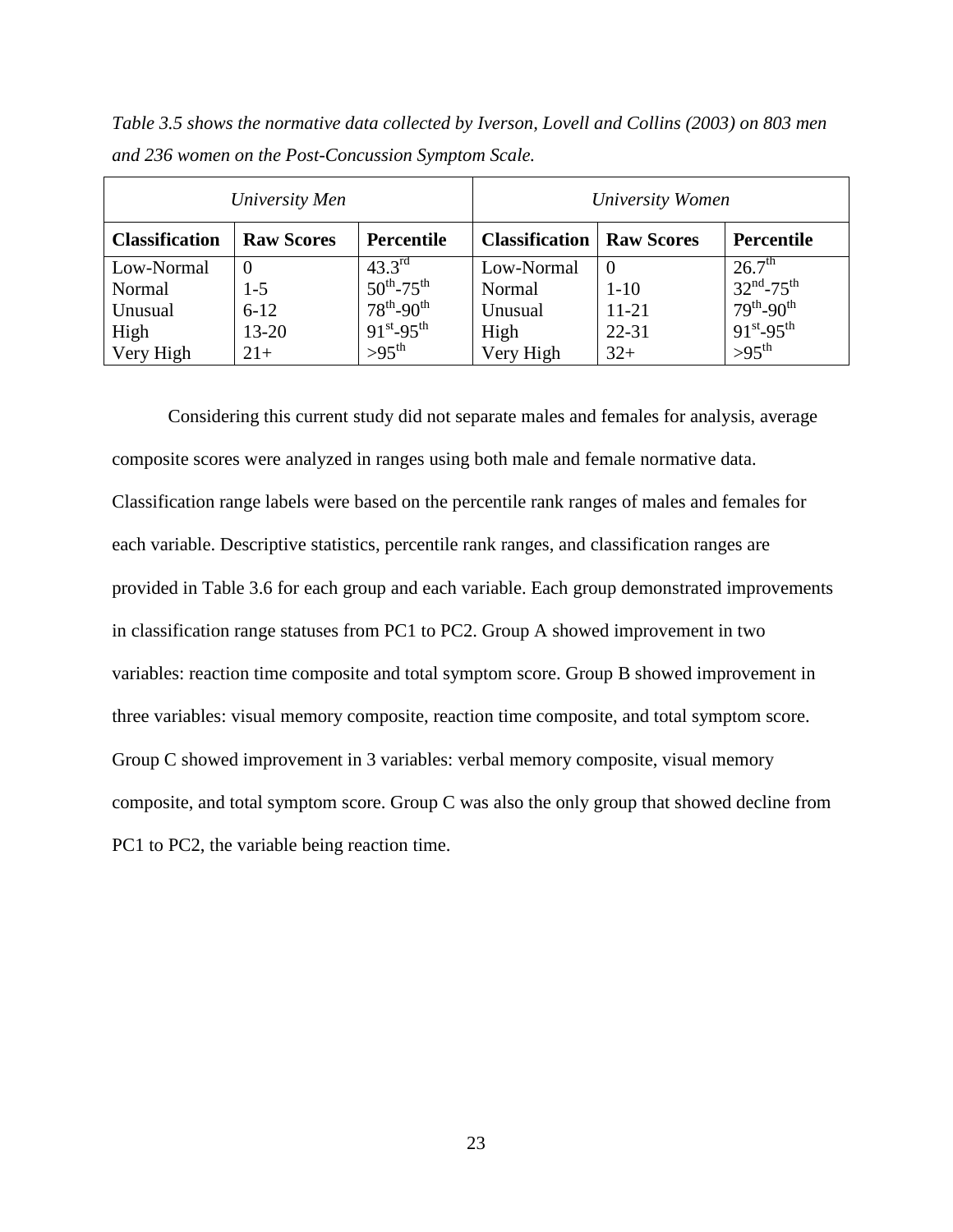*Table 3.6 provides descriptive statistics of each group's performance in each dependent variable at both assessment times. It also provides the percentile and classification ranges for each mean composite score based on ImPACT's male/female normative data. VerbalMC=verbal memory composite; VisualMC=visual memory composite; VMSC=visual motor speed composite; RTC=reaction time composite; TSS=total symptom score. \*Change in classification ranges at PC2.* 

|                 |                |                 |                  |             |                |            |            | <b>Percentile</b> | <b>Classification</b> |
|-----------------|----------------|-----------------|------------------|-------------|----------------|------------|------------|-------------------|-----------------------|
| <b>Time</b>     | <b>Group</b>   | <b>Variable</b> | $\boldsymbol{n}$ | <b>Mean</b> | <b>Std Dev</b> | <b>Min</b> | <b>Max</b> | <b>Range</b>      | Range                 |
| PC <sub>1</sub> | $\mathbf{A}$   | VerbalMC        | 60               | 81.23       | 14.99          | 31.00      | 100.00     | 36-37             | Avg                   |
|                 |                | VisualMC        | 60               | 67.87       | 16.34          | 33.00      | 96.00      | 27-32             | Avg                   |
|                 |                | <b>VMSC</b>     | 60               | 36.39       | 7.83           | 8.75       | 46.95      | 30-34             | Avg                   |
|                 |                | <b>RTC</b>      | 60               | 0.65        | 0.23           | 0.46       | 1.83       | $15 - 17$         | Low Avg               |
|                 |                | <b>TSS</b>      | 60               | 22.92       | 20.83          | 0.00       | 92.00      | $91 - 95$         | High -Very High       |
|                 | $\bf{B}$       | VerbalMC        | 5                | 87.60       | 12.58          | 69.00      | 97.00      | 61-62             | Avg                   |
|                 |                | VisualMC        | 5                | 75.60       | 19.77          | 45.00      | 99.00      | 50-57             | Avg                   |
|                 |                | <b>VMSC</b>     | 5                | 37.40       | 9.33           | 25.78      | 50.18      | 34-39             | Avg                   |
|                 |                | <b>RTC</b>      | 5                | 0.64        | 0.16           | 0.52       | 0.89       | 17-19             | Low Avg               |
|                 |                | <b>TSS</b>      | 5                | 26.40       | 30.16          | 3.00       | 77.00      | $91 - 95$         | High -Very High       |
|                 | $\overline{C}$ | VerbalMC        | 5                | 83.00       | 11.34          | 71.00      | 96.00      | 43-44             | Avg                   |
|                 |                | VisualMC        | 5                | 70.80       | 16.25          | 45.00      | 85.00      | 35-41             | Avg                   |
|                 |                | <b>VMSC</b>     | 5                | 37.70       | 9.83           | 22.40      | 49.70      | 35-40             | Avg                   |
|                 |                | <b>RTC</b>      | 5                | 0.61        | 0.19           | 0.51       | 0.94       | 25-29             | Avg                   |
|                 |                | <b>TSS</b>      | 5                | 31.40       | 28.37          | 4.00       | 76.00      | $91 - > 95$       | High -Very High       |
| PC <sub>2</sub> | $\mathbf{A}$   | VerbalMC        | 60               | 83.90       | 11.82          | 39.00      | 100.00     | 45-47             | Avg                   |
|                 |                | VisualMC        | 60               | 71.72       | 15.23          | 35.00      | 97.00      | 37-42             | Avg                   |
|                 |                | <b>VMSC</b>     | 60               | 38.83       | 6.78           | 14.70      | 51.35      | 40-43             | Avg                   |
|                 |                | <b>RTC</b>      | 60               | 0.56        | 0.08           | 0.45       | 0.88       | 49-50             | $Avg*$                |
|                 |                | <b>TSS</b>      | 60               | 8.12        | 12.05          | 0.00       | 60.00      | 32-90             | Normal - Unusual*     |
|                 | $\mathbf B$    | VerbalMC        | 5                | 90.20       | 9.15           | 76.00      | 97.00      | 69-73             | Avg                   |
|                 |                | VisualMC        | 5                | 81.20       | 11.71          | 69.00      | 99.00      | 70-80             | Avg - High Avg*       |
|                 |                | <b>VMSC</b>     | 5                | 41.26       | 6.87           | 31.83      | 50.18      | 52-58             | Avg                   |
|                 |                | <b>RTC</b>      | 5                | 0.54        | 0.07           | 0.48       | 0.66       | 60-60             | $Avg*$                |
|                 |                | <b>TSS</b>      | 5                | 8.20        | 13.01          | 0.00       | 31.00      | 32-90             | Normal - Unusual*     |
|                 | $\overline{C}$ | VerbalMC        | 5                | 93.40       | 10.55          | 75.00      | 100.00     | 80-82             | High Avg*             |
|                 |                | VisualMC        | 5                | 80.00       | 14.80          | 55.00      | 91.00      | 67-76             | Avg - High Avg*       |
|                 |                | <b>VMSC</b>     | 5                | 35.98       | 10.28          | 18.50      | 45.08      | 28-31             | Avg                   |
|                 |                | <b>RTC</b>      | 5                | 0.68        | 0.26           | 0.52       | 1.14       | $10 - 11$         | Low Avg*              |
|                 |                | <b>TSS</b>      | 5                | 12.00       | 25.51          | 0.00       | 58.00      | 79-90             | Unusual*              |

The researchers analyzed compliance with treatment components for participants in Groups B and C, being the periodic completion of the SCULL or participation in phone calls, respectively. Participants in both groups were each contacted every two days, beginning the day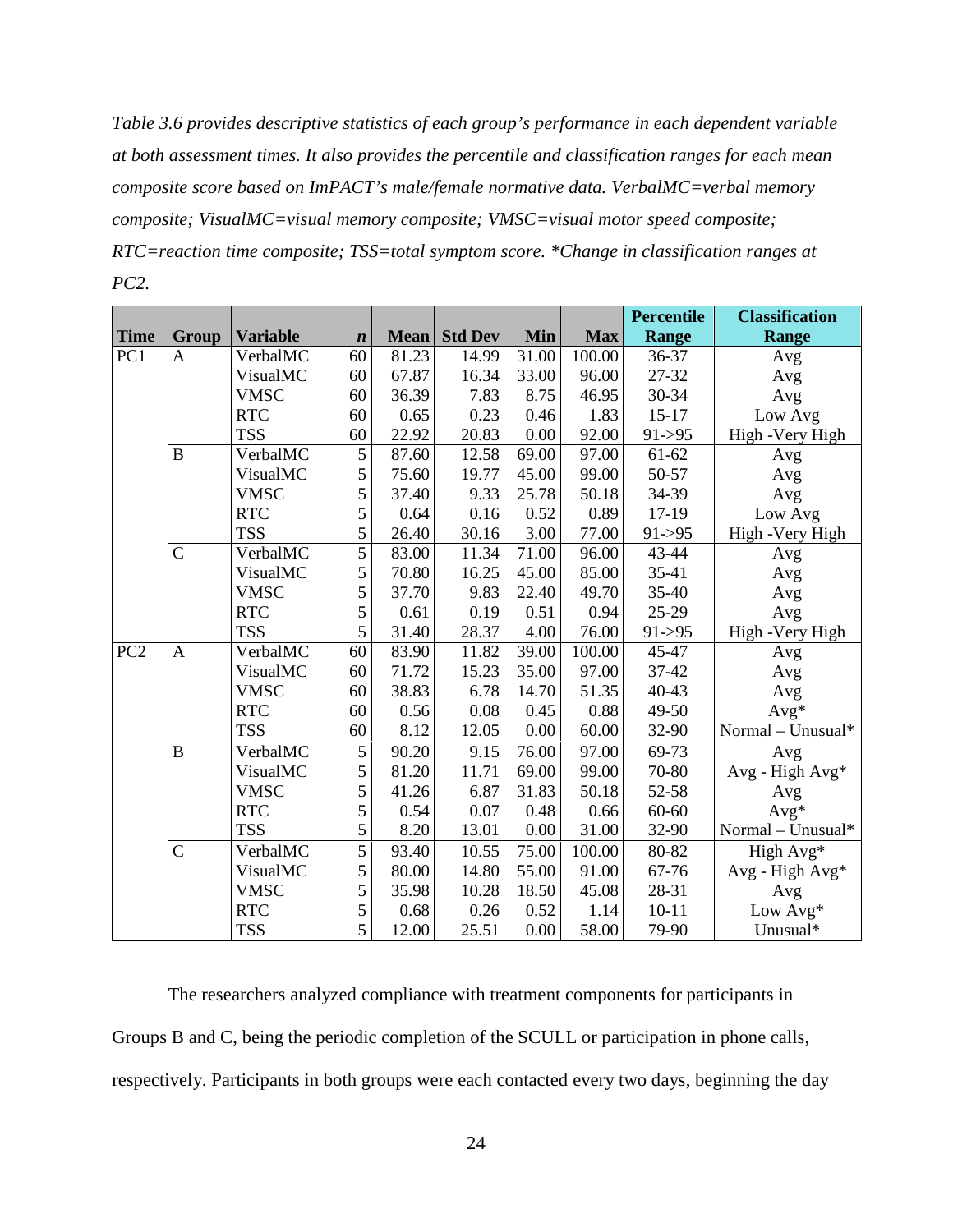after PC1 until PC2 assessment. The primary investigator sent 40% of Group B's participants three requests for survey completion and sent 60% two requests. Out of the total 12 survey requests sent out, there was a survey return rate of 91.7%. For participants in Group C, the primary investigator again attempted to contact 40% of the participants three times and 60% of the participants two times. Out of the 12 calls made, there was a response rate of 100%. The participants either answered each phone call on the first attempt or returned any missed phone calls within the same day. Four out of the five participants asked additional questions or offered additional comments following completion of the script.

The researchers then examined the degrees of compliance with the rest recommendations using data provided by participants in Groups B and C. For qualitative analysis, responses from both the SCULL and the phone calls were placed on a 5 point continuum of compliance, ranging from *very altered behavior in compliance* to *very altered behavior in non-compliance*. The SCULL already utilized the 5-point continuum for participant responses. For Group C however, subjective compliance ratings along the 5-point continuum had to be assigned. Inter-rater reliability of 90% was obtained between the primary investigator and another CMC graduate student clinician based on transcribed participant responses. All questions/responses were then grouped into five categories: Physical Stimulation (e.g. exercising, practicing), Entertainment-Related Cognitive Stimulation (e.g. cell phone/computer/television usage, going out to public places); Academic-Related Cognitive Stimulation (e.g. attending class, doing homework, writing); Water/Healthy Food Consumption, and Sleep.

For quantitative analysis of the self-reported data, percentages were calculated based on the frequency of responses along the 5-point continuum for each category. For participants in Groups B/C, respectively, 100/100% reported some degree of compliance with the CMC's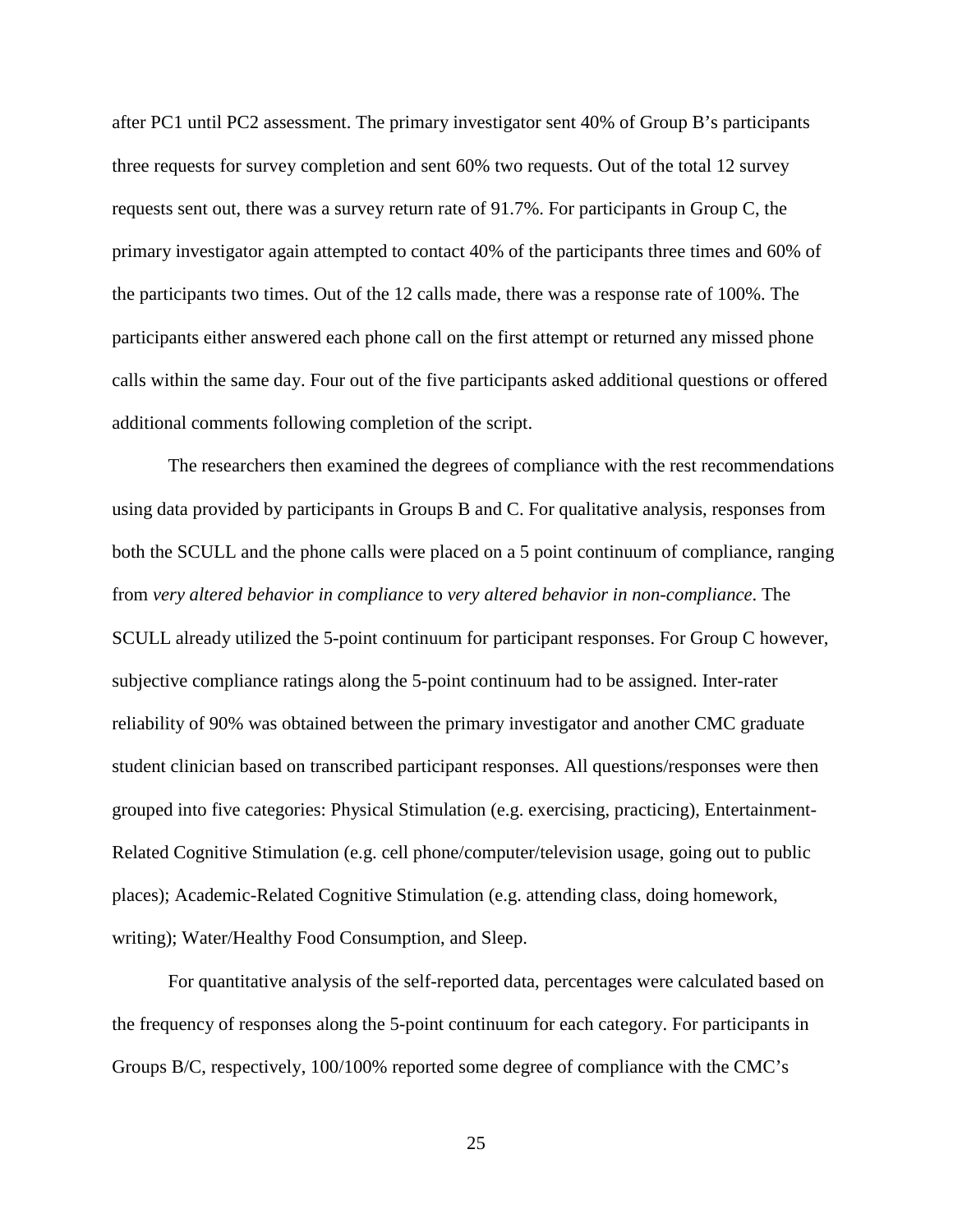recommendations for limiting physical stimulation; 61.91/66.66% reported limiting entertainment-related cognitive stimulation; 42.86%/34.57% reported limiting academic-related cognitive stimulation; 7.14/25% reported increased water and healthy food consumption, and 42.86/100% reported increased amounts of sleep. A percentage of participants in Group B also reported unaltered behavior in the categories of entertainment- and academic-related cognitive stimulation, water and healthy food consumption, and sleep. Furthermore, a percentage of participants in Group B reported altered behavior in non-compliance in the categories of cognitive- and academic-related stimulation as well as water and healthy food consumption. A percentage of participants in Group C reported unaltered behavior in the categories of entertainment- and academic-related cognitive stimulation along with water and healthy food consumption. A detailed breakdown of the responses is represented in Table 3.7.

*Table 3.7 shows where the percentages of responses provided by Groups B and C lay on the compliance continuum for each behavioral category.*

|                                       | Group         | Very altered<br>behavior in<br>compliance | <b>Altered</b><br>behavior in<br>compliance | <b>Unaltered</b><br><b>behavior</b> | <b>Altered</b><br>behavior in<br>non-compliance | <b>Very Altered</b><br>behavior in non-<br>compliance |
|---------------------------------------|---------------|-------------------------------------------|---------------------------------------------|-------------------------------------|-------------------------------------------------|-------------------------------------------------------|
| <b>Physical</b>                       | B             | 85.71%                                    | 14.29%                                      |                                     |                                                 |                                                       |
| <b>Stimulation</b>                    | $\mathsf{C}$  | 90.00%                                    | 10.00%                                      | $\overline{\phantom{a}}$            |                                                 |                                                       |
| Cognitive                             | <sub>B</sub>  | 28.57%                                    | 33.34%                                      | 33.33%                              | 4.76%                                           |                                                       |
| <b>Stimulation</b><br>(Entertainment) | $\mathsf{C}$  | 22.22%                                    | 44.44%                                      | 33.33%                              |                                                 |                                                       |
| Cognitive<br><b>Stimulation</b>       | B             |                                           | 42.86%                                      | 42.86%                              | 14.29%                                          |                                                       |
| (Academic)                            | $\mathcal{C}$ |                                           | 34.57%                                      | 65.43%                              |                                                 |                                                       |
| Water &<br><b>Healthy Food</b>        | B             | 7.14%                                     |                                             | 64.29%                              | 28.58%                                          |                                                       |
| Consumption                           | C             |                                           | 25.00%                                      | 75.00%                              |                                                 |                                                       |
|                                       | B             |                                           | 42.86%                                      | 57.24%                              |                                                 |                                                       |
| <b>Sleep</b>                          | C             | 83.33%                                    | 16.77%                                      |                                     |                                                 |                                                       |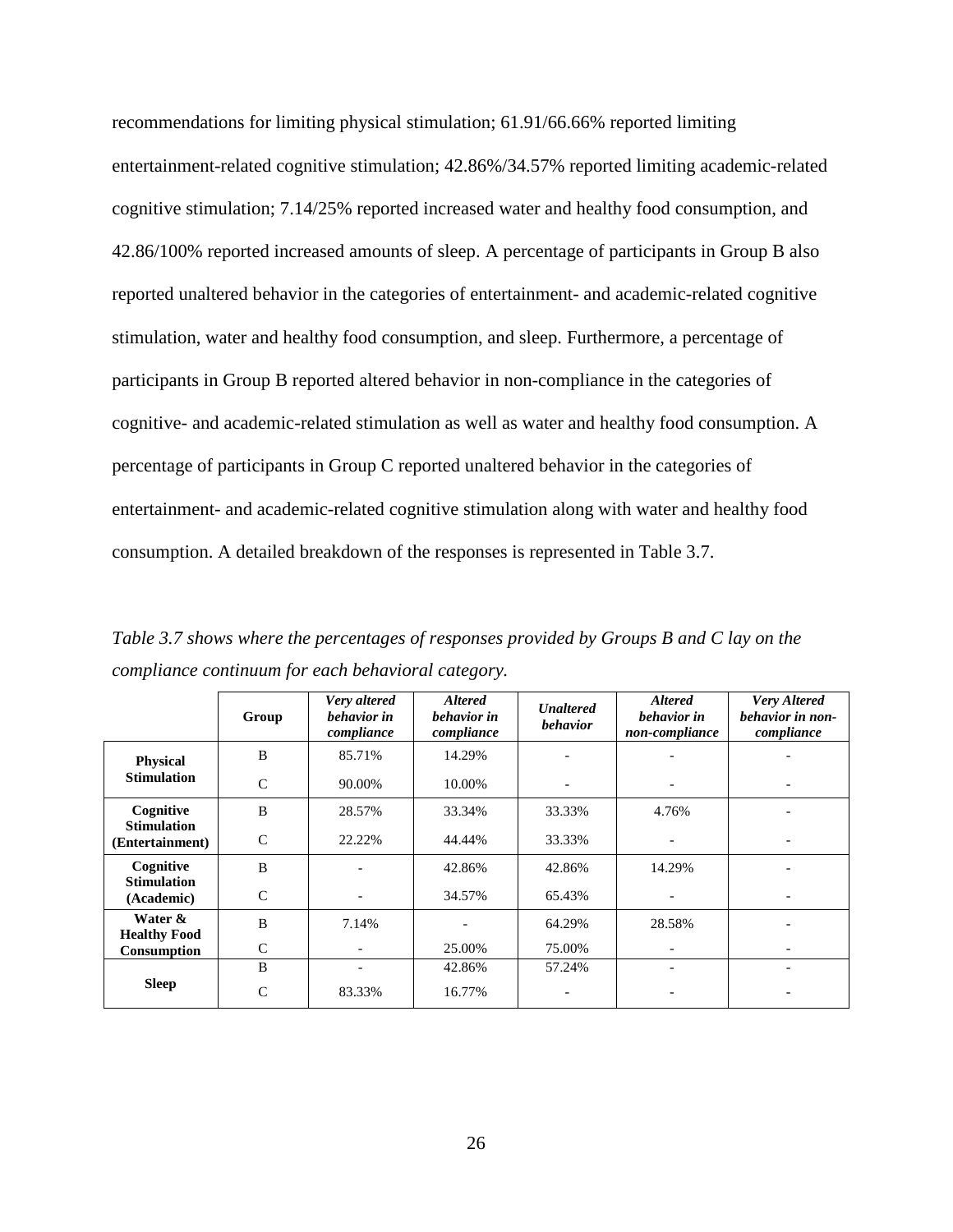#### **Chapter 4: Discussion**

 The research question asked was the following: *Which of the following treatment protocols will best facilitate recovery from a sports-related concussion: (a) standard of care, (b) standard of care + a self-monitoring component, or (c) standard of care + a therapeutic alliance component?* Results of Mann Whitney U tests suggested that participants who received the standard of care combined with either a self-monitoring or therapeutic alliance component demonstrated more significant gains in recovery. Across all three groups, there were no significant differences between the times the athletes were concussed, first assessed at PC1, and then re-assessed at PC2. However, significant differences across groups were observed in the times in which athletes were cleared to initiate the stepwise progression program, i.e. when they showed no further signs/symptoms of concussion. Compared to Group A which received only the standard of care, Groups B and C had significantly faster recovery times as measured by the duration between date of concussion and date of stepwise progression program initiation. By conventional criteria, the difference between recovery times of Groups A and B was found to be highly significant (p<0.005) and the difference between Groups A and C is considered to be significant (p<0.05). Further comparisons of recovery times between Groups B and C results revealed no statistically significant differences.

 Objectively analyzing differences across groups in ImPACT neurocognitive test scores proved to be a challenge due to the limited sample sizes. Thus, test results were instead qualitatively compared to existing ImPACT normative data. In comparison with the normative data, each group demonstrated improvements in classification range statuses from PC1 to PC2. Qualitative analysis revealed that experimental Groups A and B improved in more variables than Group A. Group A showed improvement in two variables: reaction time composite and total symptom score. Group B showed improvement in three variables: visual memory composite,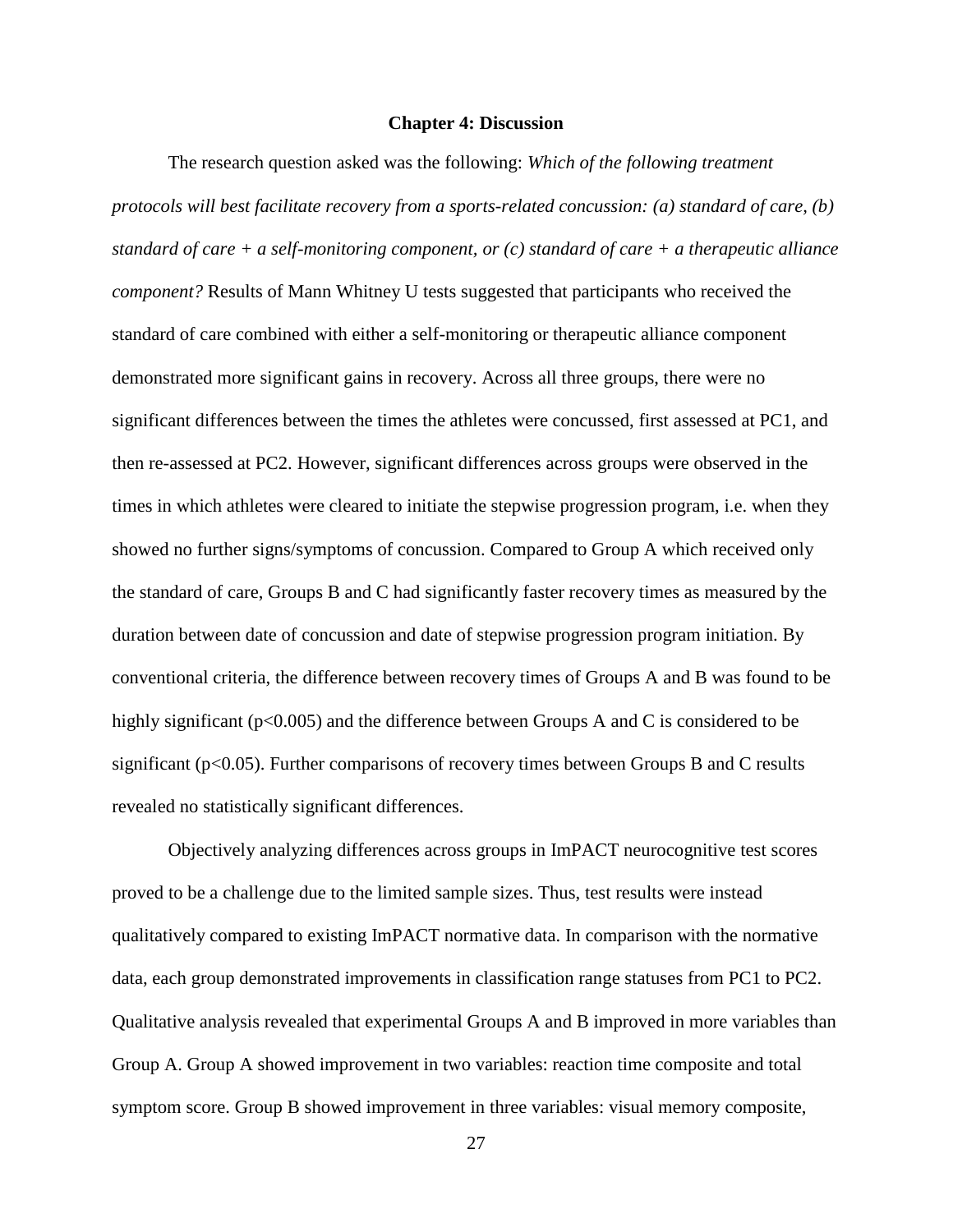reaction time composite, and total symptom score. Group C showed improvement in 3 variables: verbal memory composite, visual memory composite, and total symptom score.

Another goal within the study was to gain some insight into how concussed athletes comply with rest recommendations according to self reports. Participants in Group B selfreported on aspects of compliance via a confidential electronic survey, and participants in Group C self-reported on aspects of compliance via a telephone call from a CMC clinician. Overall, athletes were most compliant with limiting physical activity and entertainment-related activity. For both groups, there were high response rates from 91% to 100%. Self-reported compliance was highest in regards to the limitation of physical activity – 100% participants in both groups reported some degree of compliance for limiting physical activity. Approximately 2/3 of participants in both groups limited entertainment-related cognitive stimulation and approximately 2/5 reported limiting academic-related cognitive stimulation. Self-reports were mixed in the sleep category, where 100% of participants in Group C and only 43% of participants in Group B reported increased amounts of sleep. Degree of compliance was relatively low in regards to healthy food and water consumption. Both groups reported some degree of unaltered behavior in certain categories, but only Group B reported degrees of altered behavior in non-compliance in certain categories. It is possible that Group B participants felt more comfortable in disclosing truthful information regarding compliance and non-compliance, whereas Group C may have been hindered by the fact that they were speaking with a CMC clinician. An additional point, because Groups B and C showed faster recovery rates, it is plausible that participants in Group A demonstrated lower rates of compliance.

#### *4.1 Conclusions*

Based on the results of this study, it may be concluded that when treating sports-related concussion, the institution of either a self-monitoring component or a therapeutic alliance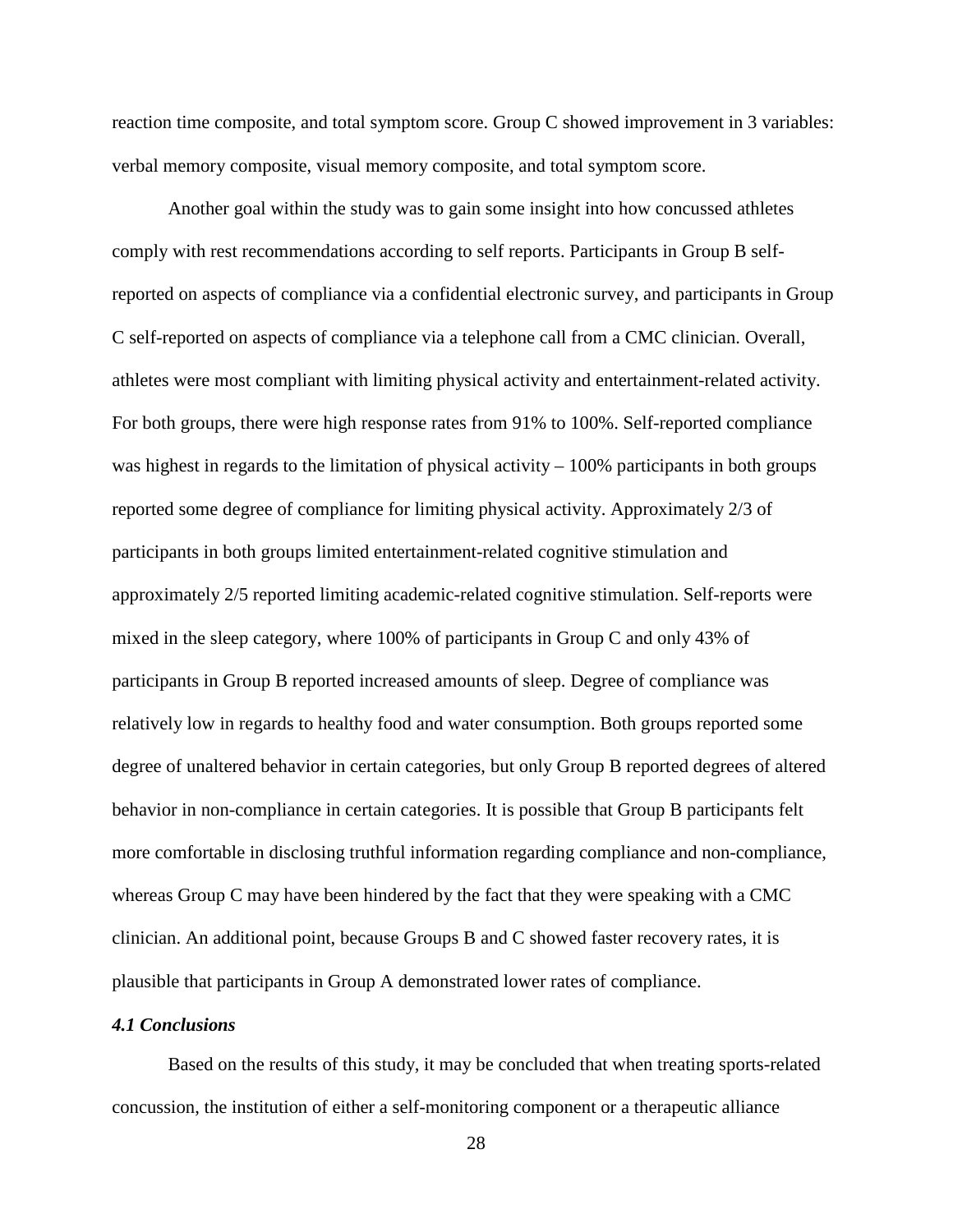component into the standard of care may be beneficial. This study offers preliminary evidence that either of these treatment components may boost compliance with rest recommendations by highlighting the rationale for rest and providing periodic reminders. This compliance may in turn influence faster recovery and decrease the likelihood of protracted recovery. In this study, these additional attempts to encourage athletes' compliance with rest protocols following concussion resulted in more significant improvement within the 7-10 day critical recovery period when compared to those receiving only the standard of care as measured by faster return-to-play times of concussed athletes.

#### *4.2 Study Limitations*

Several limitations to this study exist, so results must be interpreted with caution. For one, this study utilized small sample sizes for the experimental groups due to the lack of availability of participants and constraints on time for research. Replication of these findings using larger sample sizes would yield stronger and more conclusive results. Larger sample sizes would also be necessary in order to yield objective significant differences in neurocognitive test scores as demonstrated by the power analysis. A further limitation was that although the participants were alternately assigned to experimental groups, selection of participants was not random and was limited to the domain of the UTEP CMC. Due to the utilization of small samples, little generalizabilty can be applied to the general population.

Another limitation was the reliance on self-reports in regards to compliance. Selfreported data is limited by the fact that it rarely can be independently verified and has to be taken at face value. This study attempted to prevent biased self-reports by assuring athletes that all responses would remain confidential and not factor into any return-to-play decisions.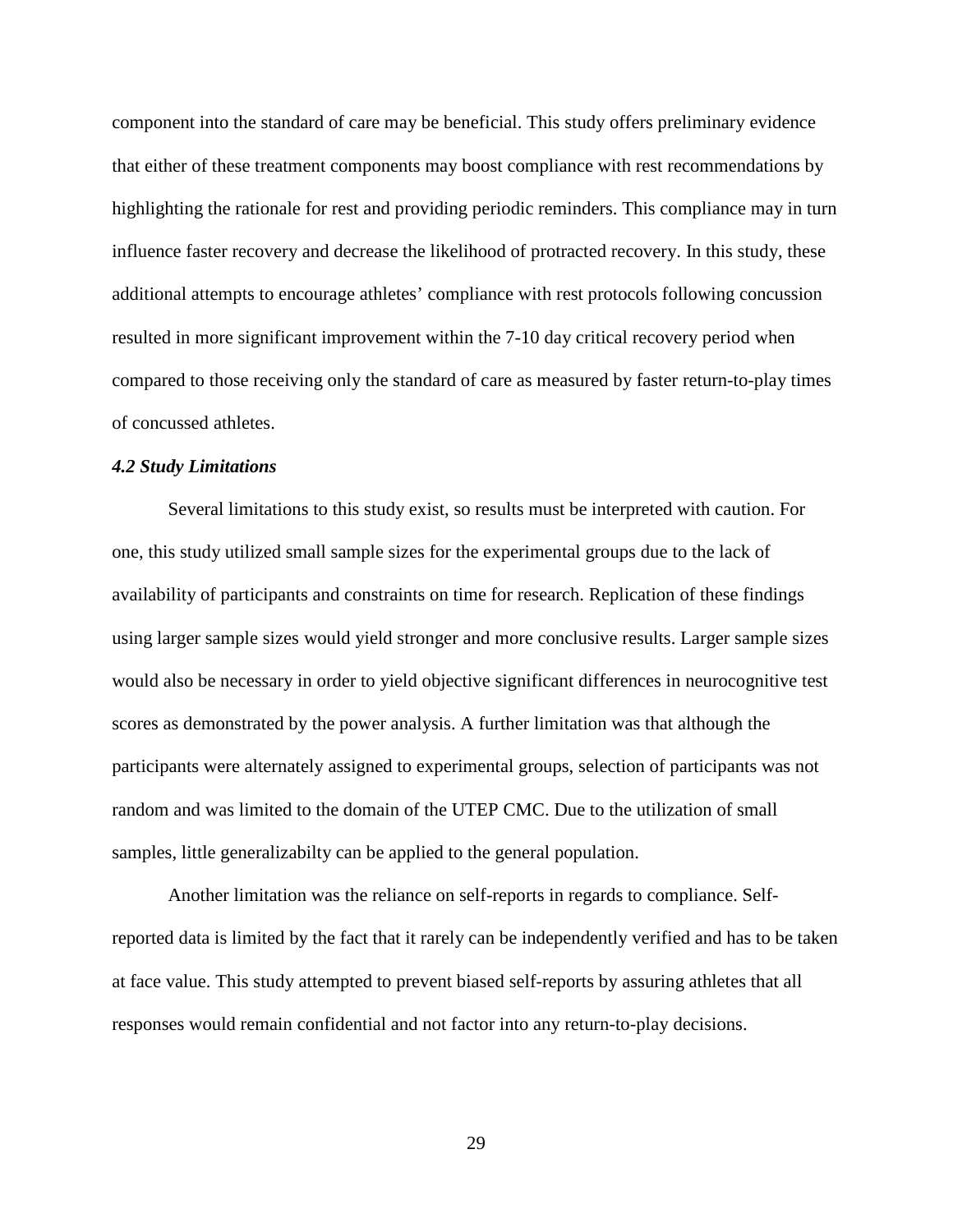This study also did not examine long-term effects of recovery; it only followed athletes until they were returned to play. Further research would be required to assure that concussionrelated symptoms did not return to these athletes (in all groups) following return to play.

There also existed a threat to validity due to possible effects of intra-rater reliability. Athletes seen in the UTEP CMC over the past few years have been joint evaluated by student clinicians and the clinic director, an experienced clinician with expertise in the area of concussion (Ph.D, CCC-SLP & ANCDS certified). Initiation of the progression program required that the following criteria be met: 1) asymptomatic at rest and with exertion; 2) within normal range of baseline on ImPACT testing. The ultimate decision of whether or not an athlete should adhere to the rest protocol or be returned to play was the responsibility of the clinic director. Despite clinical experience and qualifications, intra-rater reliability may have been threatened in instances in which decisions required more of a clinical judgment call, or the rater's ability to assess patients over time may have improved.

A final limitation to this study is the profound lack of prior research in the area. Because of this, comparisons to confirming studies or contradictory studies could not be made. To date, no studies in the literature base have attempted to encourage compliance with rest recommendations to facilitate recovery and no studies have examined the relationship between levels of compliance and measures of recovery. There is a dire need for this type of research as concussed athletes' noncompliance with physical and cognitive rest recommendations remains an important hurdle to concussion management and recovery. This study offers initial insights into how compliance may be positively influenced through the addition of treatment components, but further research is required to confirm or contradict these findings.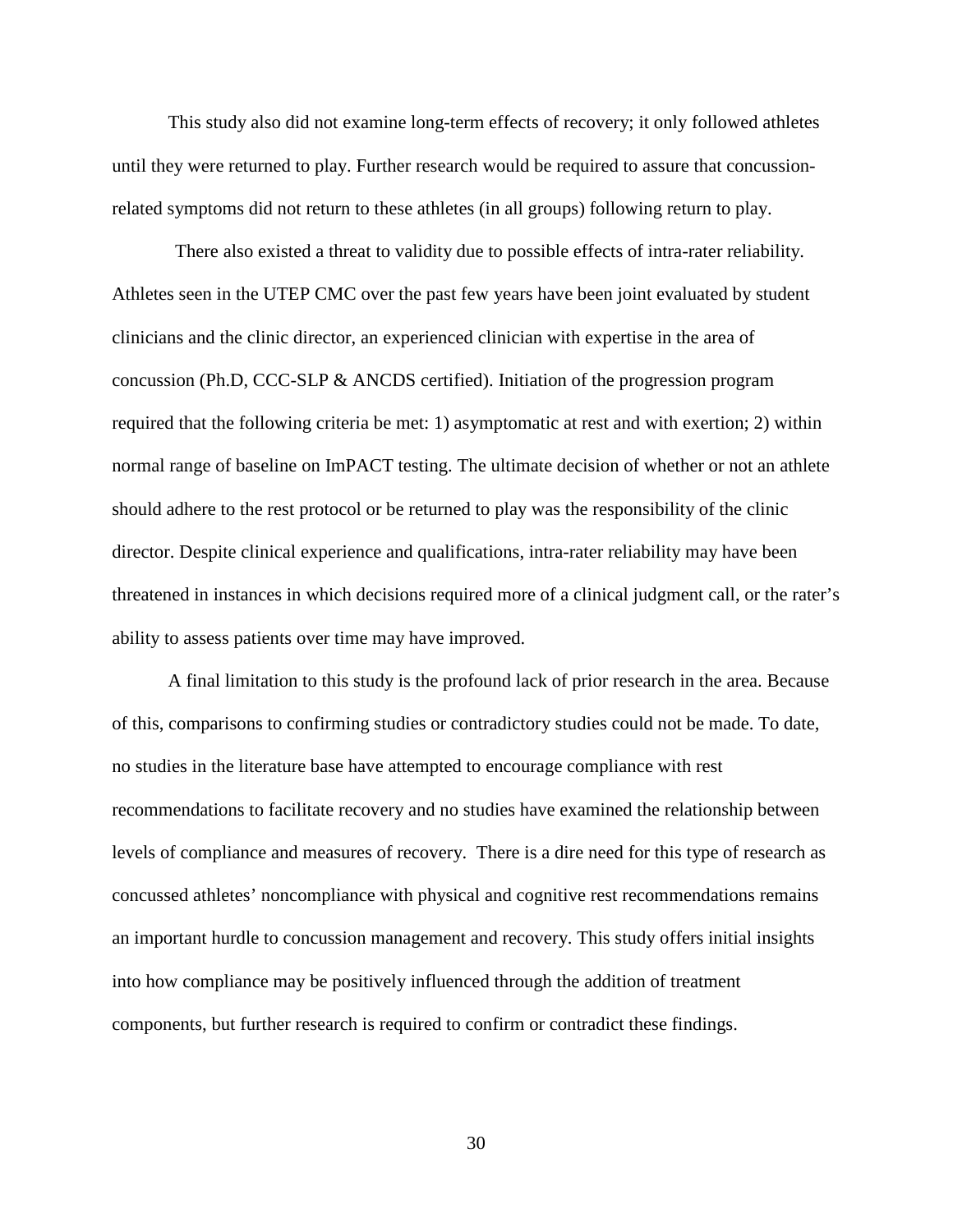#### **References**

- Ackery, A., Provvidenza, C., & Tator, C. (2009). Concussion in Hockey: Compliance with return to play advice and follow-up status. *The Canadian Journal of Neurological Sciences*, *36*, 207-212.
- Barofsky, I. (1978) Compliance, adherence and the therapeutic alliance steps in the development of self care. Social Science and Medicine 12(5), 369-376
- Bederman, L. (May 2013). *Patient compliance with recommendation of physical and cognitive rest following concussion* (Master's thesis). Ohio State University.
- Boutelle, K. N., & Kirschenbaum, D. S. (1998, May). Further support for consistent selfmonitoring as a vital component of successful weight control. *Obesity Research*, *6*(3), 219-224.
- Broglio, S. P., Macciocchi, S. N., & Ferrara, M. S. (2007). Neurocognitive performance of concussed athletes when symptom free. *Journal of Athletic Training*, *42*(4), 504-508.
- Cameron, C. (1996). Patient compliance: recognition of factors involved and suggestions for promoting compliance with therapeutic regimens. *Journal Of Advanced Nursing*, *24*(2), 244-250.
- Cohen, J. S., Edmunds, J. M., Brodman, D. M., Benjamin, C. L., & Kendall, P. C. Using selfmonitoring: Implementation of collaborative empiricism in cognitive-behavioral therapy. *Cognitive and Behavioral Practice*. (In Press) Retrieved November 11, 2012.
- DiGangi, S. A., Maag, J. W., & Rutherford, R. B. (1991). Self-graphing on on-task behavior: Enhancing the reactive effects of self-monitoring on on-task behavior and academic performance. *Learning Disability Quarterly*, *1*(4), 221-230.
- Gagnon, I., Swaine, B., & Forget, R. (200). Using activity diaries to measure children's and adolescents' compliance with activity restriction after mild traumatic brain injury. *Journal of Head Trauma Rehabilitation*, *24*(5), 355-362.
- Giza, C. C. & Hovda, D. A. (2001). The neurometabolic cascade of concussion. *Journal of Athletic Training*, *36*(3), 228-235.
- Grady, M. F., Master, C. L., & Gioia, G. A. (2012, September). Concussion pathophysiology: Rationale for physical and cognitive rest. *Pediatric Annals*, *41*(9).
- Gouvier, W.D., Prestholdt, P.H., & Warner, M.S. (1988). A survey of common misconceptions about head injury and recovery. *Archives of Clinical Neuropsychology, 3, 331-343.*
- Haynes, R. B. , Sackett, D. L ., Gibson, E. S., Taylor, D. W., Hackett, B. C., Roberts, R.S. et al. (1976) Improvement of medication compliance in uncontrolled hypertension. Lancet, 1265-1268
- Iverson, G. L., Brooks, B. L., Collins, M. W., & Lovell, M. R. (2006, March). Tracking neuropsychological recovery following concussion in sport. *Brain Injury*, *20*(3), 245-252.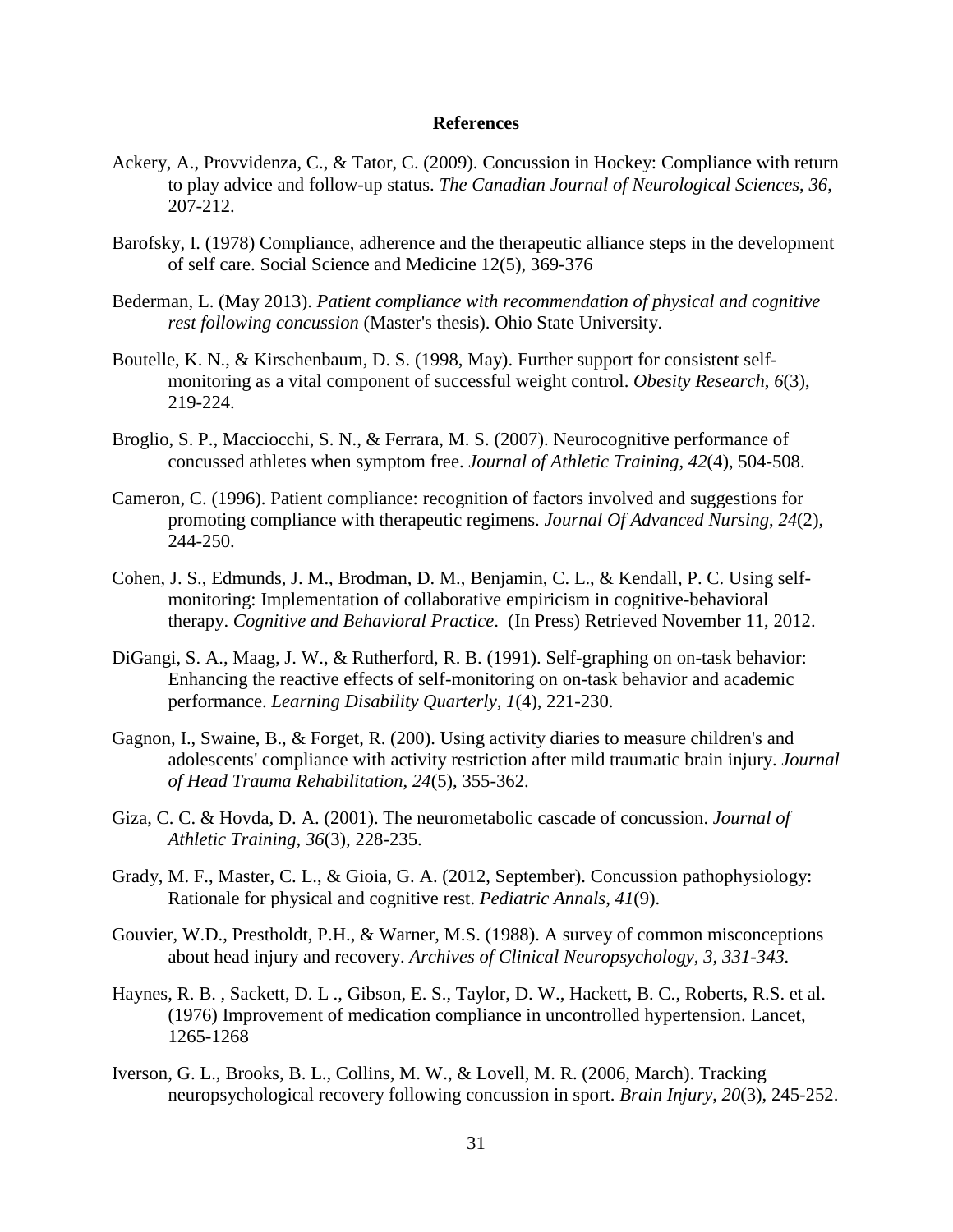- Iverson, G. L., Lovell, M. R., & Collins, M. W. (2003). Immediate post-concussion and cognitive testing (ImPACT) normative data, version 2.0 only.
- Kanfer, F. H. (1970). Self-monitoring: Methodological limitations and clinical applications. *Journal of Consulting and Clinical Psychology*, *35*(2), 148-152.
- Lovell, M. R., Collins, M. W. (2003). Immediate Post-Concussion Assessment and Cognitive Testing (ImPACT) normative data. University of British Columbia & Riverview Hospital.
- Lovell, M. R., Iverson., G. L., Collins, M. W., Podell, K., Johnston, K. M., Pardini, D. et al., (2010). Measurement of symptoms following sports-related concussion: Reliability and normative data for the post-concussion scale. *Applied Neuropsychology 13*(3), 166-174.
- Madden, B. P. (1990) The hybrid model for concept development: Its value for the study of therapeutic alliance Advances in Nursing Science 12(3), 75-87.
- Mahoney, M. J., Moore, B. S., Wade, T. C., & Moura, N. G. (1973). Effects of continuous and intermittent self-monitoring on academic behavior. *Journal of Counseling and Clinical Psychology*, *41*(1), 65-69.
- McCleod, T. C. (2012, March). Cognitive rest: The often neglected aspect of concussion management. *Athletic Therapy Today*, 1-5.
- McClincy, M. P., Lovell, M. R., Pardini, J., Collins, M. W., & Spore, M. K. (2006, January). Recovery from sports concussion in high school and collegiate athletes. *Brain Injury*, *20*(1), 33-39.
- McCrory, P., Meeuwis, W., Aubry, M., Cantu, R., Dvorak, J., Echemendia, R. J. (2013). Consensus statement on concussion in sport: the  $4<sup>th</sup>$  international conference on concussion in sport held in Zurich, November 2012. *British Journal of Sports Medicine,* 47, 250-258.
- Moser, R. S., Glatts, C., & Schatz, P. (2012a). Efficacy of immediate and delayed cognitive and physical rest for treatment of sports-related concussion. *The Journal of Pediatrics*, *161*(5), 922-926.
- Moser, R. S. & Schatz, P. (2012b). A case for mental and physical rest in youth sports concussion: It's never too late. *Frontiers in Neurology, 3*, 171-177.
- Ponsford, J., Willmott, C., Rothwell, A., Cameron, P., Kelly, A. M., Nelms, R., & Curran, C. (2002). Impact of early intervention on outcome following mild head injury in adults. *Journal of Neurology, Neurosurgery, & Psychiatry*, *73*, 330-332.
- Salvatore, A. & Fjordbak, B. S. (2011). Concussion management: The speech language pathologist's role. *Journal of Medical Speech-Language Pathology 19*(1), 1-12.
- Schapira, D. V., Kumar, N. B., Clark, R. A., & Yag, C. (1992) Mammography screening credit card and compliance. *Cancer, 70*(2), 509-512.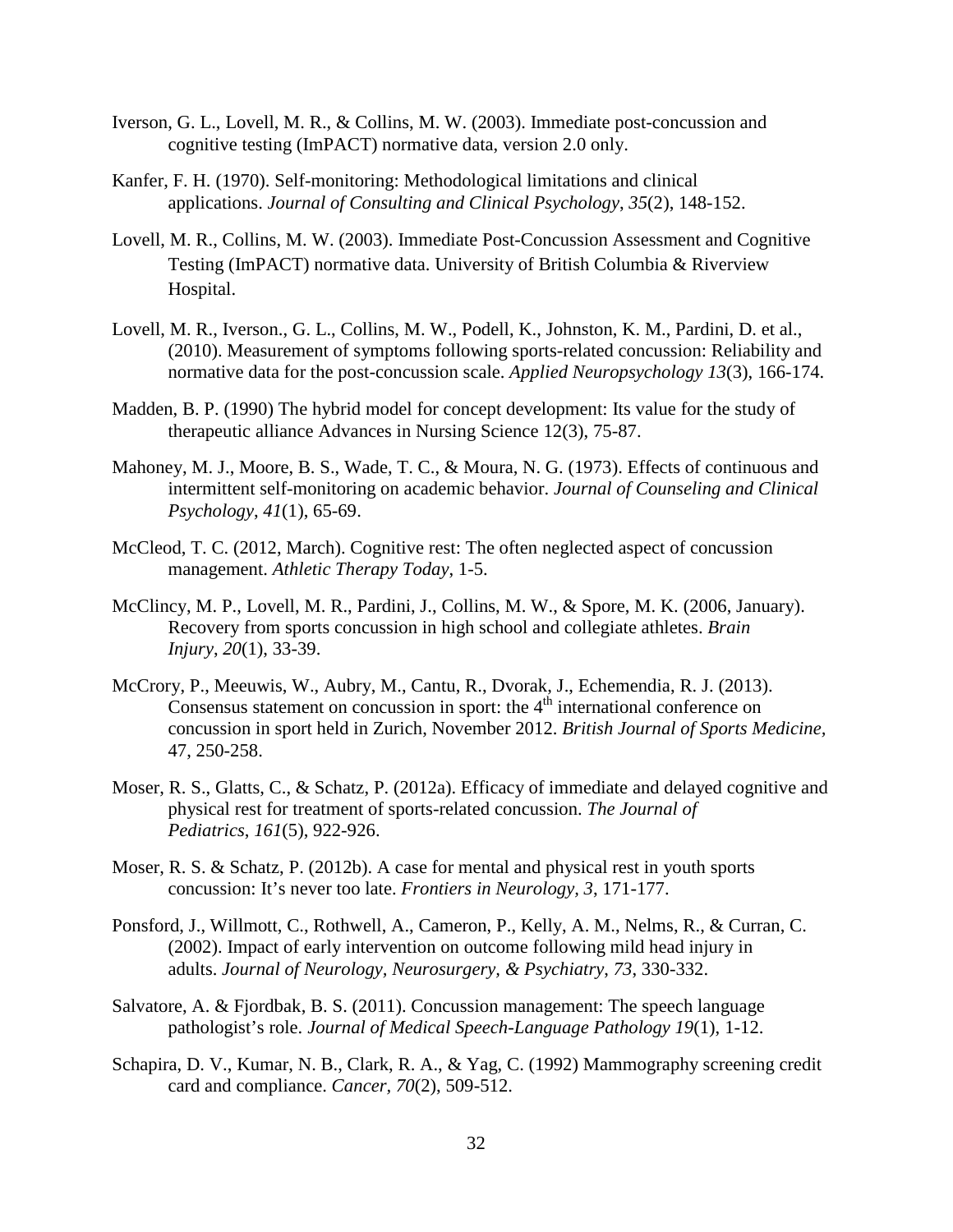- Schatz, P., Pardini, J. E., Lovell, M. R., Collins, M. W., Podell, K. (2006). Sensitivity and specificity of the ImPACT test battery for concussion in athletes. *Archives of Clinical Neuropsychology, 21*, 91-99.
- Schneider, K. J., Iverson, G. L., Emery, C. A., McCrory, P., Herring, S. A., Meeuwisse, W. H. (2013). The effects of rest and treatment following sport-related concussion: A systematic review of the literature. *British Journal of Sports Medicine, 47*, 304-307.

Wampold, B. E. (2001). *The great psychotherapy debate.* Mahwah, NJ: Erlbaum.

Zuckerman, S. L., Lee, Y. M., Odom, M. J., Solomon, C. S., Forbes, J. A., & Sills, A. K. (2012, October 27). Recovery from sports-related concussion: Days to return to neurocognitive baseline in adolescents versus young adults. *Surgical Neurology International*, *3*(130).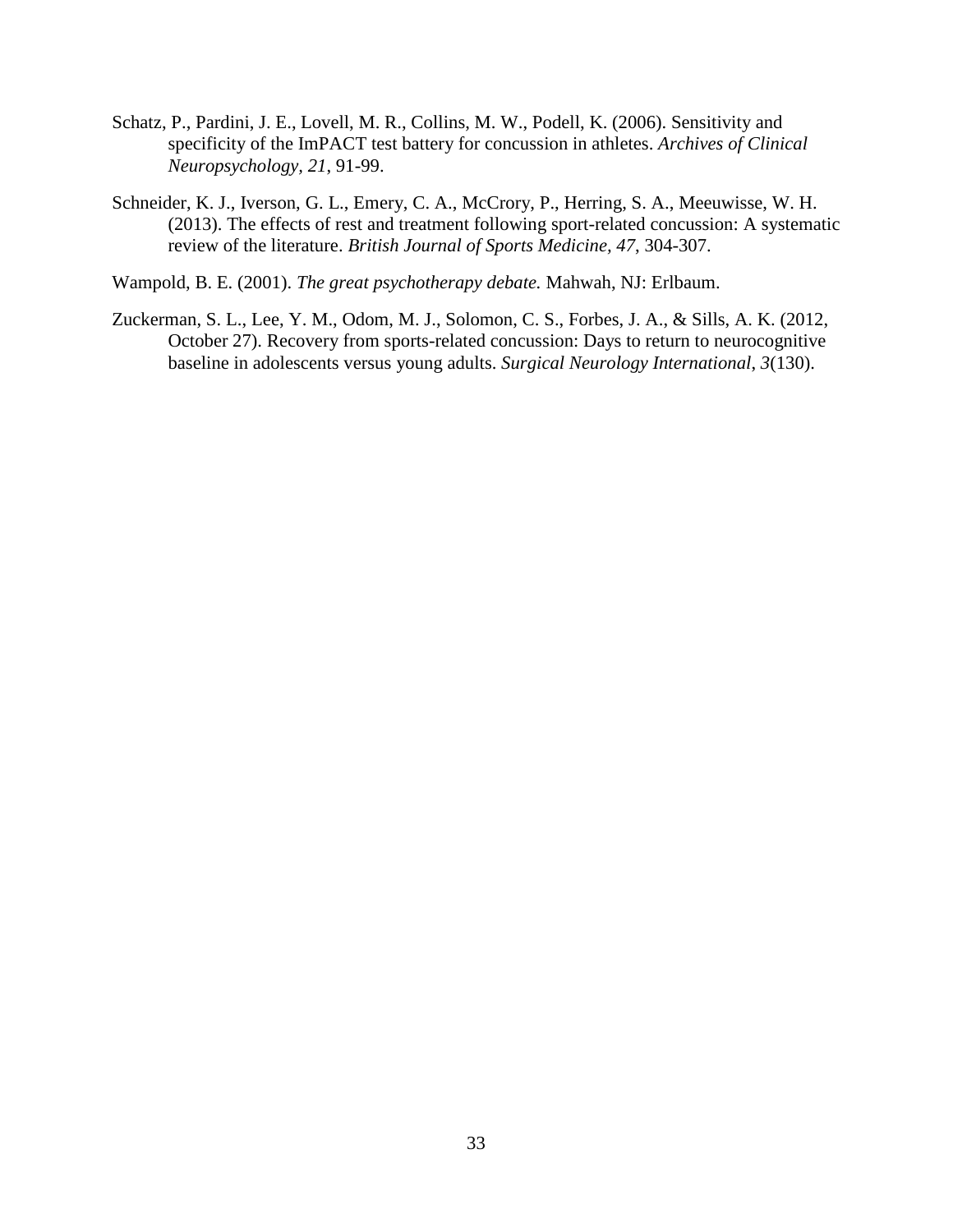# **Appendix A**

### <u>SCULL</u> (Self-Monitoring Component)

| normally feel and what you would normally do in a typical day before your<br>concussion. |            |            |          | Please rate how you felt and what you did today compared to how you would         |
|------------------------------------------------------------------------------------------|------------|------------|----------|-----------------------------------------------------------------------------------|
|                                                                                          |            |            |          | Pain or discomfort (headache/dizziness/nausea/depression, etc) you felt today:    |
| 1) Much less                                                                             | $(2)$ Less | $(3)$ Same | (4) Mare | (5) Much more                                                                     |
| How much you slept/napped today and last night:                                          |            |            |          |                                                                                   |
| (1) Much less                                                                            | $(2)$ Less | $(3)$ Same | (4) More | (5) Much more                                                                     |
| How much you texted or used your cell phone today:                                       |            |            |          |                                                                                   |
| (1) Much less                                                                            | (2) Less   | $(3)$ Same | (4) More | (5) Much more                                                                     |
| How much water you consumed today:                                                       |            |            |          |                                                                                   |
| 1) Much less                                                                             | $(2)$ Less | $(3)$ Same | (4) More | (5) Much more                                                                     |
| The healthiness of the food you consumed today:                                          |            |            |          |                                                                                   |
| (1) Much less                                                                            | $(2)$ Less | $(3)$ Same | (4) More | (5) Much more                                                                     |
| The amount or intensity of your physical activity today:                                 |            |            |          |                                                                                   |
| (1) Much less                                                                            | $(2)$ less | $(3)$ Same | (4) More | (5) Much more                                                                     |
| How often watched television, play video games, or used the computer today:              |            |            |          |                                                                                   |
| (1) Much less                                                                            | $(2)$ Less | $(3)$ Same | (4) More | (5) Much more                                                                     |
| Your level of concentration/attention/or focus today:                                    |            |            |          |                                                                                   |
| (1) Much less                                                                            | $(2)$ Less | $(3)$ Same | (4) More | (5) Much more                                                                     |
|                                                                                          |            |            |          | How often you went to public places today (out to dinner, school, grocery store): |
| (1) Much less                                                                            | $(2)$ Less | $(3)$ Same | (4) More | (5) Much more                                                                     |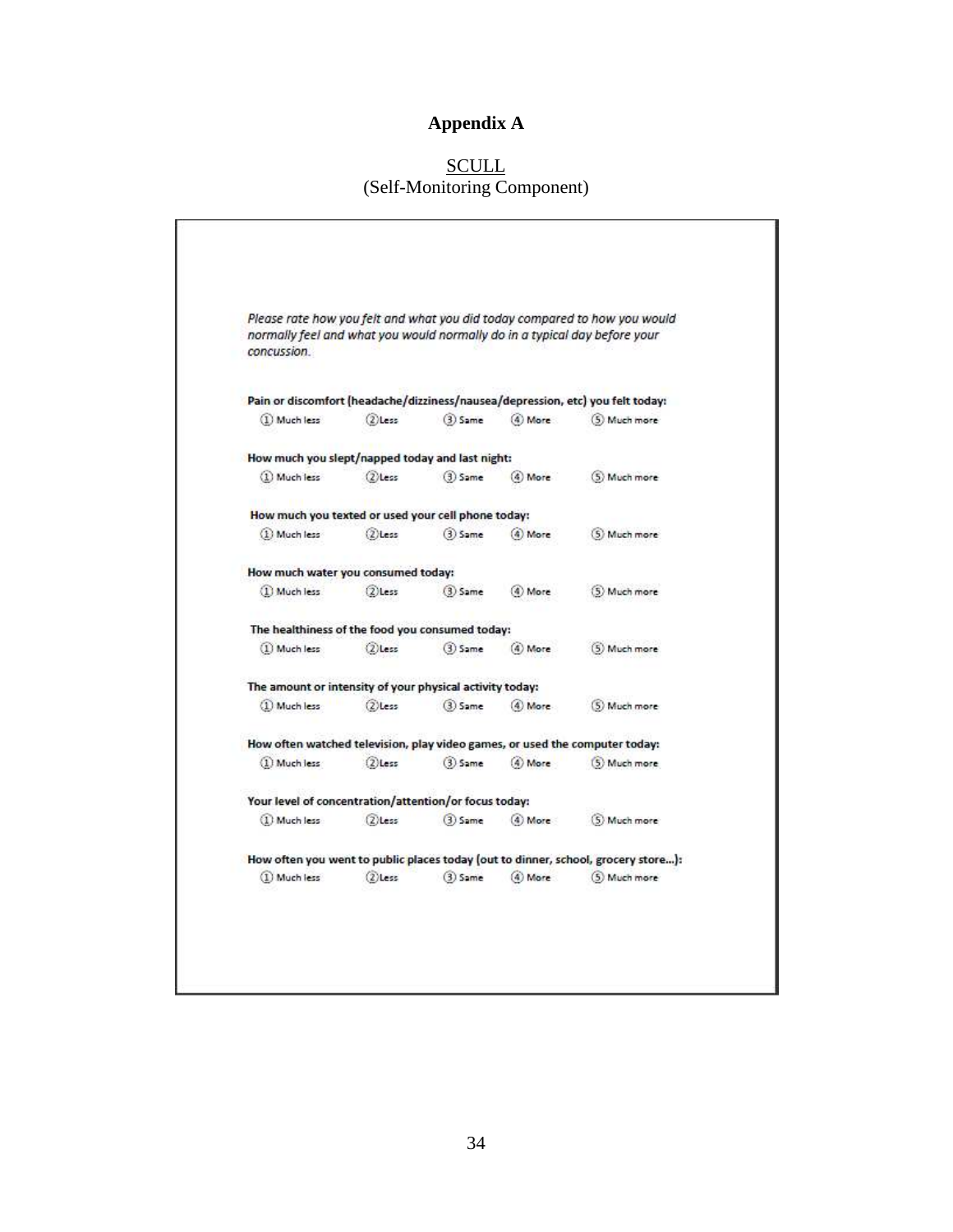#### **Appendix B**

# Phone Call Script (Therapeutic Alliance Component)